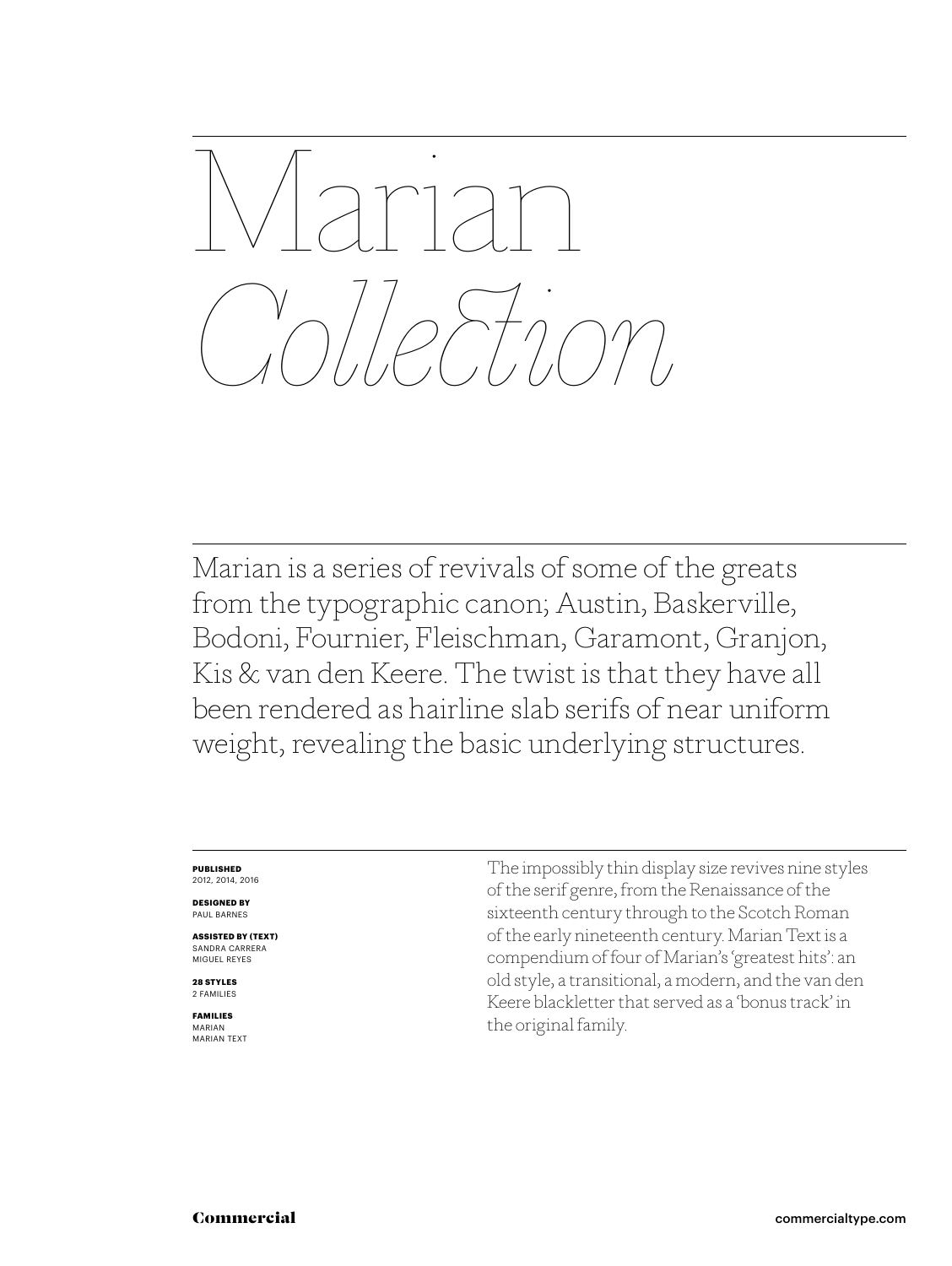### **COMPARISON OF MARIAN & MARIAN TEXT**



# $\text{H}$ arian text 1757 ROMAN, 72 PT

**COMPARISON OF MARIAN & MARIAN TEXT AT RELATIVE INTENDED SIZES**



# Hairline

MARIAN TEXT 1757 ROMAN, 20 PT

A 100 $:26$  ratio gives an exact match between the stroke weight of Marian and Marian Text, meaning that text set in 100pt Marian will match 26pt Marian Text in stroke weight. Please note that this is a mathematical match, not necessarily a visual match. In order for the two faces to be optically equivalent, Marian Text should be set even a bit smaller; we recommend a 100:20 ratio (as above).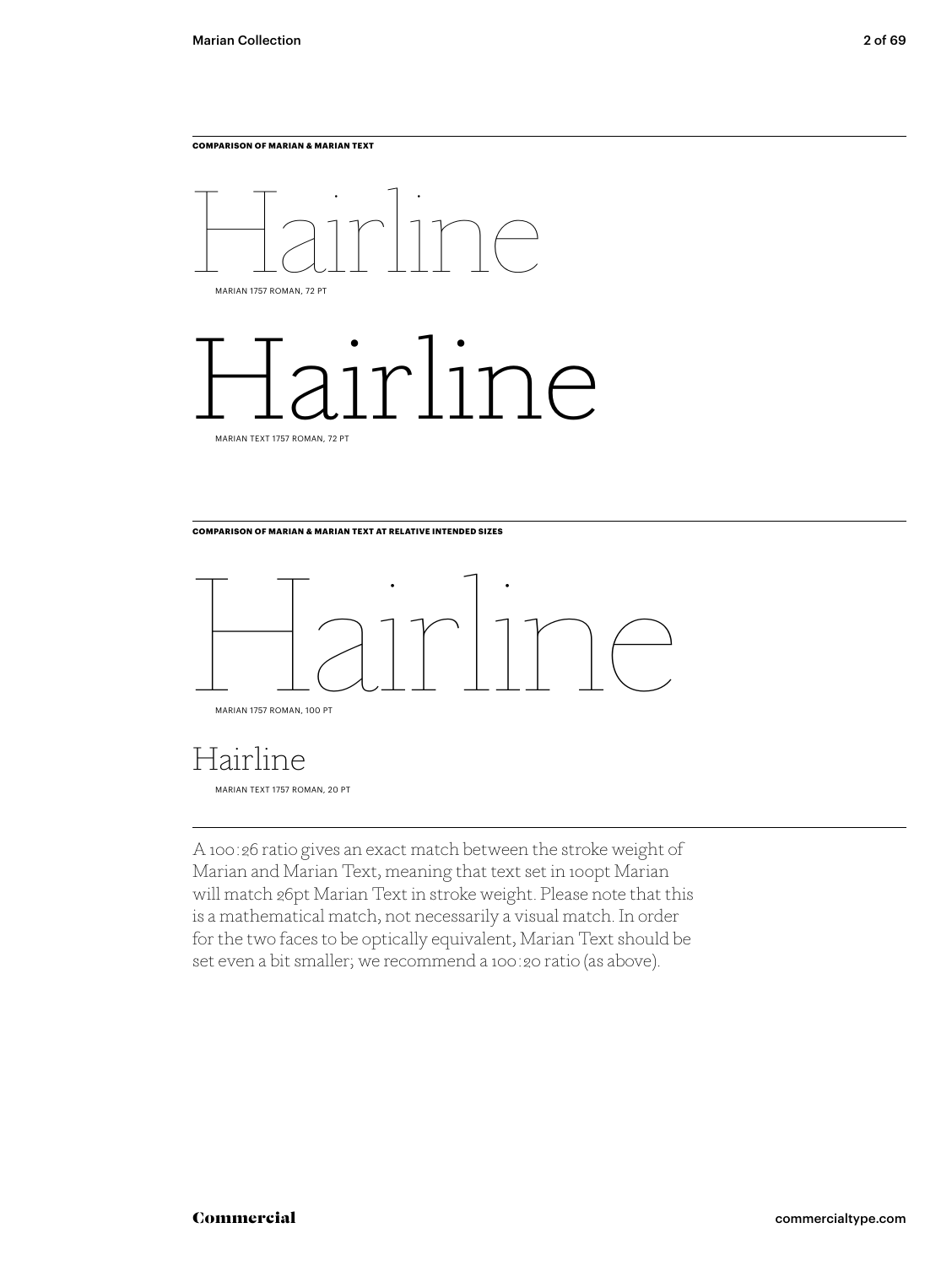Commercial<br>
Commercial<br>
Commercial<br>
Commercial<br>
Commercial<br>
Commercial<br>
Commercial<br>
Commercial<br>
Commercial<br>
Commercial<br>
Commercial<br>
Commercial<br>
Commercial<br>
Commercial<br>
Commercial<br>
Commercial<br>
Commercial<br>
Commercial<br>
Commer During the sixteenth century the combination between roman & italic became codified. This is shown most importantly in the pairing of the majestic romans of Claude Garamont (*c.* 1510-1561) with the expressive and vibrant italics of Robert Granjon (1513-1589).

#### **PUBLISHED** 2012

**DESIGNED BY** PAUL BARNES

**2 STYLES** ROMAN & ITALIC

### **FEATURES**

STYLISTIC ALTERNATES SWASH CAPITALS IN ITALIC TERMINAL SWASH LOWERCASE CHARACTERS DISCRETIONARY LIGATURES HISTORICAL LONG S SMALL CAPITALS IN ROMAN PROPORTIONAL LINING FIGURES PROPORTIONAL OLDSTYLE FIGURES FRACTIONS (PREBUILT AND ARBITRARY)

Marian 1554 is a revival of the Parangon Cursive cut by Robert Granjon first seen in books printed in Lyon around 1554. Used extensively by the master printer Plantin in Antwerp, it is matched with the Parangonne Romaine cut by Claude Garamont. Both types show a distinct and mature phase of each artists work. With Garamont this was the culmination of the development of the roman form that had been codified first in Italy by Francesco Griffo  $(1450-1518)$  in his typefaces for Aldus Manitius and later copied and updated in France by various punchcutters. For Granjon his Parangon Cursive marked the highpoint of his first mature style, one like Garamont's that would oft be copied.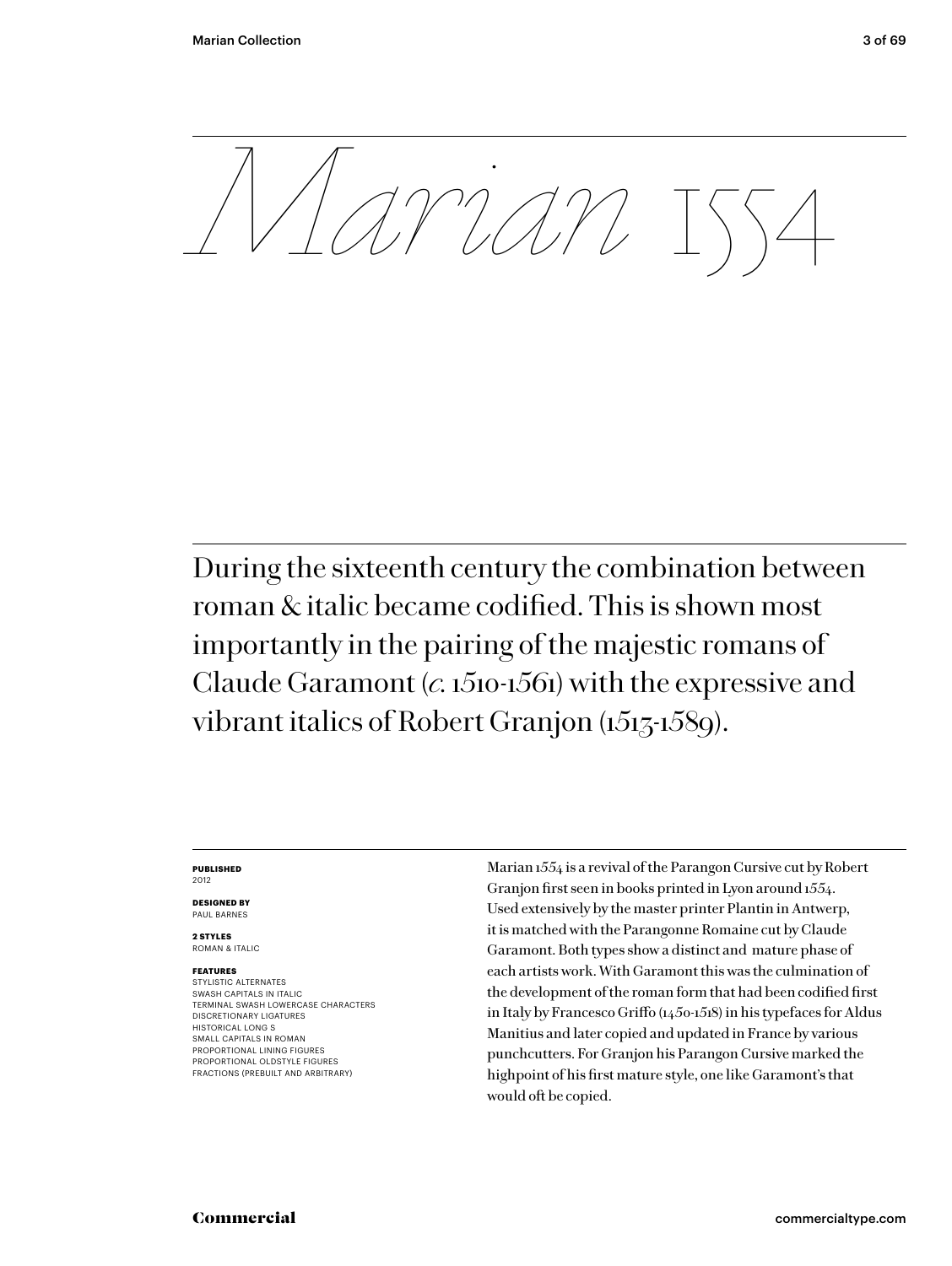Affedionale Punch<br>Businesswoman flies<br>Concert sales up 6%<br>Dresden's Musicians<br>Endangered animals<br>Faithful to its origins<br>Gunn Clan chieftian<br>Hornsey Art School<br>Jsselstein in Utrecht<br>Jamestown, Virginia Businesswoman ies ncert sales u resden's Musi Endangered animals Faithful to its  $C^1$ an c Hornsey Art Scho IJsselein in Utrecht OWN<sub>2</sub>

MARIAN 1554 60 PT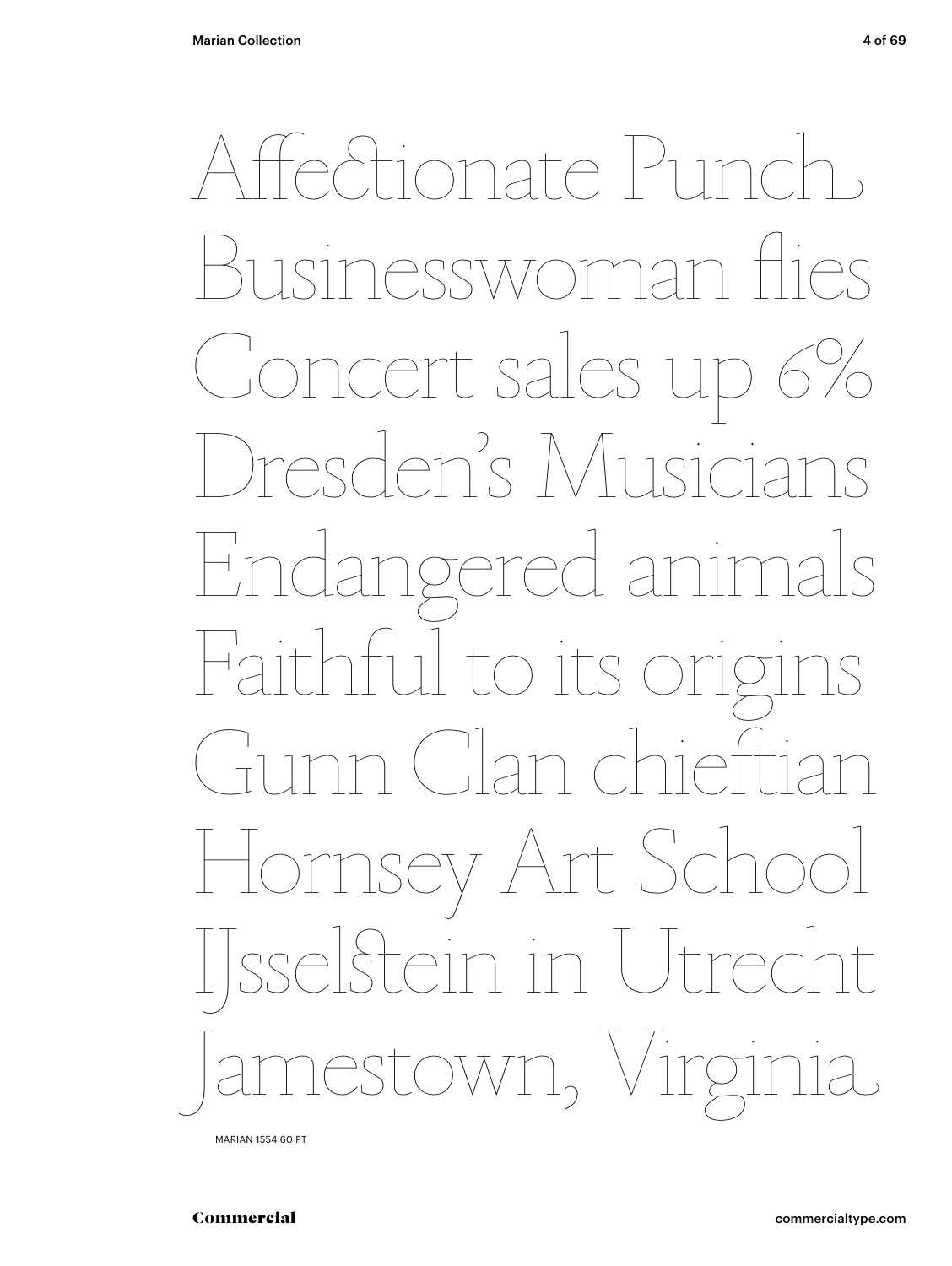# KERATINISONS<br>Lofoten in norway<br>MALVERSADOR<br>NAUTICAL QUOINING<br>ORJAN SMYTHS<br>PETRONELA STONES<br>QUALITY EGGS<br>RED LOBSTERS 4-9CM<br>SHORTBREADS<br>TERRIER DOG BARKS HN IN N  $A \cup A$ NAUTICAL QUOINING ÖRJAN SMYTHS F.L.A ST QUALITY EGGS STERS 4-9 RHBRH.  $R$  DOG BA

MARIAN 1554 CAPS AND SMALL CAPS 60 PT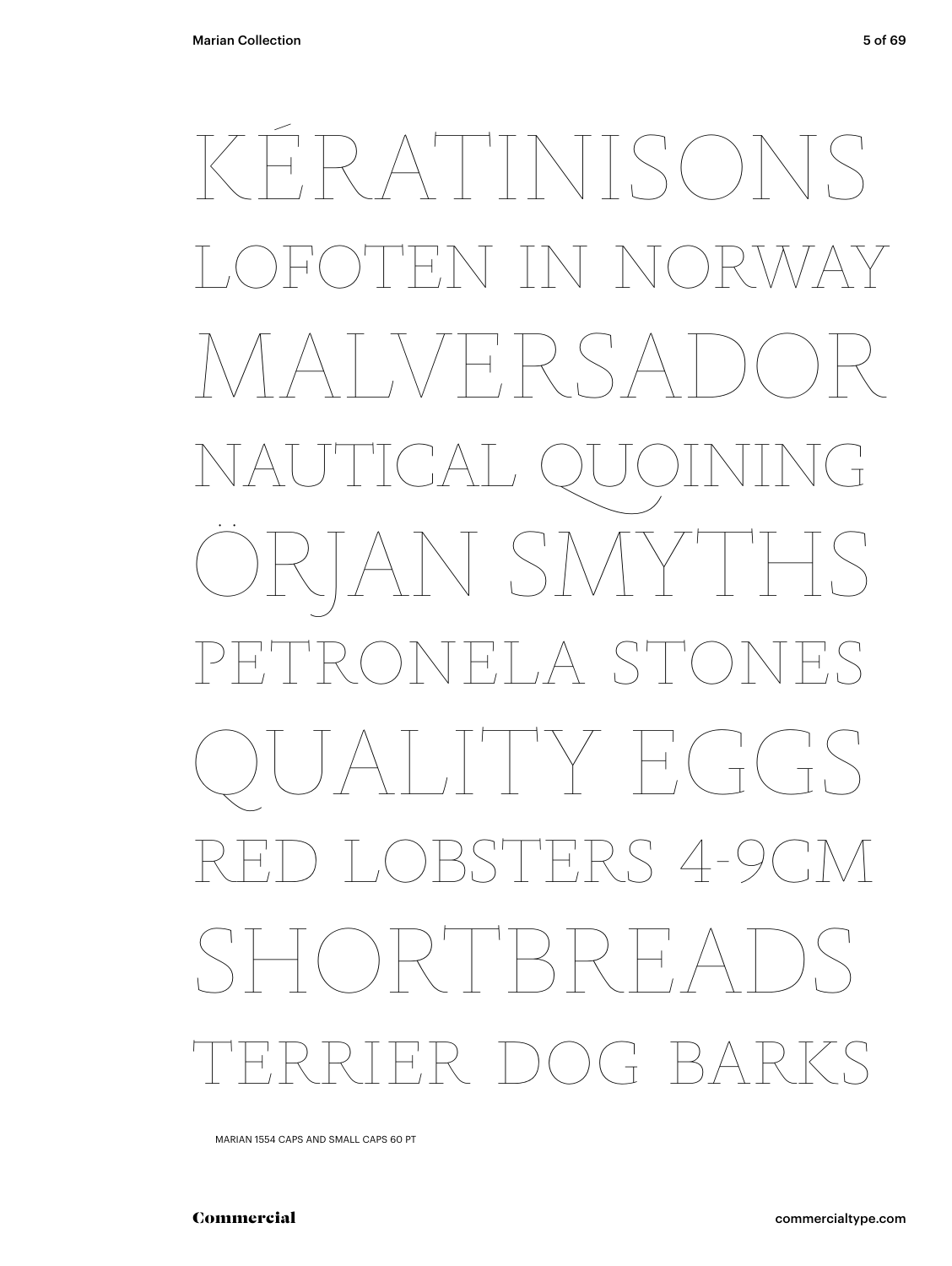University *Academics*<br>Clanburgh's Master<br>Claclaw or Oeceslav<br>Kenon Car beadlights<br>Tohann sprayed start<br>Zakynthos was the son<br>Affordable express<br>Onic Extra Quail Egs<br>Dala Floda, Sweden *Vanburgh's Maer Wacław or Veceslav Xenon Car headlights Yohann sprayed Zakynthos was the son Aordable rocket kit Brighton Belle express Chic tra Quail E
s Dala Floda, Sweden* 

MARIAN 1554 ITALIC 60 PT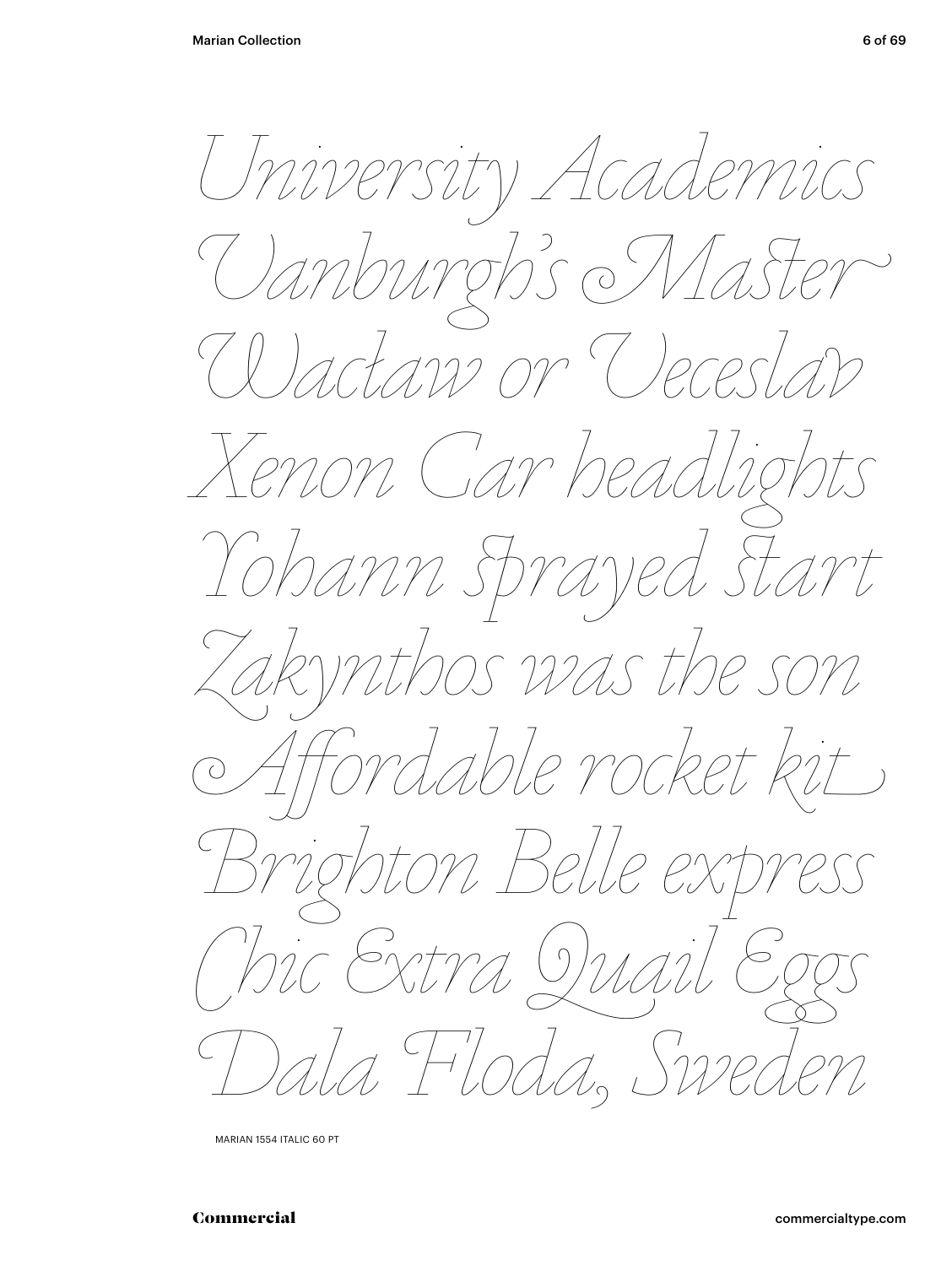

MARIAN 1554 ITALIC 60 PT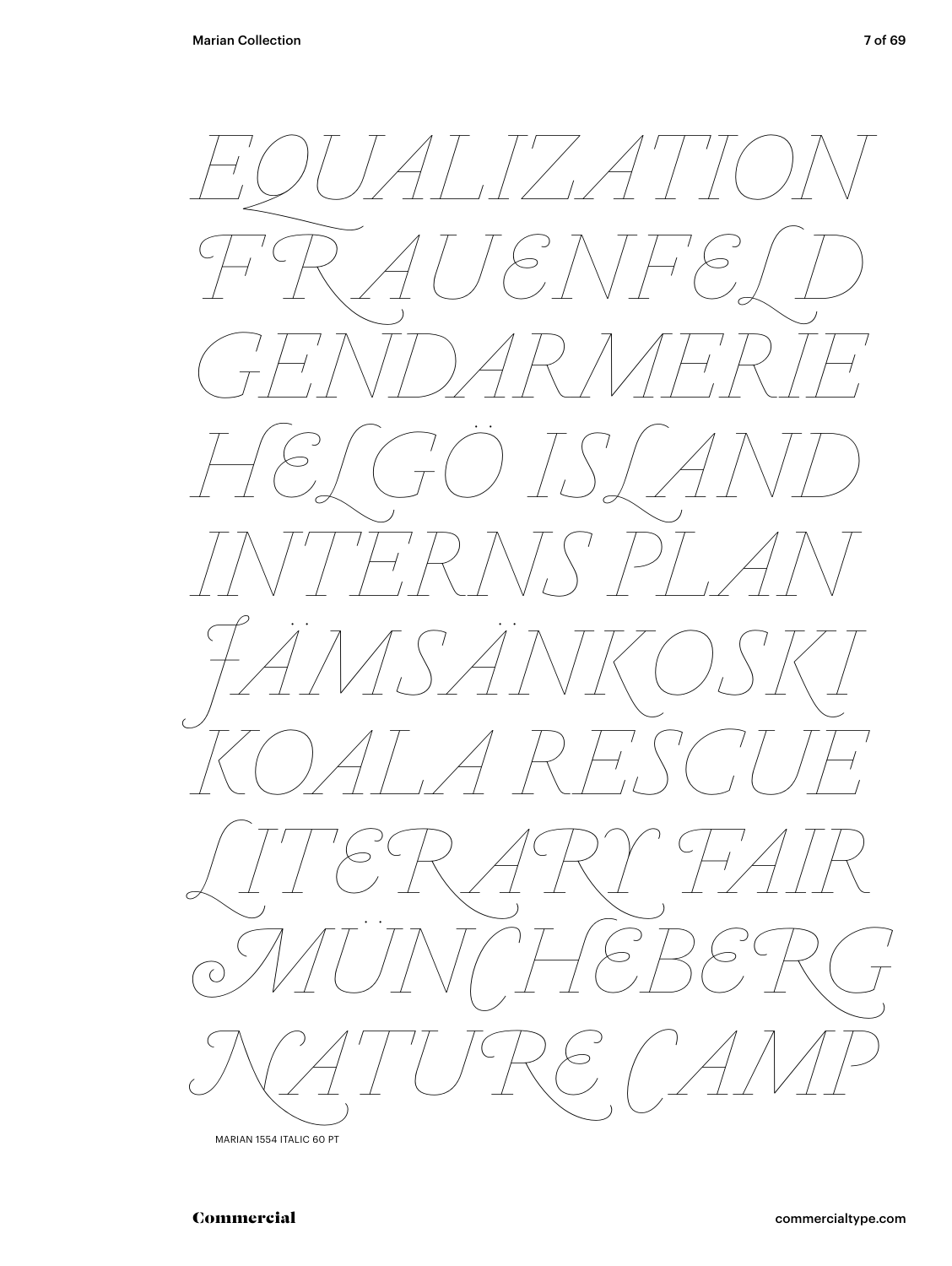# Marian Text 1554

# MARIAN TEXT 1554 ROMAN, ITALIC, 14/17 PT

ROMAN SMALL CAPS

ROMAN

PROPORTIONAL OLDSTYLE FIGURES

ITALIC

PROPORTIONAL LINING FIGURES

ITALIC

ROMAN SMALL CAP & SMALL CAP LINING FIGURES

the spanish war, which began in 1739, and the French war which soon followed it occasioned further increase of the debt, which, on the 31st of December 1748, after it had been concluded by the Treaty of Aix-la-Chapelle*,* amounted to £78,293,313. The most profound peace of the seventeen years of continuance had taken no more than £8,328,354 from it. A war of less than nine years' continuance added £31,338,689 to it (Refer to James Postlethwaite's *History of the Public Revenue*). During the administration of Mr. Pelham, the interest of the public debt was reduced from 4% to 3%; or at least measures were taken for reducing it, from four to three per cent; the sinking fund was increased, and some part of the public debt was paid off. In 1755, before the breaking out of the late war, the funded debt of Great Britain amounted to £72,289,673. On the 5th of January 1763, at the conclusion of the peace, the funded debt amounted to £122,603,336. The unfunded debt has been stated at £13,927,589. Revenues far exceeded this, however the expense occasioned by the war did not end with the conclusion of the peace, so that though, on the 5th of January 1764, the funded debt was increased (partly by a new loan, and partly by funding a part of the unfunded debt) to £129,586,782, there still remained (according to the very well informed author of *Considerations on the Trade and Finances of Great Britain*) an unfunded debt which was brought to account in that and the following year of £975,017.

IN 1764, THEREFORE, the public debt of Great Britain, funded and unfunded together, amounted, according to this author, to £139,516,807. The annuities for lives, too, had been granted as premiums to the subscribers to the new loans in 1757, estimated at fourteen years' purchase, were valued at £472,500; and the annuities for long terms of years, granted as premiums likewise in 1761 and 1762, estimated at twenty-seven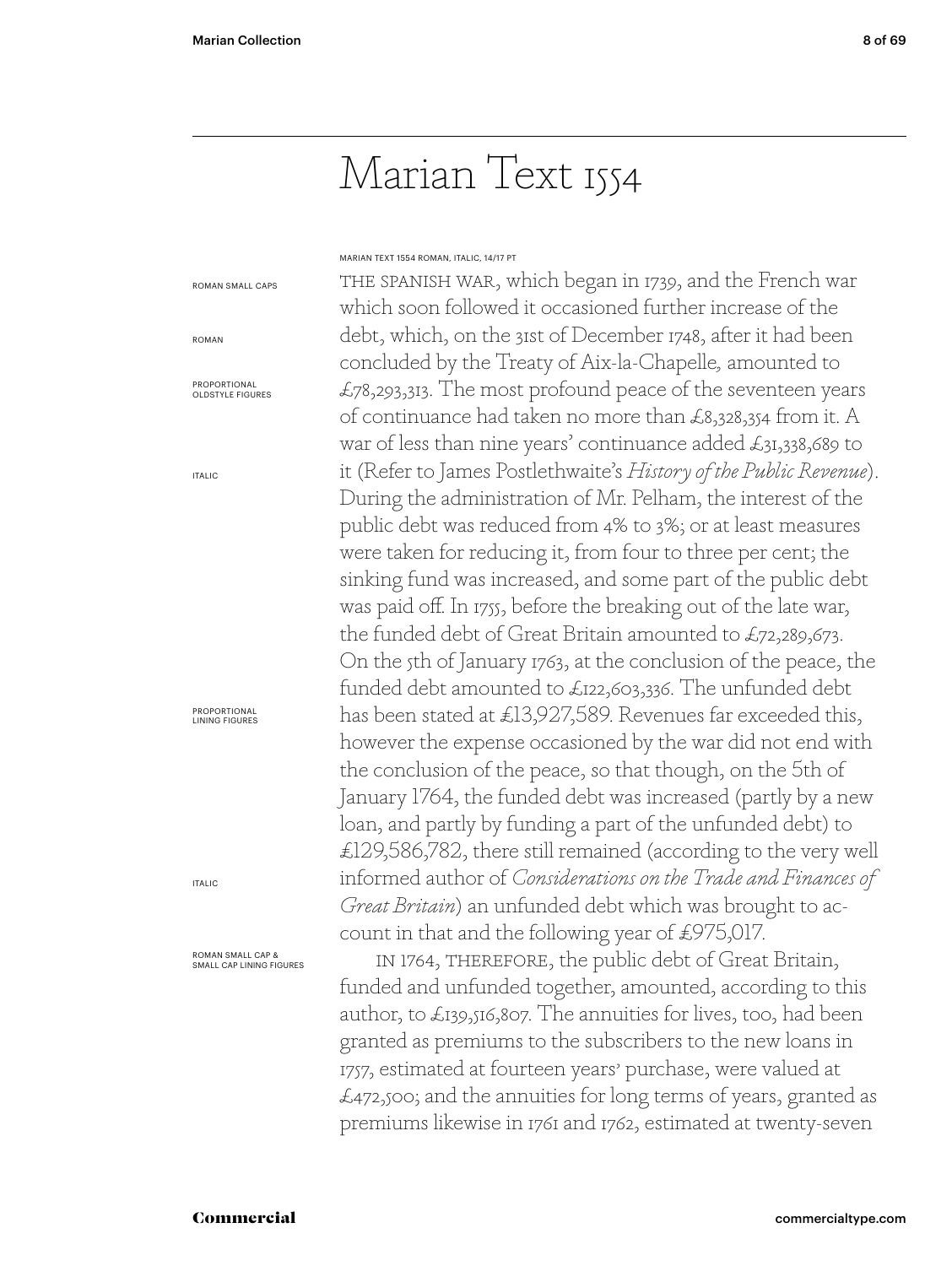MARIAN TEXT 1554 ROMAN, ITALIC, 12/14 PT MARIAN TEXT 1554 ITALIC, 12/14 PT

Established in 1600, the English East India Company was granted a Royal Charter by Queen Elizabeth immediately following its formation. In the first twelve voyages which they fitted out for India, they appear to have traded mainly in cotton, silk, indigo dye, salt, saltpetre, tea & opium. In 1612, they united into a joint stock. Their charter was exclusive, and though not confirmed by *Act of Parliament*, was in those days supposed to convey a real exclusive privilege.

For many years, therefore, they were not much disturbed by interlopers. Their capital, which never exceeded  $\pounds$ 744,000, and of which  $\mathcal{L}_5$ o was a share, was not so exorbitant, nor their dealings that extensive, as to afford either a pretext for gross negligence and profusion, or a cover to gross malversation. Notwithstanding some extraordinary losses, occasioned partly by the malice of the *Dutch East India Company*, and partly by other accidents, they carried on for many years a successful trade. But in process of time, when the principles of liberty were better understood, it became every day more and more doubtful how far a Royal Charter, not confirmed by *Act of Parliament,* could convey an exclusive privilege. Upon all these questions the decisions of the courts of justice were not uniform, but varied with the authority of government and the humours of the times. Interlopers multiplied upon them, and towards the end of the reign of Charles II, through the whole of that of James II and during a part of that of William III, reduced them to great distress. In 1698, a proposal was made to Parliament of advancing two millions to government at eight per cent, provided the subscribers were erected into a new East India Company with exclusive privileges. The old East India Company offered seven hundred thousand pounds,

*ESTABLISHED IN 1600, the English East India Company was granted a Royal Charter by Queen Elizabeth immediately following its formation. In the first twelve voyages which they fitted out for India, they appear to have traded mainly in cotton, silk, indigo dye, salt, saltpetre, tea & opium. In 1612, they united into a joint stock. Their charter was exclusive, and though not con-firmed by Act of Parliament, was in those days supposed to convey a real exclusive privilege.*

*For many years, therefore, they were not much disturbed by interlopers. Their capital, which never exceeded £744,000, and of which £50 was a share, was not so exorbitant, nor their dealings that extensive, as to afford either a pretext for gross negligence and profusion, or a cover to gross malversation. Notwithstanding some extraordinary losses, occasioned partly by the malice of the Dutch East India Company, and partly by other accidents, they carried on for many years a successful trade. But in process of time, when the principles of liberty were better understood, it became every day more and more doubtful how far a Royal Charter, not confirmed by Act of Parliament, could convey an exclusive privilege. Upon all these questions the decisions of the courts of justice were not uniform, but varied with the authority of government and the humours of the times. Interlopers multiplied upon them, and towards the end of the reign of Charles II, through the whole of that of James II and during a part of that of William III, reduced them to great distress. In 1698, a proposal was made to Parliament of advancing two millions to government at eight per cent, provided the subscribers were erected into a new East India Company with exclusive privileges. The old East India Company offered seven hundred thousand pounds, nearly the amount of their capital, at four per cent upon the same conditions. But such was at*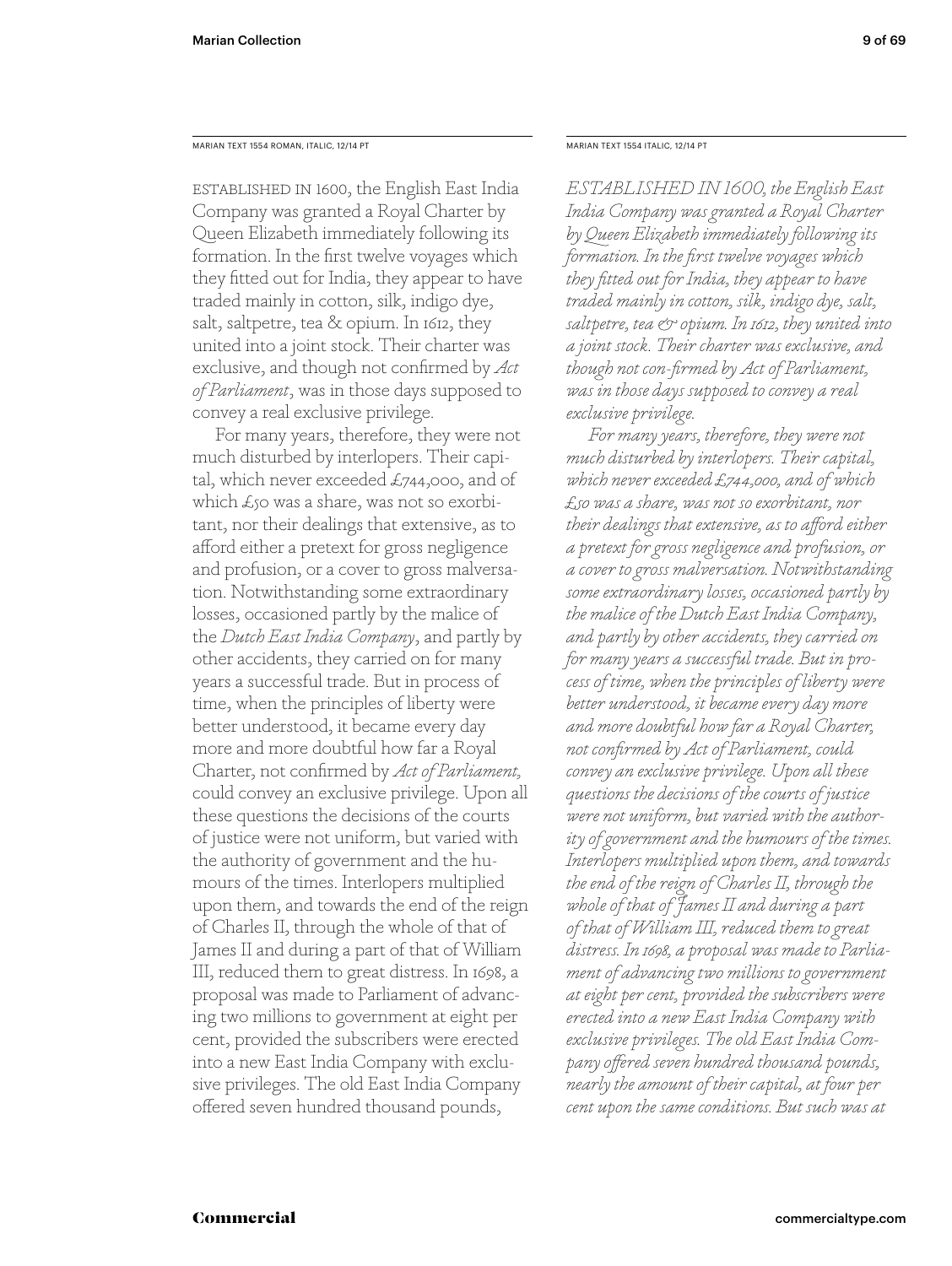MARIAN TEXT 1554 ROMAN, ITALIC, 12/14 PT

Established in 1600, the English East India Company was granted a Royal Charter by Queen Elizabeth immediately following its formation. In the first twelve voyages which they fitted out for India, they appear to have traded mainly in cotton, silk, indigo dye, salt, saltpetre, tea & opium. In 1612, they united into a joint stock. Their charter was exclusive, and though not confirmed by *Act of Parliament*, was in those days supposed to convey a real exclusive privilege.

For many years, therefore, they were not much disturbed by interlopers. Their capital, which never exceeded £744,000, and of which  $\mathcal{L}_5$ o was a share, was not so exorbitant, nor their dealings that extensive, as to afford either a pretext for gross negligence and profusion, or a cover to gross malversation. Notwithstanding some extraordinary

# MARIAN TEXT 1554 ROMAN, ITALIC, 12/14 PT [SWASH, DISCRETIONARY LIGATURES]

Established in 1600, the English East India Company was granted a Royal Charter by Queen Elizabeth immediately following its formation. In the first twelve voyages which they fitted out for India, they appear to have traded mainly in cotton, silk, indigo dye, salt, saltpetre, tea  $\&$  opium. In 1612, they united into a joint stock. Their charter was exclusive, and though not confirmed by *Act of Parliament*, was in those days supposed to convey a real exclusive privilege.

For many years, therefore, they were not much disturbed by interlopers. Their capital, which never exceeded £744,000, and of which  $\mathcal{L}_{50}$  was a share, was not so exorbitant, nor their dealings that extensive, as to afford either a pretext for gross negligence and profusion, or a cover to gross malversation. Notwithstanding some extraordinary

MARIAN TEXT 1554 ITALIC, 12/14 PT

*ESTABLISHED IN 1600, the English East India Company was granted a Royal Charter by Queen Elizabeth immediately following its formation. In the first twelve voyages which they fitted out for India, they appear to have traded mainly in cotton, silk, indigo dye, salt, saltpetre, tea & opium. In 1612, they united into a joint stock. Their charter was exclusive, and though not con-firmed by Act of Parliament, was in those days supposed to convey a real exclusive privilege.*

*For many years, therefore, they were not much disturbed by interlopers. Their capital, which never exceeded £744,000, and of which £50 was a share, was not so exorbitant, nor their dealings that extensive, as to afford either a pretext for gross negligence and profusion, or a cover to gross malversation. Notwithstanding some extraordinary losses, occasioned partly by* 

# MARIAN TEXT 1554 ITALIC, 12/14 PT [SWASH, DISCRETIONARY LIGATURES]

*ESTABLISHED IN 1600, the English East India Company was granted a Royal Charter by Queen Elizabeth immediately following its formation. In the first twelve voyages which they fitted out for India, they appear to have traded mainly in cotton, silk, indigo dye, salt, saltpetre, tea & opium. In 1612, they united into a joint stock. Their charter was exclusive, and though not confirmed by Act of Parliament, was in those days supposed to convey a real exclusive privilege.*

*For many years, therefore, they were not much disturbed by interlopers. Their capital, which never exceeded £744,000, and of which £50 was a share, was not so exorbitant, nor their dealings that extensive, as to afford either a pretext for gross negligence and profusion, or a cover to gross malversation. Notwithstanding some extraordinary losses, occasioned*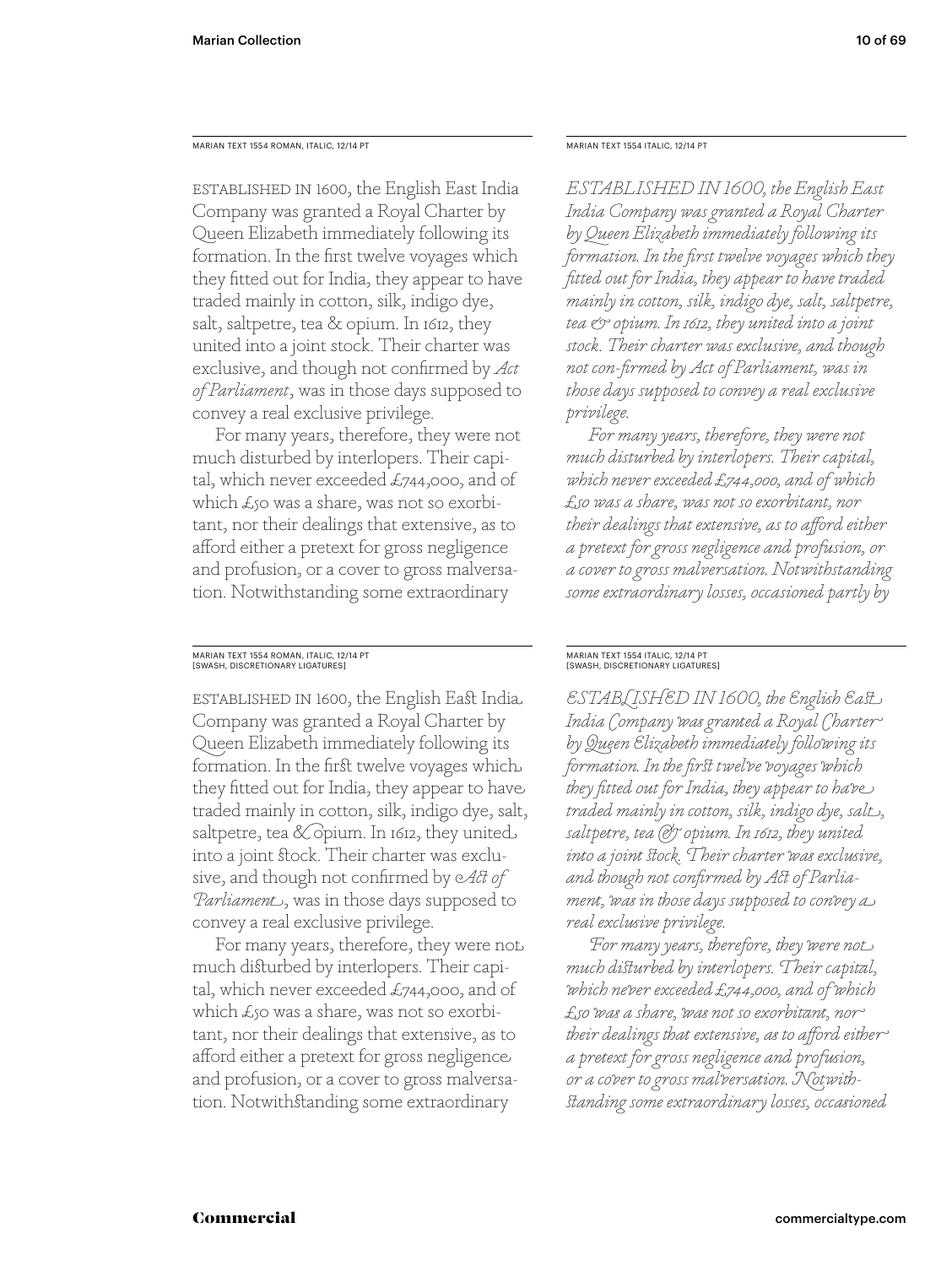MARIAN TEXT 1554 ROMAN, ITALIC, 10/12 PT MARIAN TEXT 1554 ITALIC, 10/12 PT

Established in 1600, the old English East India Company was granted a Royal Charter by Queen Elizabeth immediately following its formation. In the first twelve voyages which they fitted out for India, they appear to have traded mainly in cotton, silk, indigo dye, salt, saltpetre, tea & opium. In 1612, they united into a joint stock. Their charter was exclusive, and though not confirmed by *Act of Parliament*, was in those days supposed to convey a real exclusive privilege.

# privilege of the Royal Charter

For many years, therefore, they were not much disturbed by interlopers. Their capital, which never exceeded £744,000, and of which £50 was a share, was not so exorbitant, nor their dealings that extensive, as to afford either a pretext for gross negligence and profusion, or a cover to gross malversation. Notwithstanding some extraordinary losses, occasioned partly by the malice of the *Dutch East India Company*, and partly by other accidents, they carried on for many years a successful trade. But in process of time, when the principles of liberty were better understood, it became every day more and more doubtful how far a Royal Charter, not confirmed by *Act of Parliament,* could convey an exclusive privilege. Upon all these questions the decisions of the courts of justice were not uniform, but varied with the authority of government and the humours of the times. Interlopers multiplied upon them, and towards the end of the reign of Charles II, through the whole of that of James II and during a part of that of William III, reduced them to great distress.

Ramifications of a proposal in 1698 In 1698, a proposal was made to Parliament of advancing two millions to government at eight per cent, provided the subscribers were erected into a new East India Company with exclusive privileges. The old East India Company offered seven hundred thousand pounds, nearly the amount of their capital, at four per cent upon the same conditions. But such was at that time the state of public credit, that it was more convenient for government to borrow two millions at eight per cent than seven hundred thousand pounds at four. The proposal of the new subscribers was accepted, and a new East India Company established in consequence. The old East India Company, however, had a right to continue

*ESTABLISHED IN 1600, the old English East India Company was granted a Royal Charter by Queen Elizabeth immediately following its formation. In the first twelve voyages which they fitted out for India, they appear to have traded mainly in cotton, silk, indigo dye, salt, saltpetre, tea & opium. In 1612, they united into a joint stock. Their charter was exclusive, and though not confirmed by Act of Parliament, was in those days supposed to convey a real exclusive privilege.*

# *PRIVILEGE OF THE ROYAL CHARTER*

*For many years, therefore, they were not much disturbed by interlopers. Their capital, which never exceeded £744,000, and of which £50 was a share, was not so exorbitant, nor their dealings that extensive, as to afford either a pretext for gross negligence and profusion, or a cover to gross malversation. Notwithstanding some extraordinary losses, occasioned partly by the malice of the Dutch East India Company, and partly by other accidents, they carried on for many years a successful trade. But in process of time, when the principles of liberty were better understood, it became every day more and more doubtful how far a Royal Charter, not confirmed by Act of Parliament, could convey an exclusive privilege. Upon all these questions the decisions of the courts of justice were not uniform, but varied with the authority of government and the humours of the times. Interlopers multiplied upon them, and towards the end of the reign of Charles II, through the whole of that of James II and during a part of that of William III, reduced them to great distress.*

*RAMIFICATIONS OF A PROPOSAL IN 1698 In 1698, a proposal was made to Parliament of advancing two millions to government at eight per cent, provided the subscribers were erected into a new East India Company with exclusive privileges. The old East India Company offered seven hundred thousand pounds, nearly the amount of their capital, at four per cent upon the same conditions. But such was at that time the state of public credit, that it was more convenient for government to borrow two millions at eight per cent than seven hundred thousand pounds at four. The proposal of the new subscribers was accepted, and a new East India Company established in consequence. The old East India Company, however, had a right to continue their trade till 1701. They had, at the same time, in the name of their treasurer, subscribed, very artfully, three hundred and fifteen thousand*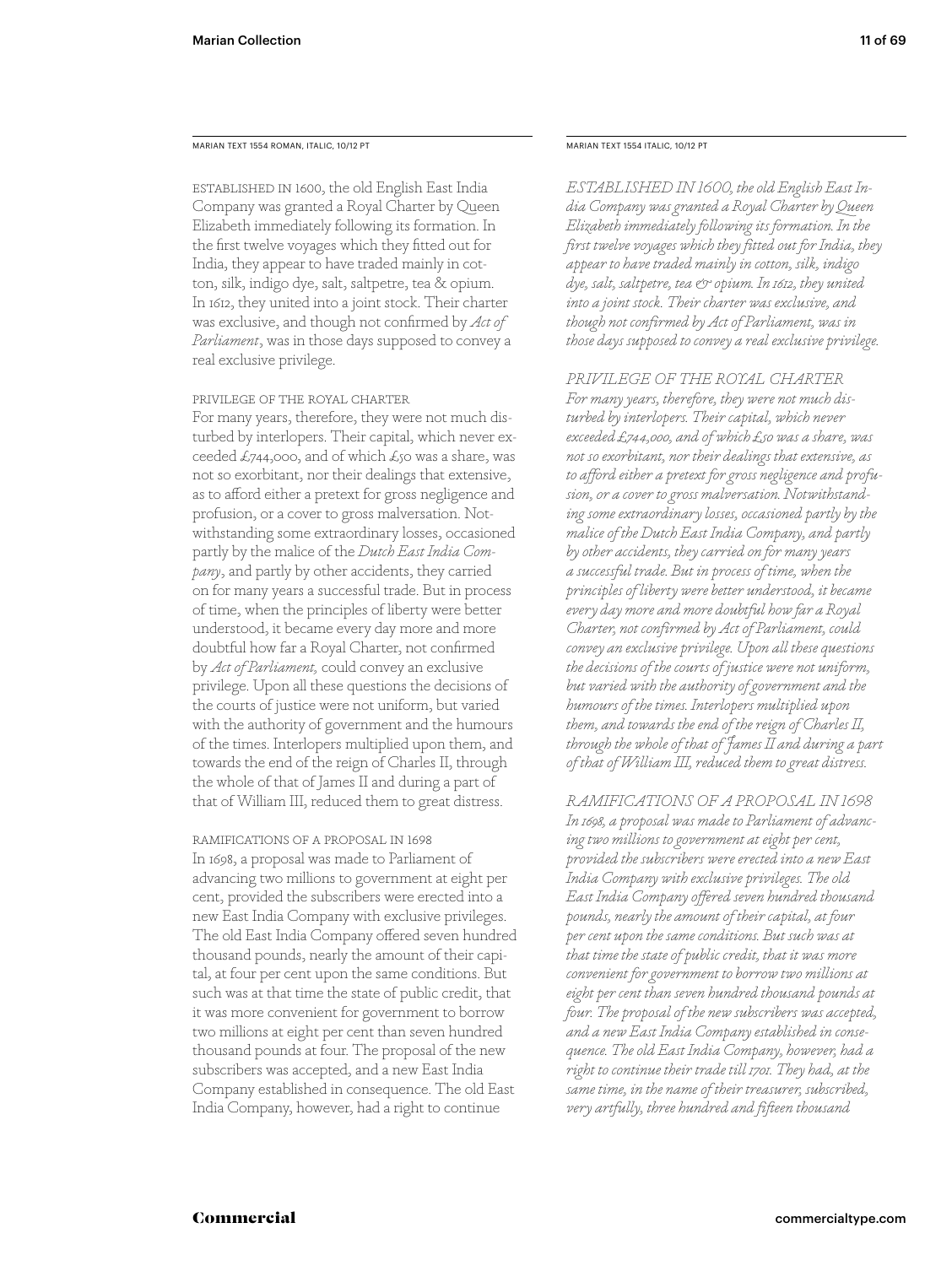MARIAN TEXT 1554 ROMAN, ITALIC, 10/12 PT

Established in 1600, the old English East India Company was granted a Royal Charter by Queen Elizabeth immediately following its formation. In the first twelve voyages which they fitted out for India, they appear to have traded mainly in cotton, silk, indigo dye, salt, saltpetre, tea & opium. In 1612, they united into a joint stock. Their charter was exclusive, and though not confirmed by *Act of Parliament*, was in those days supposed to convey a real exclusive privilege.

For many years, therefore, they were not much disturbed by interlopers. Their capital, which never exceeded £744,000, and of which £50 was a share, was not so exorbitant, nor their dealings that extensive, as to afford either a pretext for gross negligence and profusion, or a cover to gross malversation. Notwithstanding some extraordinary losses, occasioned partly by the malice of the *Dutch East India Company*, and partly by other accidents, they carried on for many years a successful trade. But in process of time, when the principles of liberty were better understood, it became every day

#### MARIAN TEXT 1554 ROMAN, ITALIC, 10/12 PT [SWASH, DISCRETIONARY LIGATURES]

Established in 1600, the old English East India Company was granted a Royal Charter by Queen Elizabeth immediately following its formation. In the first twelve voyages which they fitted out for India, they appear to have traded mainly in cotton, silk, indigo dye, salt, saltpetre, tea & opium. In 1612, they united into a joint stock. Their charter was exclusive, and though not confirmed by Act of Parliament, was in those days supposed to convey a real exclusive privilege.

For many years, therefore, they were not much disturbed by interlopers. Their capital, which never exceeded £744,000, and of which £50 was a share, was not so exorbitant, nor their dealings that extensive, as to afford either a pretext for gross negligence and profusion, or a cover to gross malversation. Notwithstanding some extraordinary losses, occasioned partly by the malice of the *Dutch East India Company*, and partly by other accidents, they carried on for many years a successful trade. But in process of time, when the principles of liberty were better understood, it became every day more and more

## MARIAN TEXT 1554 ITALIC, 10/12 PT

*ESTABLISHED IN 1600, the old English East India Company was granted a Royal Charter by Queen Elizabeth immediately following its formation. In the first twelve voyages which they fitted out for India, they appear to have traded mainly in cotton, silk, indigo dye, salt, saltpetre, tea & opium. In 1612, they united into a joint stock. Their charter was exclusive, and though not con-firmed by Act of Parliament, was in those days supposed to convey a real exclusive privilege.*

*For many years, therefore, they were not much disturbed by interlopers. Their capital, which never exceeded £744,000, and of which £50 was a share, was not so exorbitant, nor their dealings that extensive, as to afford either a pretext for gross negligence and profusion, or a cover to gross malversation. Notwithstanding some extraordinary losses, occasioned partly by the malice of the Dutch East India Company, and partly by other accidents, they carried on for many years a successful trade. But in process of time, when the principles of liberty were better understood, it became every day more and more doubtful how far a Royal Charter, not confirmed by Act of Parliament, could convey an exclusive privi-*

#### MARIAN TEXT 1554 ITALIC, 10/12 PT [SWASH, DISCRETIONARY LIGATURES]

*ESTABLISHED IN 1600, the old English East India Company was granted a Royal Charter by Queen Elizabeth immediately following its formation. In the first twelve voyages which they fitted out for India, they appear to have traded mainly in cotton, silk, indigo dye, salt, saltpetre, tea & opium. In 1612, they united into a joint stock. Their charter was exclusive, and though not confirmed by Act of Parliament, was in those days supposed to convey a real exclusive privilege.*

*For many years, therefore, they were not much disturbed by interlopers. Their capital, which never exceeded £744,000, and of which £50 was a share, was not so exorbitant, nor their dealings that extensive, as to afford either a pretext for gross negligence and profusion, or a cover to gross malversation. Notwithstanding some extraordinary losses, occasioned partly by the malice of the Dutch East India Company, and partly by other accidents, they carried on for many years a successful trade. But in process of time, when the principles of liberty were better understood, it became every day more and more doubtful how far a Royal Charter, not confirmed by Act of Parliament, could convey an exclusive privilege. Upon all these questions the decisions*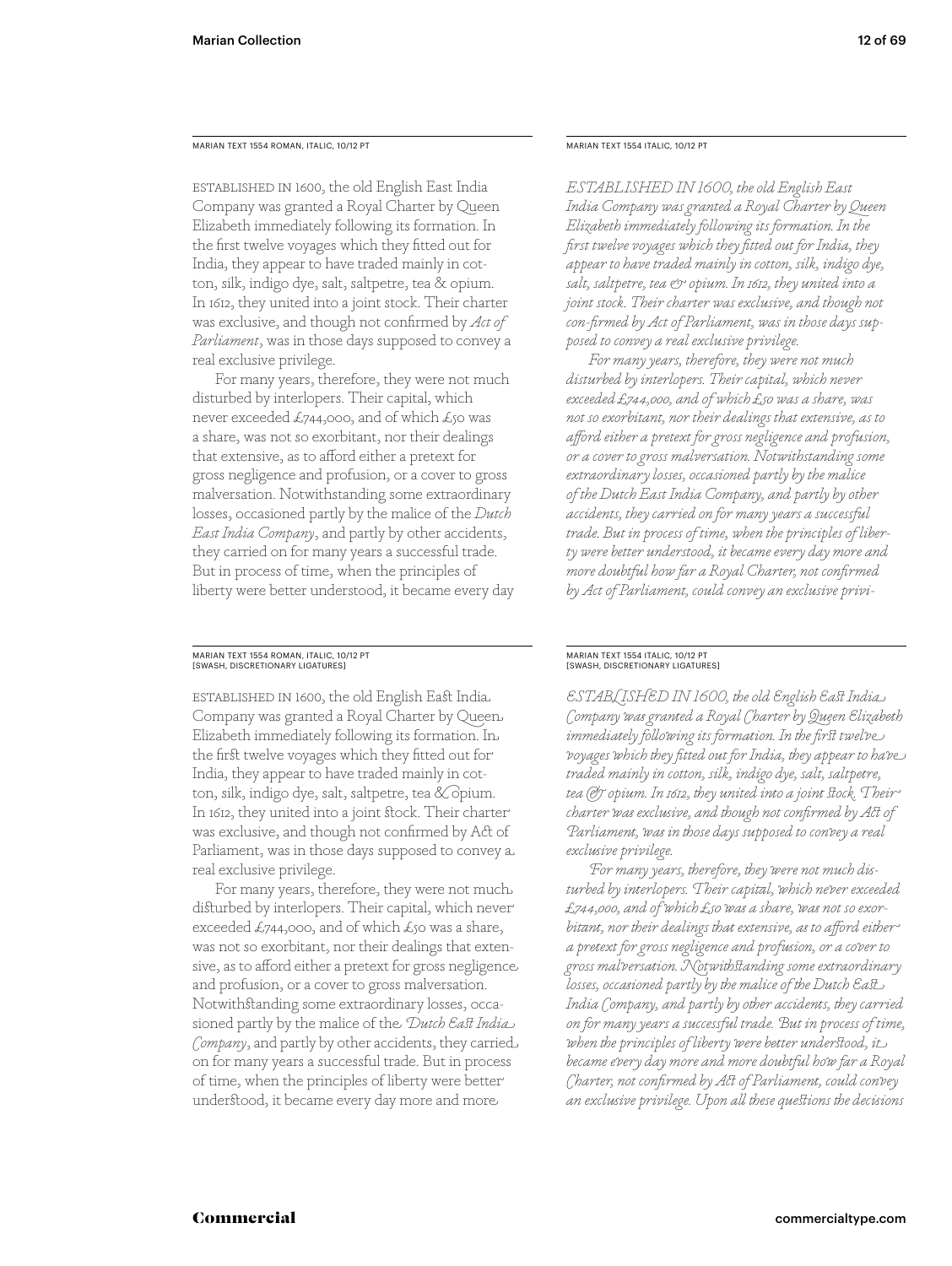Commercial<br>
Commercial<br>
Commercial<br>
Commercial<br>
Commercial<br>
Commercial<br>
Commercial<br>
Commercial<br>
Commercial<br>
Commercial<br>
Commercial<br>
Commercial<br>
Commercial<br>
Commercial<br>
Commercial<br>
Commercial<br>
Commercial<br>
Commercial<br>
Commer The demand for portable literature in the sixteenth century required a new approach to design; how does one fit more words in less pages? Printers tried smaller and smaller type, typefaces with larger x-heights, and narrower type. Like the first Aldine italics, Granjon's style changed to create more upright and narrow italics.

#### **PUBLISHED** 2012

**DESIGNED BY** PAUL BARNES

**2 STYLES** ROMAN & ITALIC

# **FEATURES**

STYLISTIC ALTERNATES SWASH LOWERCASE CHARACTERS DISCRETIONARY LIGATURES SMALL CAPITALS IN ROMAN PROPORTIONAL LINING FIGURES PROPORTIONAL OLDSTYLE FIGURES FRACTIONS (PREBUILT AND ARBITRARY) Granjon's *Italique Cicero droite* of 1565, originally made for Plantin shows a change of style from his elegant style of the 1550s. With small capitals, a large x-height, yet with tall ascenders, they are both economical yet also very elegant. The roman matched with this design is a Garamont style form, but with proportions designed to match the italic.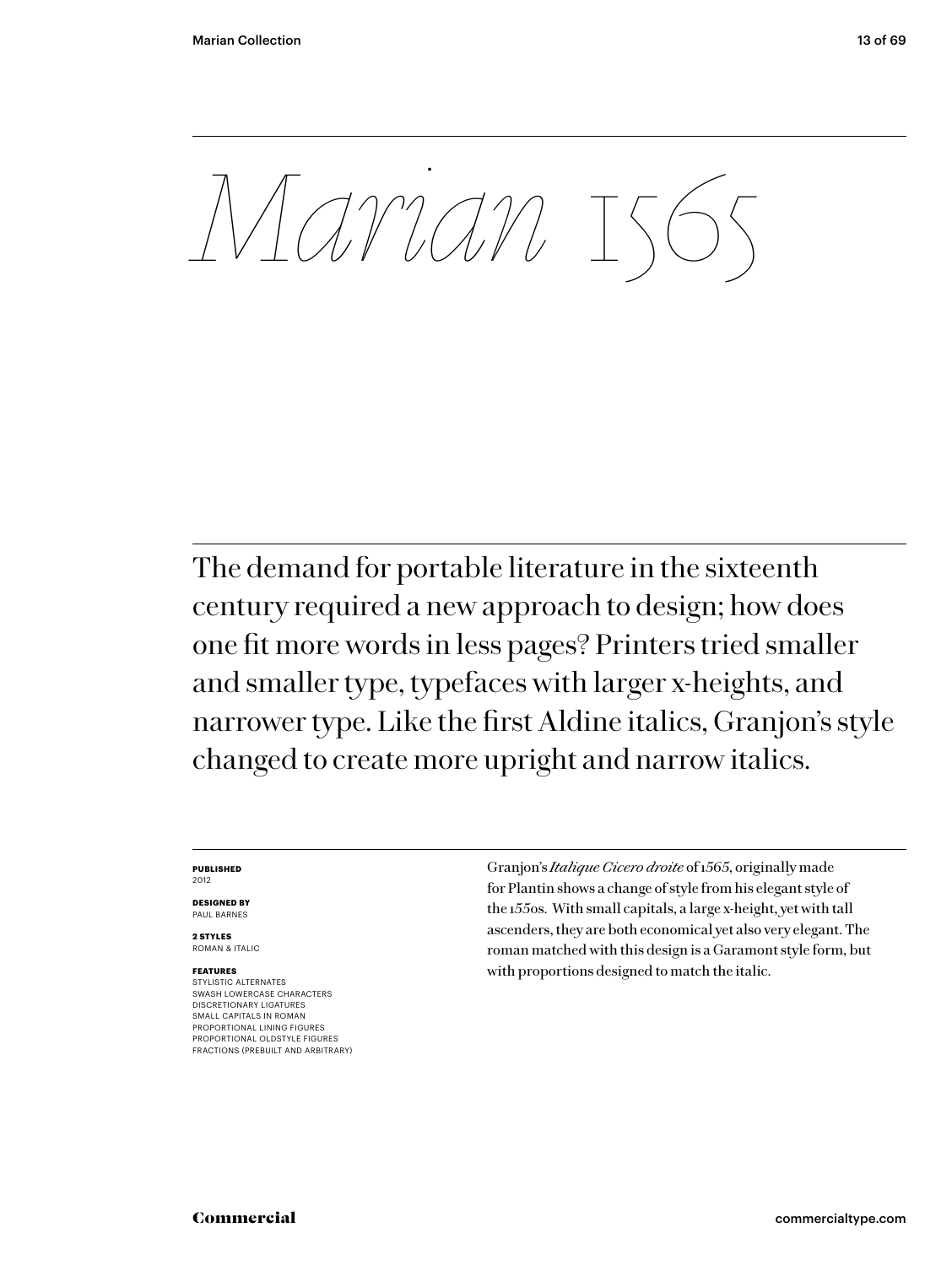Os Caça-Fantasmas<br>Pride and Prejudice<br>Quizzing Detectives<br>Reigning for 13 years<br>Sealing wax applied<br>Torsö Ferry services<br>Unobserved fashion<br>Vachenheim an der<br>Xylophore made of Pride and Prejudice Quizzing Detectives re for 13 years wax a Torsö Ferry ser Unobserved fashion Vadsø Finnmark 1833 Wachenheim a one made of

MARIAN 1565 60 PT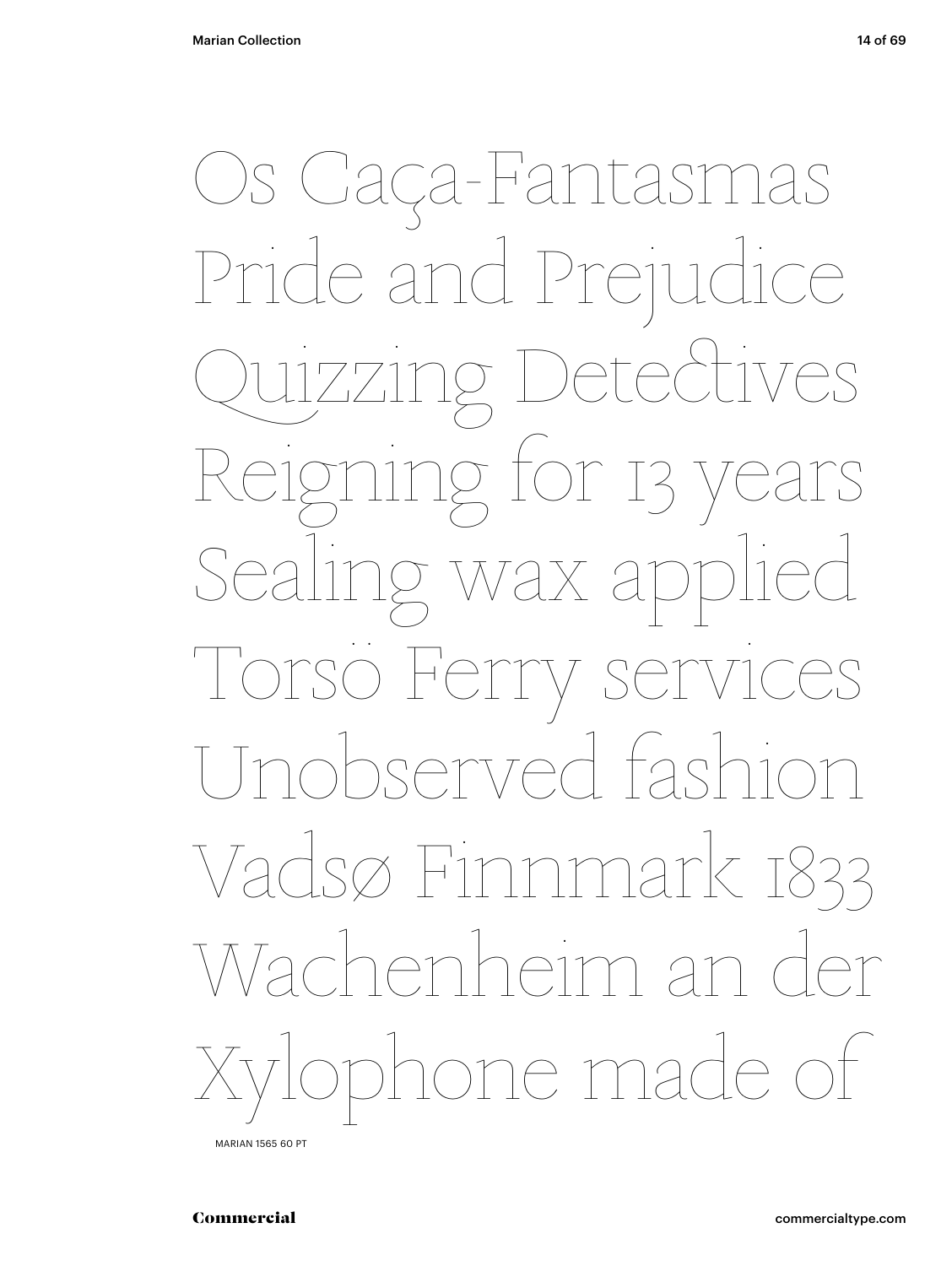# YELLO LIVE ROXY<br>ZEBRA ROAM AGROSS<br>ABACUS GENIUSES<br>BELLINZONA, SUISSE<br>CONNAH'S QUAY<br>DVOŘÁK SYMPEONY 6<br>EMILIA-ROMAGNA<br>FASHION JOURNALIST<br>GANTRIES ERECT<br>HANDMADE BEAUTY RA ROAM AC ACUS GENIUSES BELLINZONA, SUISSE CONNAH'S QUAY<br>DVOŘÁK SYMPHONY 6  $H/N$ II, $A-R$ () $NAC$ FASHION JOURNA. GANTRIES ERECT VIADE, BEAT

MARIAN 1565 CAPS AND SMALL CAPS 60 PT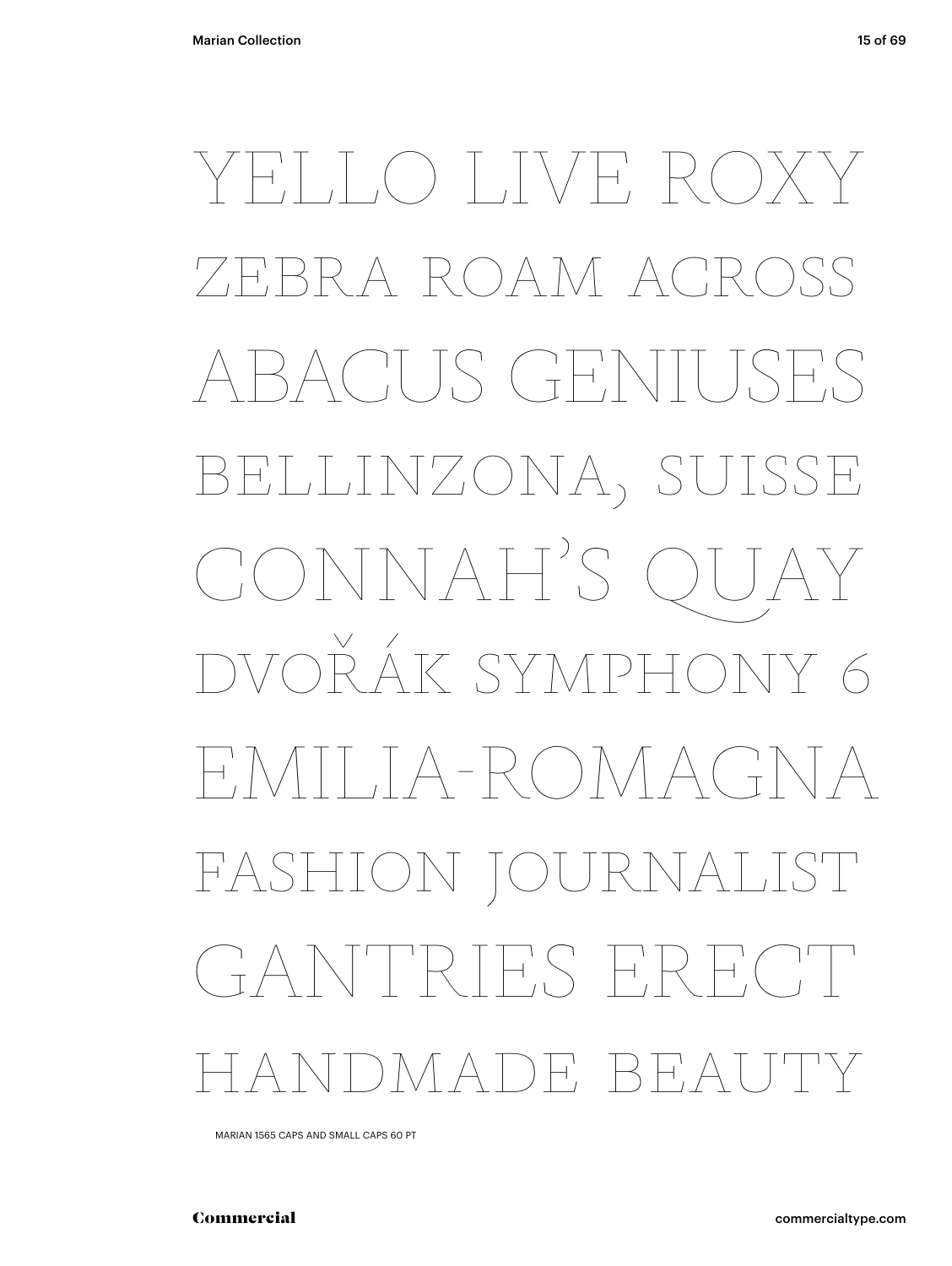Iwasa Matabei 1578–1650<br>Joinery skills gain worth<br>Comunicalists cost match<br>Commercial in Friesland<br>Marinha Grande, 29,100<br>Non disponibile nei negozi<br>Oak tree planted in 1568<br>Penmaenmawr Quarries<br>Quacked actor addiction<br>Rhi *Joinery skills gain worth Knuckleheads co match Leeuwarden in Friesland Marinha Grande, 29,100 Non disponibile nei negozi Oak tree planted in 1568 Penmaenmawr Quarries Quacked aor addiion Rhinestones originated in*

MARIAN 1565 ITALIC 60 PT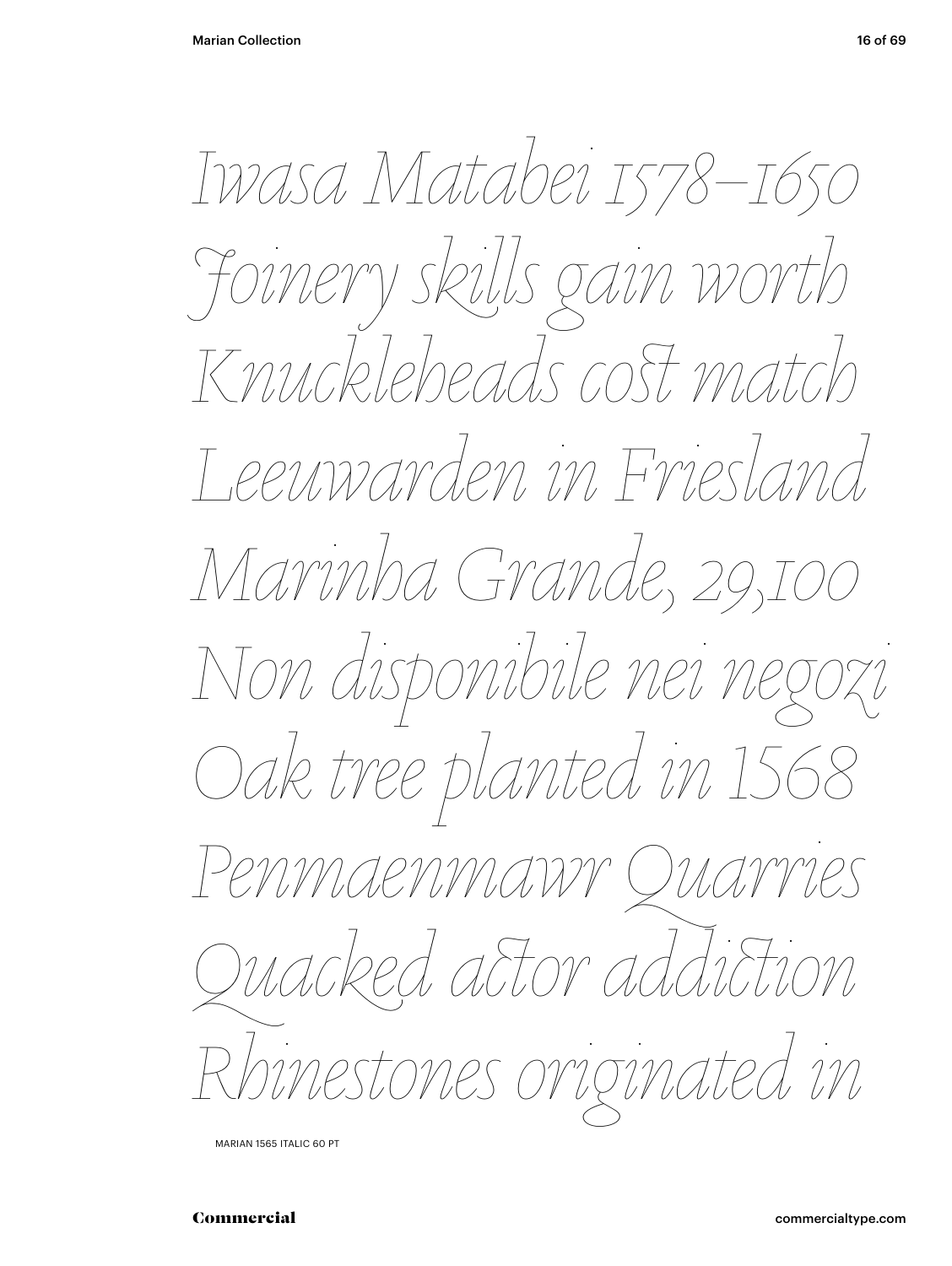SCHWÄBISCH HALL<br>TRANSPORTATION<br>UNDERGRADUATE<br>VELKÁ BUKOVINA<br>WANDERING STAR<br>XB-15 AUTOMATIC<br>YODELLING SWISS<br>ZITTIER & HARPIST<br>AIX-EN-PROVENCE<br>BIZET (510.38–3.6.75) *TRANSPORTATION UNDERGRADUATE VELKÁ BUKOVINA WANDERING STAR XB-15 AUTOMATIC YODELLING SWISS ZITHER & HARPIST AIX-FN-PROVEN BIZET (5.10.38–3.6.75)*

MARIAN 1565 ITALIC 60 PT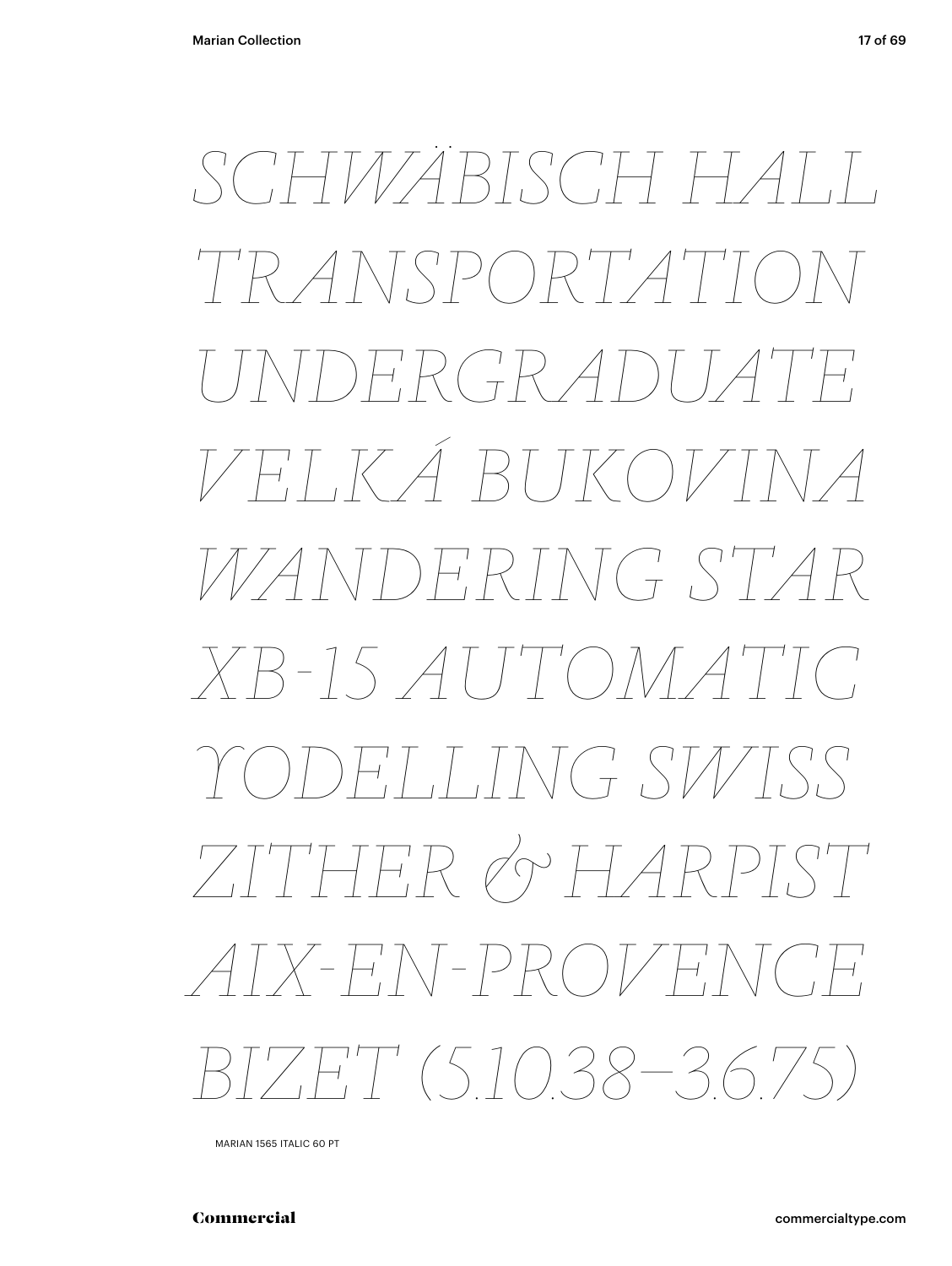Composition fourth style marked another change to what<br>
Foranjon's fourth style marked another change to what<br>
has been described as the Baroque. Cut originally for<br>
Plantin, the *Ascendonica Romaine* and *Cutxit* exere<br>
p Granjon's fourth style marked another change to what has been described as the Baroque. Cut originally for Plantin, the *Ascendonica Romaine* and *Cursive* are perfectly matched for one another. Angular and sharp, they show a master at his peak.

#### **PUBLISHED** 2012

**DESIGNED BY** PAUL BARNES

**2 STYLES** ROMAN & ITALIC

# **FEATURES**

STYLISTIC ALTERNATES TERMINAL SWASH LOWERCASE CHARACTERS DISCRETIONARY LIGATURES HISTORICAL LONG S SMALL CAPITALS IN ROMAN PROPORTIONAL LINING FIGURES PROPORTIONAL OLDSTYLE FIGURES FRACTIONS (PREBUILT AND ARBITRARY)

Like much of Granjon's material, the original punches and matrices survive at the Plantin Moretus museum in Antwerp. It was here that new type was cast during the 1950s, and would eventually become the model for Matthew Carter's Galliard (1978).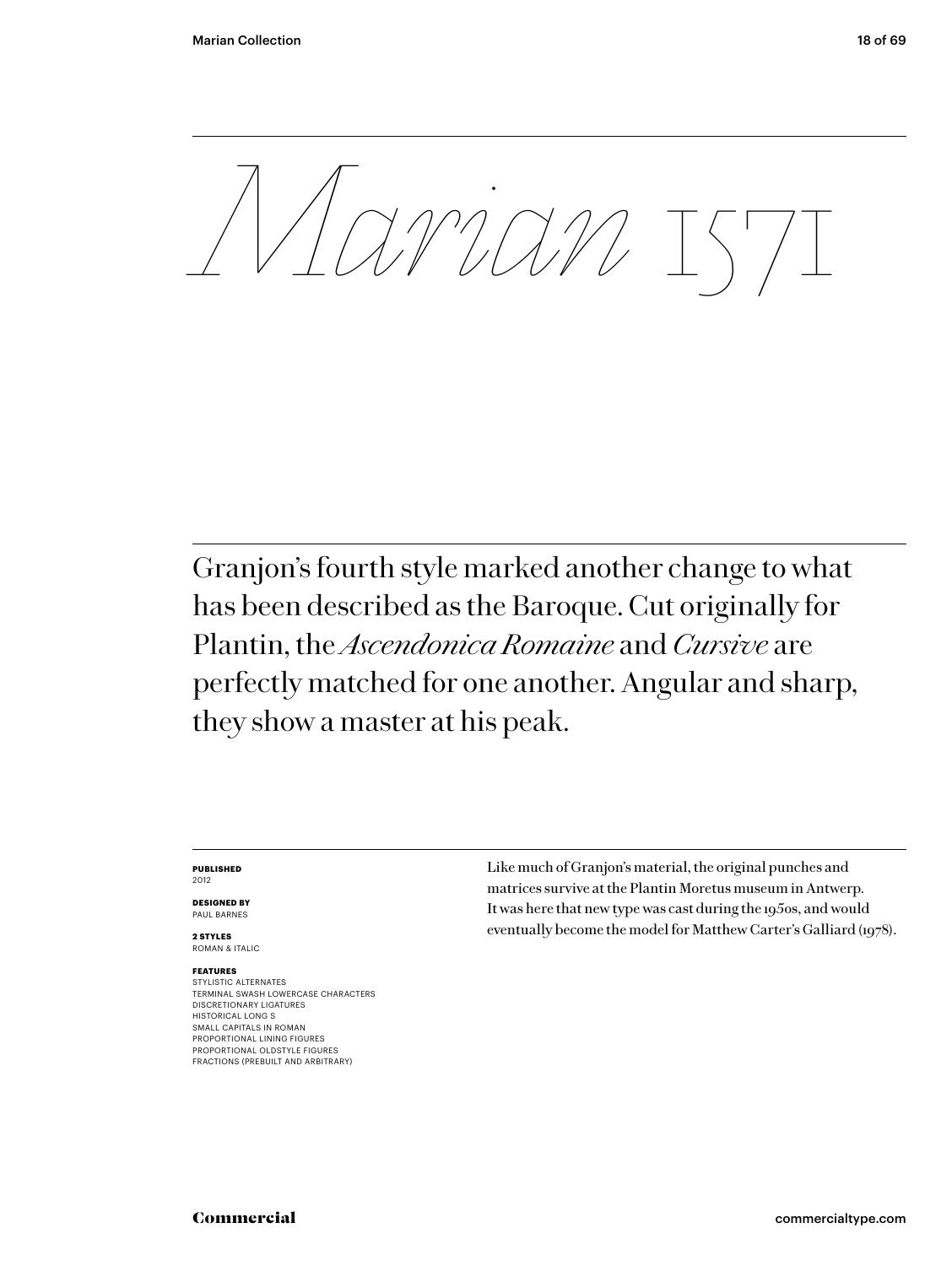Cselekvőképtelenség<br>Drama awards givon<br>Eleĉtric ŝtair inŝtalled<br>Futuristic super cars<br>Ghana banana boats<br>International whales<br>Journals dated 1936–7<br>Kingfishers fly north<br>Light garment worn Drama awards give Hectric stair install Huturistic super ca Ghana banana boats Heyrnartæki við ational whales urnals dated 1936–7 Kingfishers fly it garment

MARIAN 1571 60 PT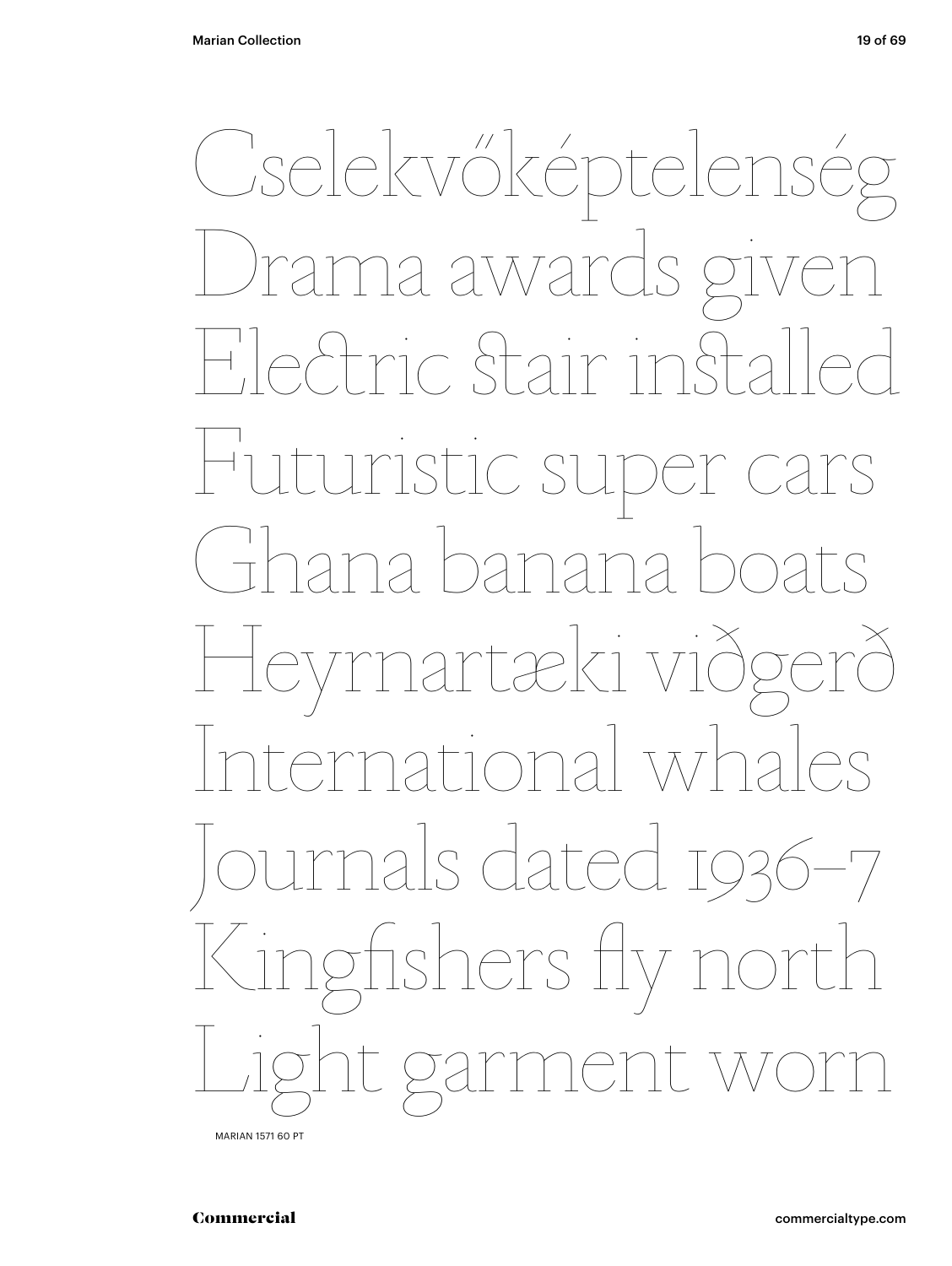# OLD RADNOR<br>Paços de ferreira<br>QUADROXIDES<br>ROASTED vegetable<br>SAGAMIHARA<br>TOTAL SAVINGS €34.10<br>UNDERHEAVE<br>VILLENEUVE D'ASQQ<br>WINTERTIME<br>XEROGRAPHIC PRINTS E FERRE QUADROXIDES ROASTED VEGETABLE SAGAMIHARA AT, SAVINGS €34.10 H. A V H. VILLENEUVE D'ASCQ WINTERTIME XEROGRAPHIC PRINTS

MARIAN 1571 CAPS AND SMALL CAPS 60 PT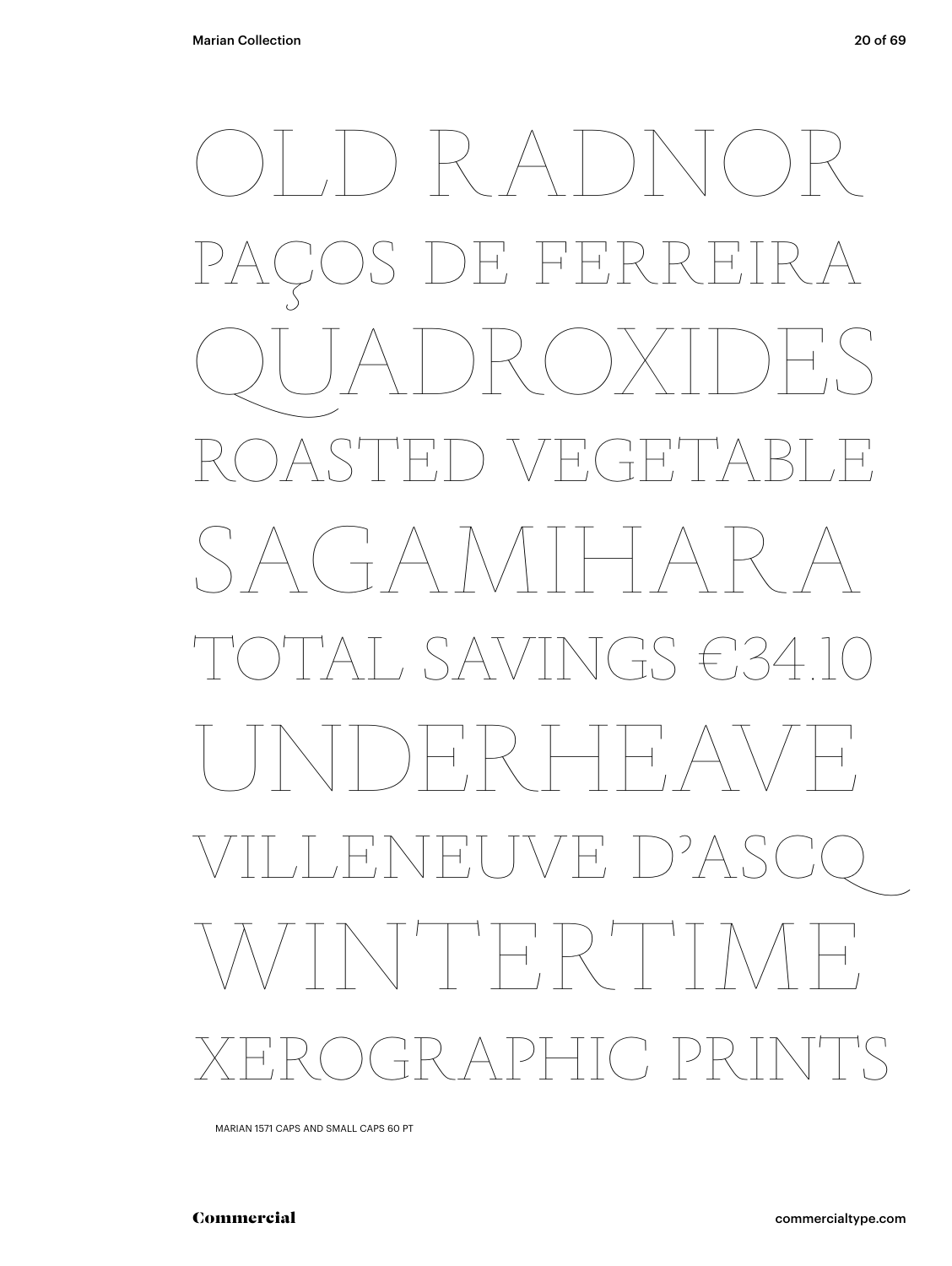Tellowstone National<br>Zygnemataceae Algae<br>Autobiographical note<br>Baby Buggy pushed by<br>Cabernet Sauvignon<br>Dabbling Duck [light<br>E. E. Cummings] 1962<br>Hoary Golden Bushes<br>Hoary Golden Bushes *ZygnemataceaeAlgae Autobiographical note Baby Bu pushed by Cabernet Sauvignon Dabbling Duck ight E. E. Cummings† 1962 Fas & Fiion from Gjøvik on Lake Mjøsa Hoary Golden Bushes*

MARIAN 1571 ITALIC 60 PT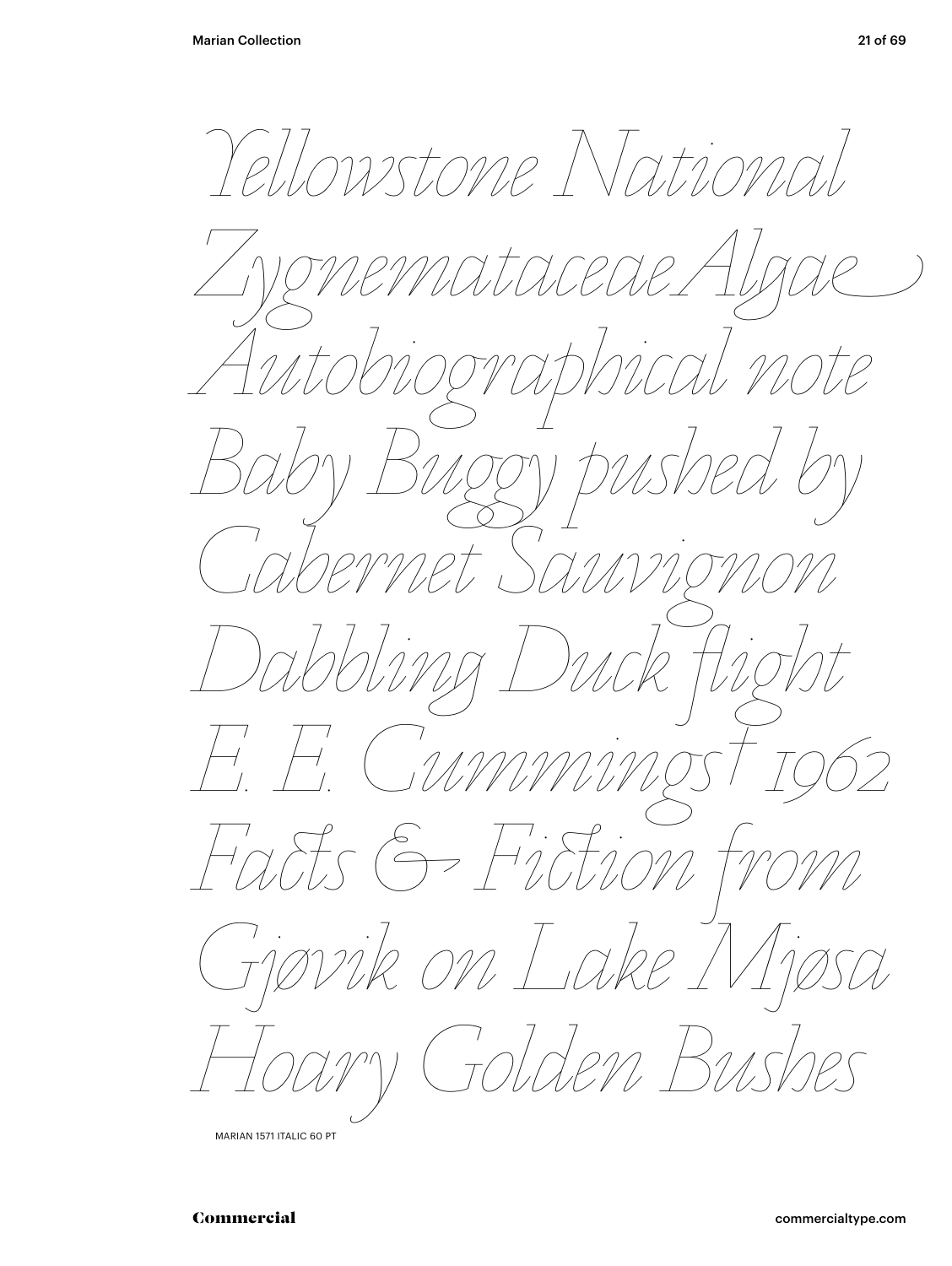

MARIAN 1571 ITALIC 60 PT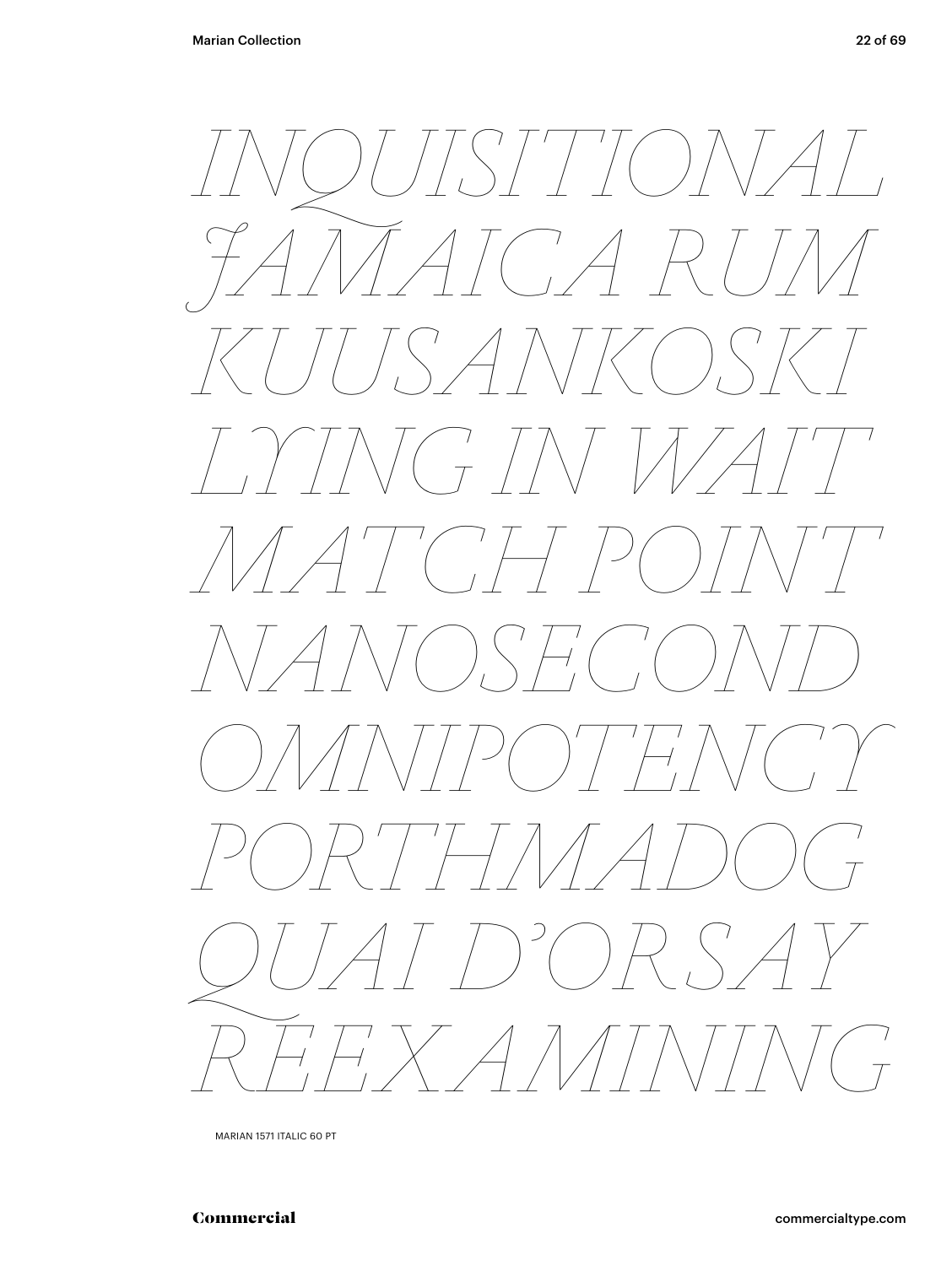Commercial<br>
Commercial<br>
Commercial<br>
Commercial<br>
Commercial<br>
Commercial<br>
Commercial<br>
Commercial<br>
Commercial<br>
Commercial<br>
Commercial<br>
Commercial<br>
Commercial<br>
Commercial<br>
Commercial<br>
Commercial<br>
Commercial<br>
Commercial<br>
Commer The generous width, ascenders and descenders of the high Renaissance typefaces gave way in the 17th century to a narrower and more compact design. With shorter ascenders and descenders in proportions the so called 'Dutch' style tted closer to those of a blackletter design. The most famous of these were cut by Nicholas Kiš (1650- 1702); often misidentified as the work of Anton Janson.

#### **PUBLISHED** 2012

**DESIGNED BY** PAUL BARNES

**2 STYLES** ROMAN & ITALIC

### **FEATURES**

STYLISTIC ALTERNATES DISCRETIONARY LIGATURES HISTORICAL LONG S SMALL CAPITALS IN ROMAN PROPORTIONAL LINING FIGURES PROPORTIONAL OLDSTYLE FIGURES FRACTIONS (PREBUILT AND ARBITRARY) Kiš, a Hungarian by birth, learned his trade in Amsterdam from 1680 under the typefounder Dirck Voskens. He had originally ventured to Holland to have a Hungarian bible printed by the Elezevirs. His typefaces have a narrowness suitable for book printing where economy is required. His italics, whilst following the Granjon model, have a compactness and a sharpness in the tails. Later Kiš would return to his homeland, whilst depositing material in Leipzig. This then descended via the Ehrhardt foundry to the Stempel foundry in Frankfurt, where it gained much popularity in the 20th century as Janson. It was only in the 1950s that they were identified as the work of Kiš.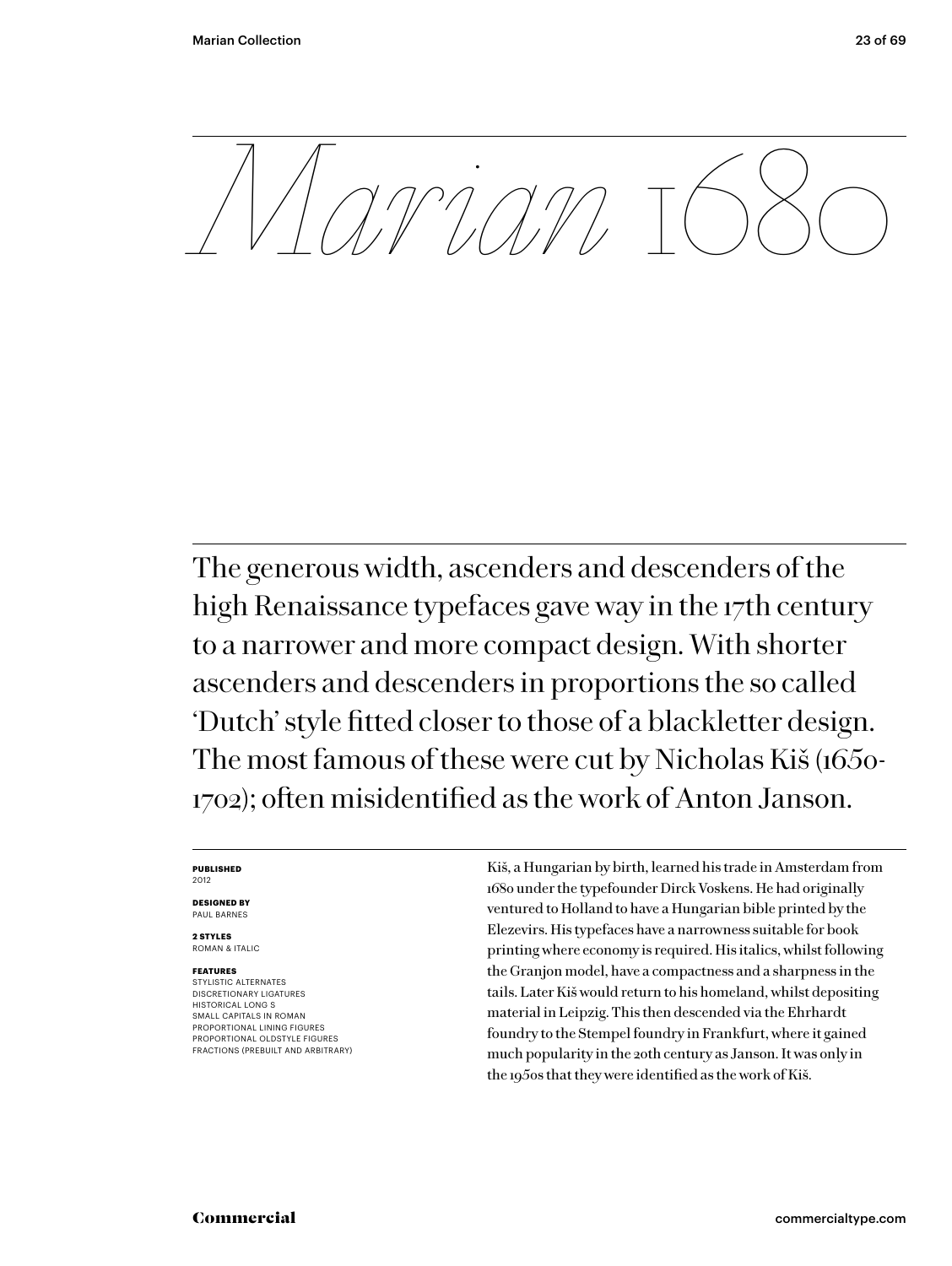

MARIAN 1680 60 PT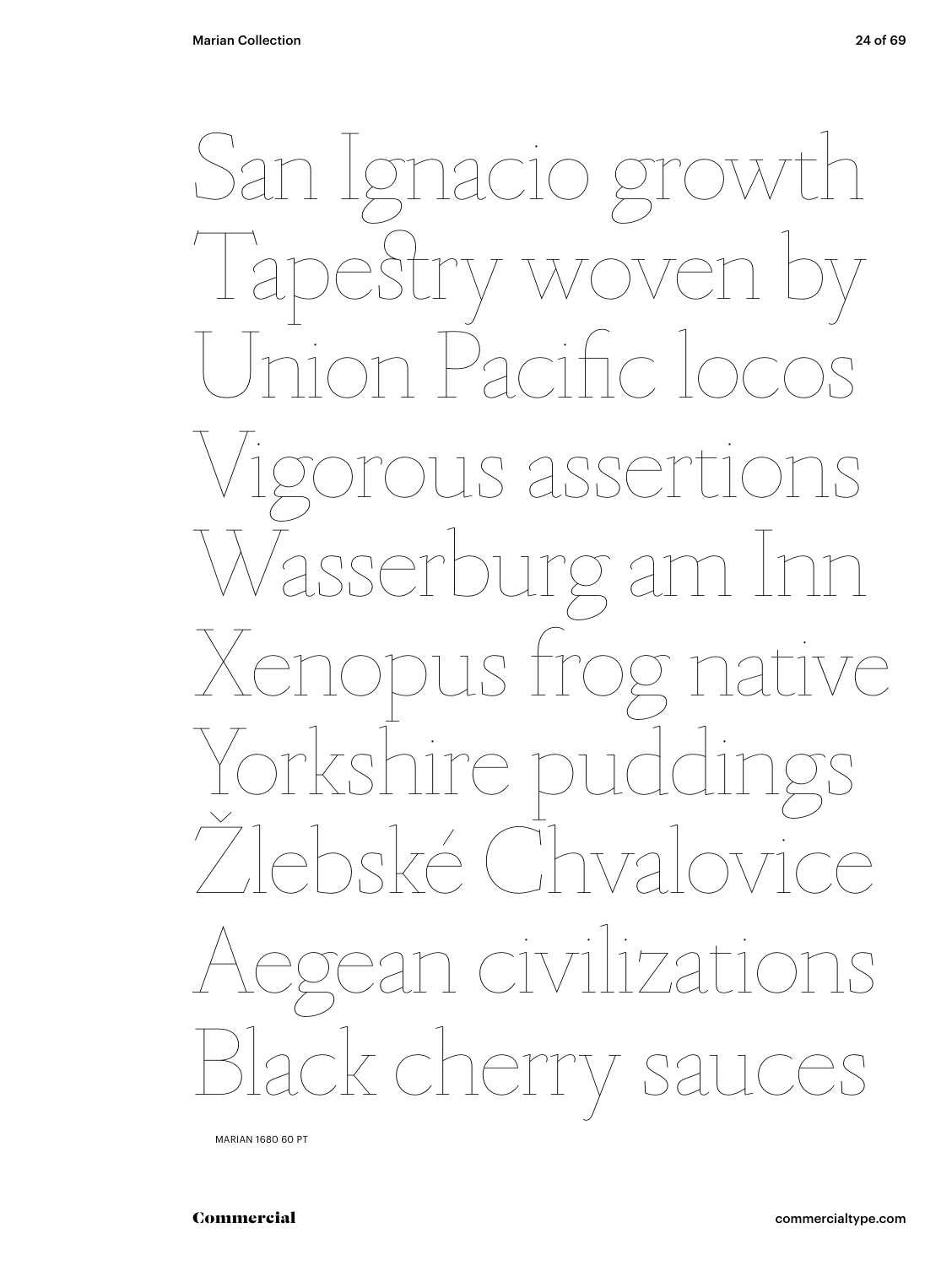COCHABAMBA<br>DWARF DANDELION<br>ENTERPRISING<br>FASHIONABLE CLOTH<br>GWENDOLINE<br>HADRIAN'S WALL 122<br>INCORPORATIE<br>JÖHSTADT (SAXONY)<br>KRABBENIDIJKE<br>LAVISH DECORATION DWARF DANDELION ENTERPRISING FASHIONABLE CLOTH GWENDOLINE HADRIAN'S WALL 122 INCORPORATE HSTADT (SAX BREIN DECC

MARIAN 1680 CAPS AND SMALL CAPS 60 PT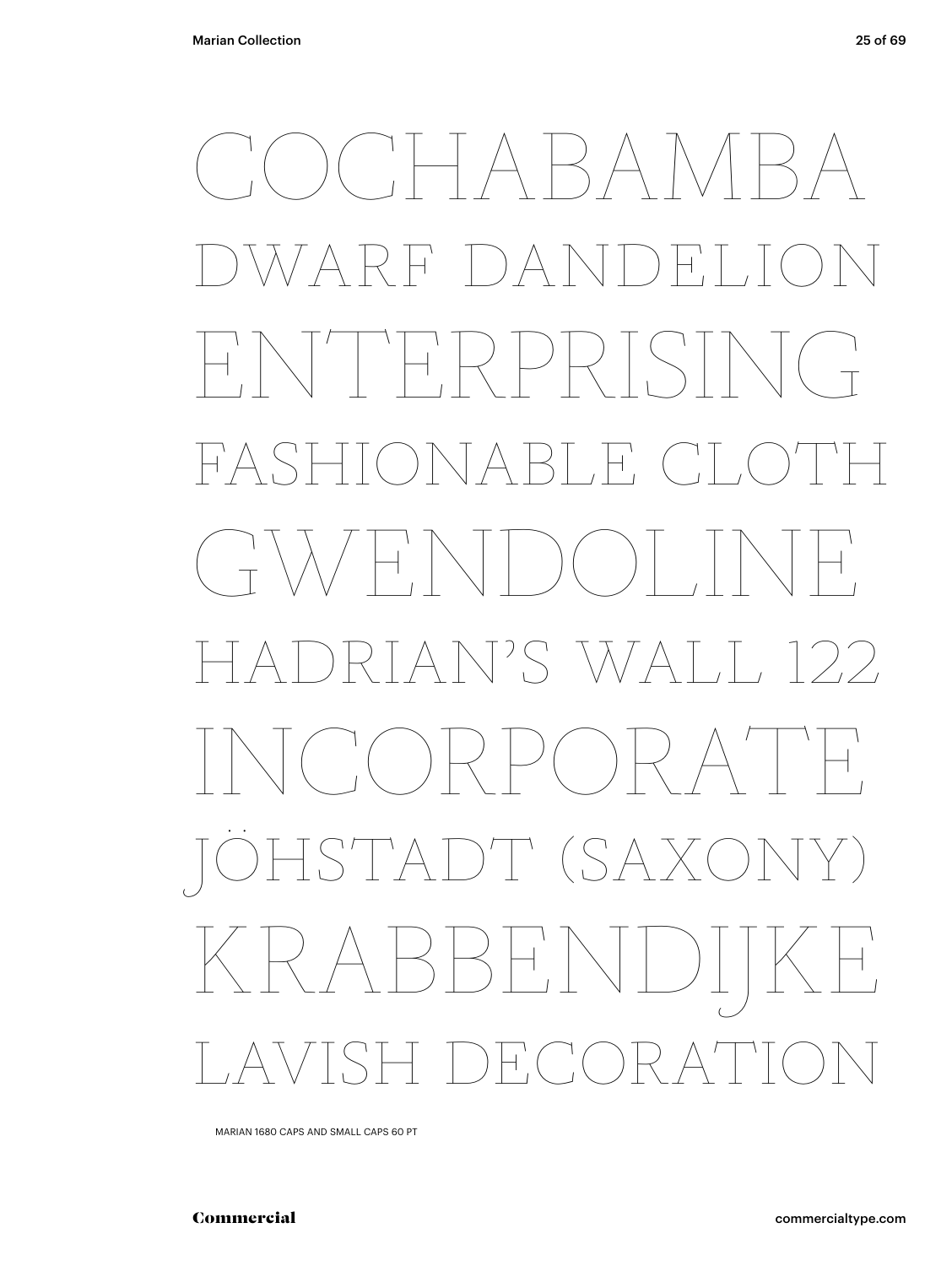Motivational speaking<br>Nashville country star<br>Octopus predicts scores<br>Pots of Gold located at<br>Reading support group<br>Secure slorage facilies<br>Town with over 13679<br>Upper Silver lake tour<br>Vulgar display of form *Nashville country ar Octopus predicts scores Pots of Gold located at Quartz watch display Reading support group Secure orage facilties Town with over 13679 Upper Silver lake tour Vulgar display of form*

MARIAN 1680 ITALIC 60 PT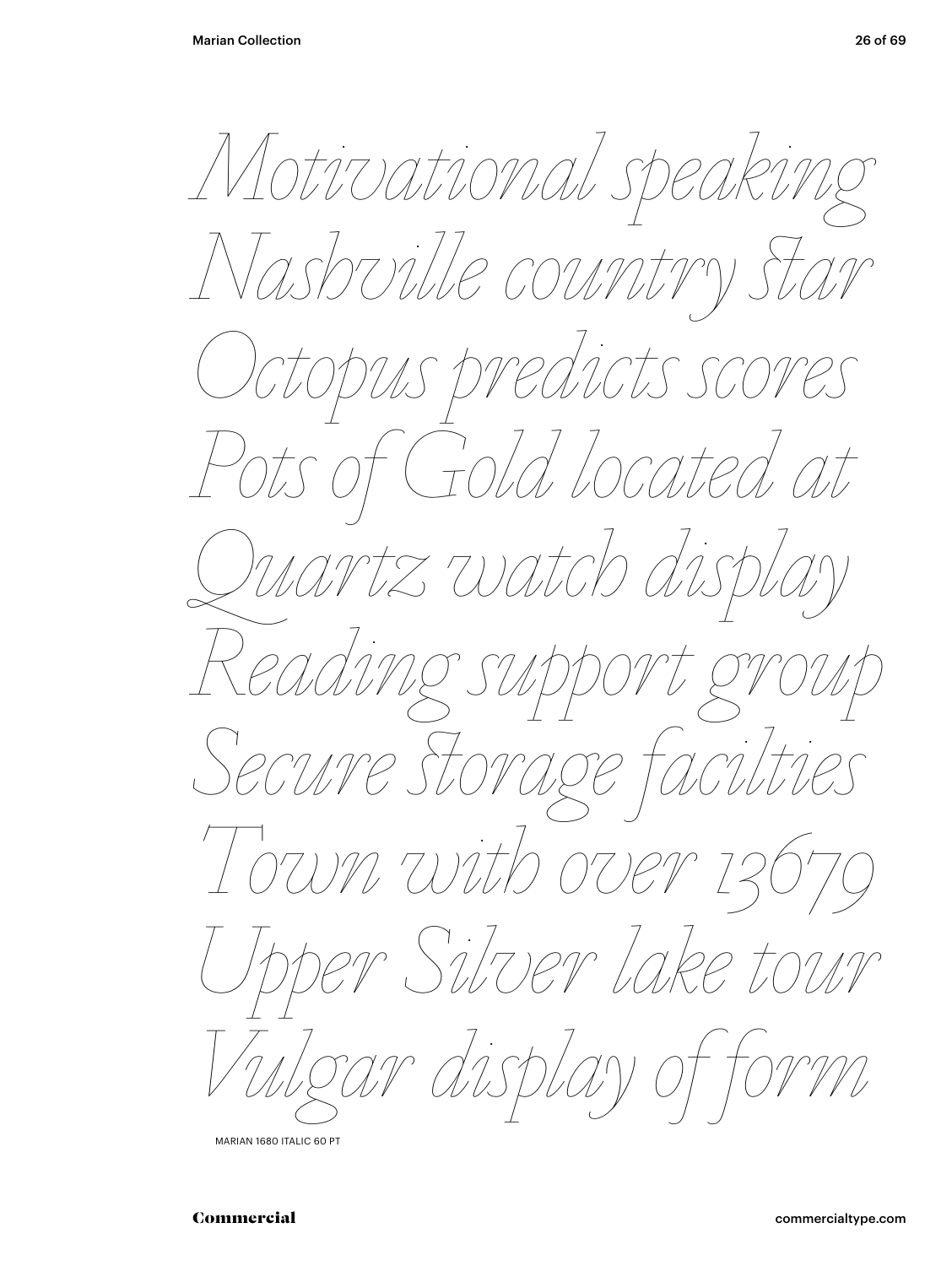

MARIAN 1680 ITALIC 60 PT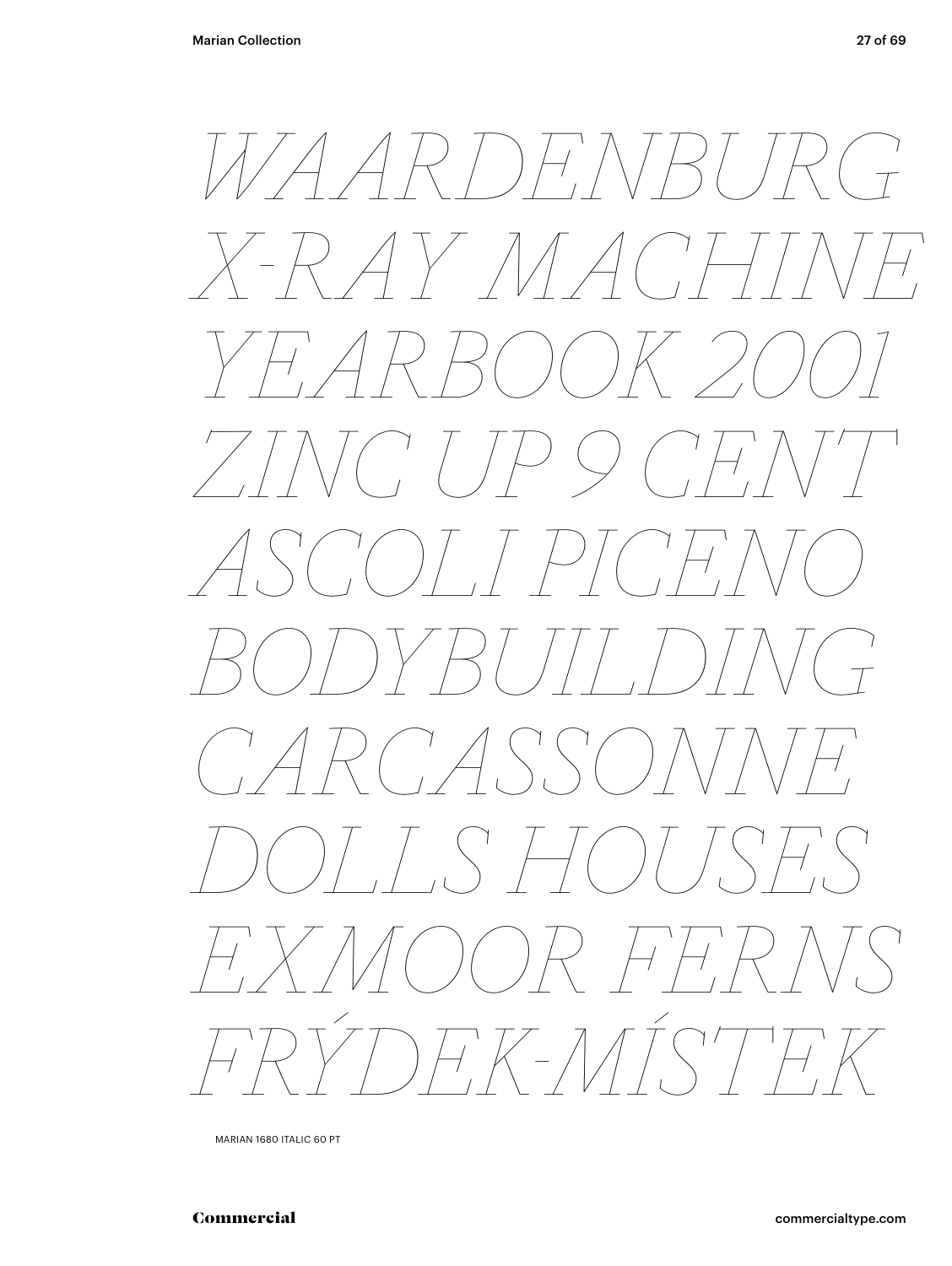Commercial<br>
Commercial<br>
Commercial<br>
Commercial<br>
Commercial<br>
Commercial<br>
Commercial<br>
Commercial<br>
Commercial<br>
Commercial<br>
Commercial<br>
Commercial<br>
Commercial<br>
Commercial<br>
Commercial<br>
Commercial<br>
Commercial<br>
Commercial<br>
Commer The Dutch taste continued to be the fashionable style in Northern Europe into the eighteenth century. In the work of Joan Michael Fleischman (1707-1768) we see a development from the earlier designs. Working for the main type foundries of Holland, his typefaces have a defined sharpness and angularity not seen in his contemporaries

#### **PUBLISHED** 2012

**DESIGNED BY** PAUL BARNES

**2 STYLES** ROMAN & ITALIC

### **FEATURES**

STYLISTIC ALTERNATES SWASH CAPITALS IN ITALIC DISCRETIONARY LIGATURES SMALL CAPITALS IN ROMAN PROPORTIONAL LINING FIGURES PROPORTIONAL OLDSTYLE FIGURES FRACTIONS (PREBUILT AND ARBITRARY) SUPERSCRIPT/SUBSCRIPT

Marian 1740 shows a typical Fleischman design; large in x height, narrow italic with a flourish in the details. The designs have been said to approach the modern style. During his lifetime the German punchcutter achieved great fame for his work for Wetstein and later Enschedé foundries, so much so that his portrait is proudly shown in the Enschedé specimen of 1768. However by the nineteenth and early twentieth century his typefaces had fallen out of fashion and were banded 'tasteless' and 'devoid of style' by Updike.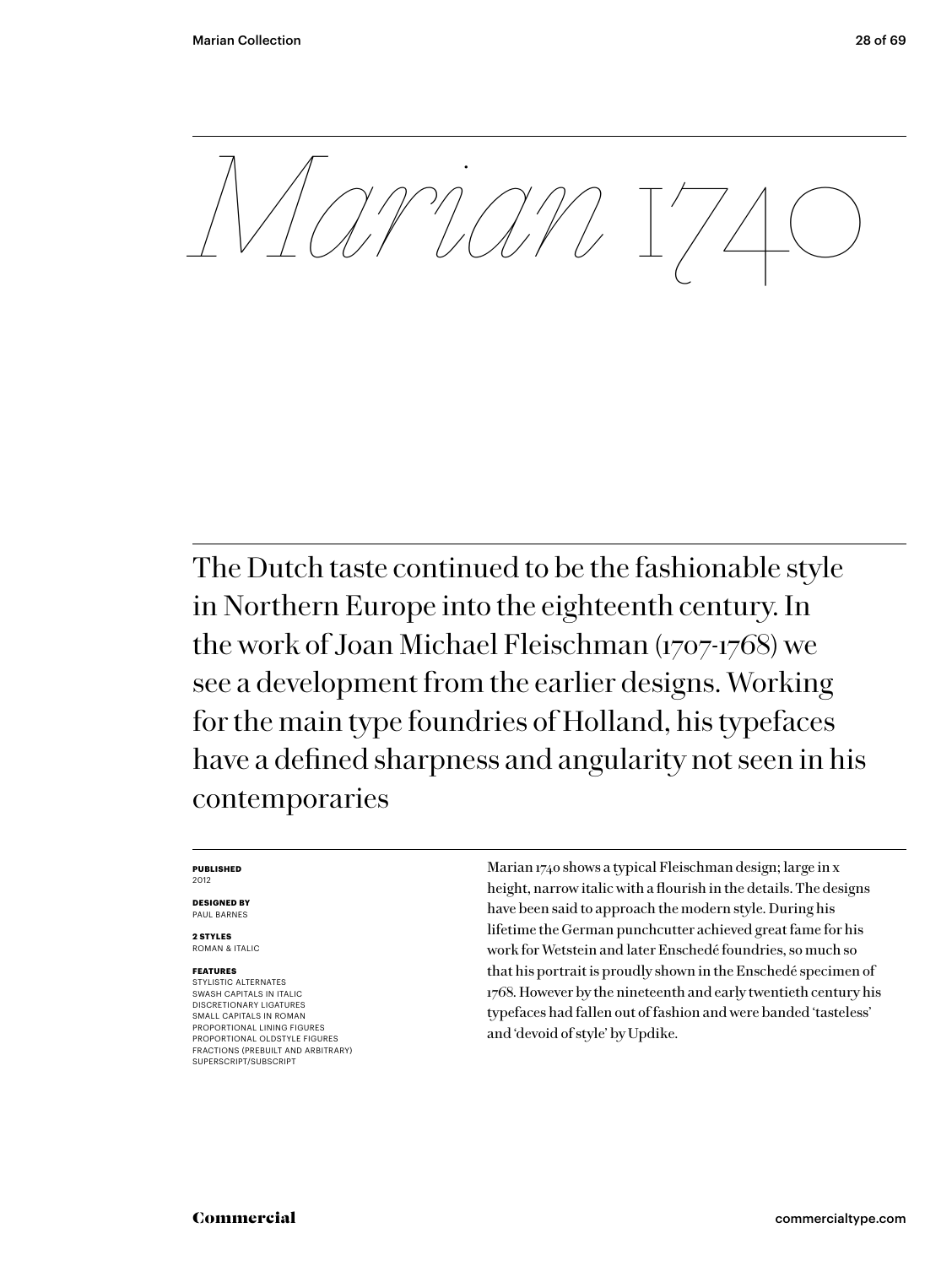

MARIAN 1740 60 PT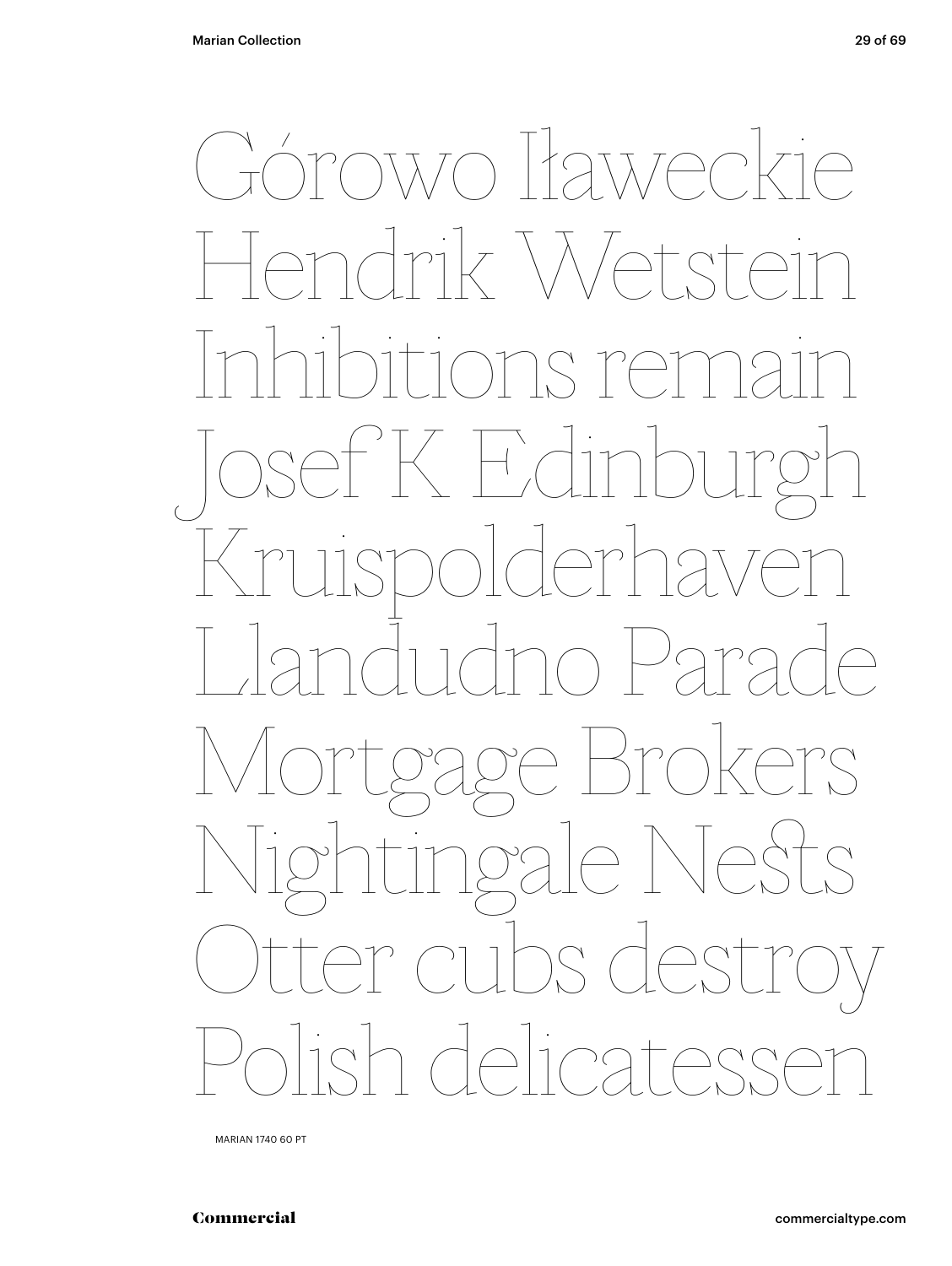QUEEN ANNE<br>RAIN DELAYS PLAY<br>SODERHAMN<br>TUNITED BANK<br>VEVERSKÁ BÍTÝŠKA<br>WATERSKIING<br>XYLAN COATINGS<br>YARDMASTER<br>ZONES 1-6 TRAVEL RAIN DELAYS PLAY SÖDERHAMN TUNGSTEN LIGHT UNITED BANK VEVERSKÁ BÍTÝŠKA  $A'$  H,  $R$  SF  $A\setminus C\cap A$ YARDMASTER 7.S 1-6 TRA

MARIAN 1740 CAPS AND SMALL CAPS 60 PT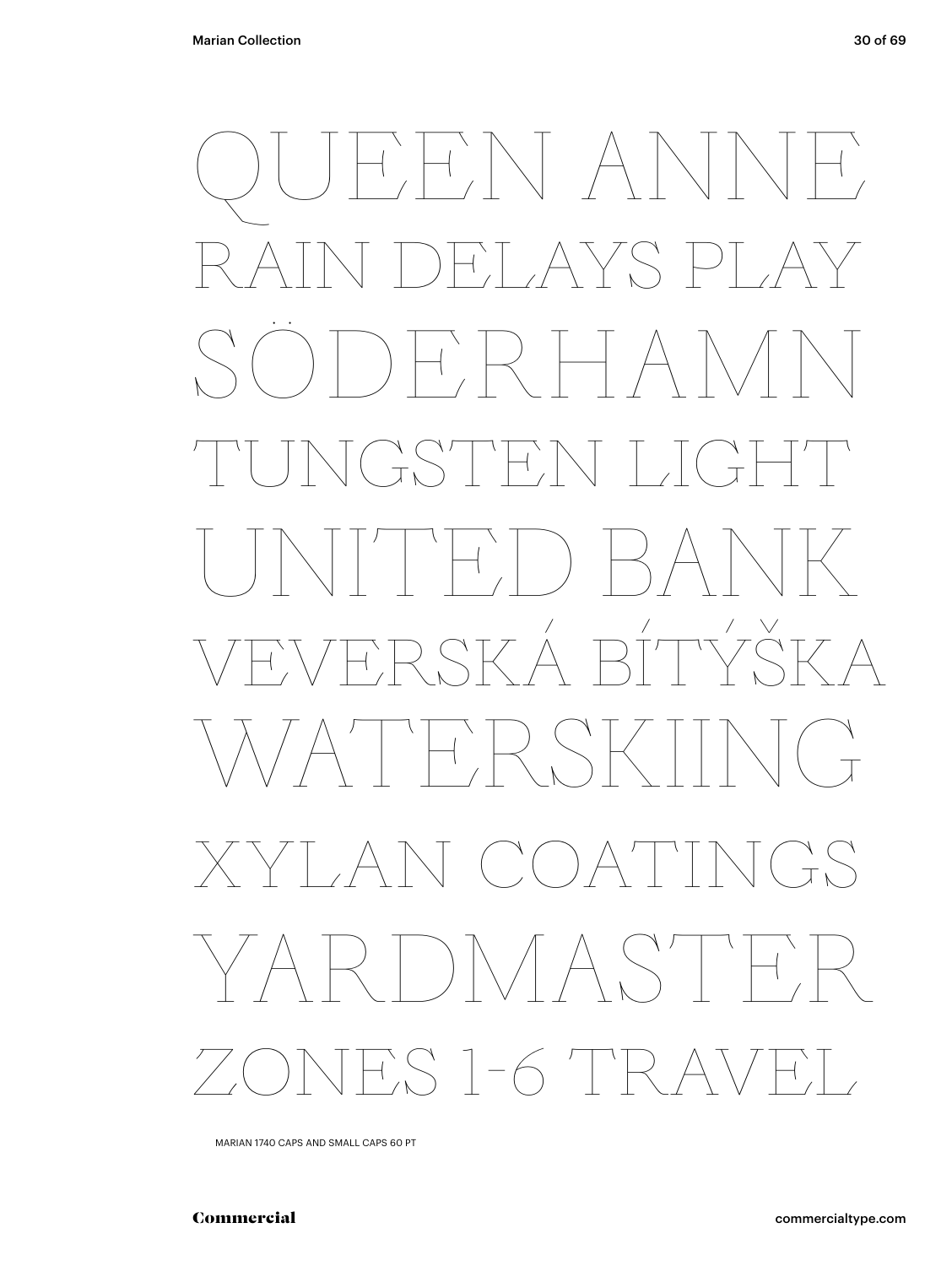Archery & Arrow<br>Brand design agent<br>Craft fair in Boston<br>Drymen is a village<br>Eskifjörður & Höfn<br>Fine Fngines single<br>Hoster Meteor fet<br>Iford in Essex was<br>Joan & Jane pizza *Brand design agent Craft fair in Boon Drymen is a village Eskiörður & Höfn Fire Engines single Gloer Meteor Jet Hawaii is the new Ilford in Essex was Joan & Jane pizza*

MARIAN 1740 ITALIC 60 PT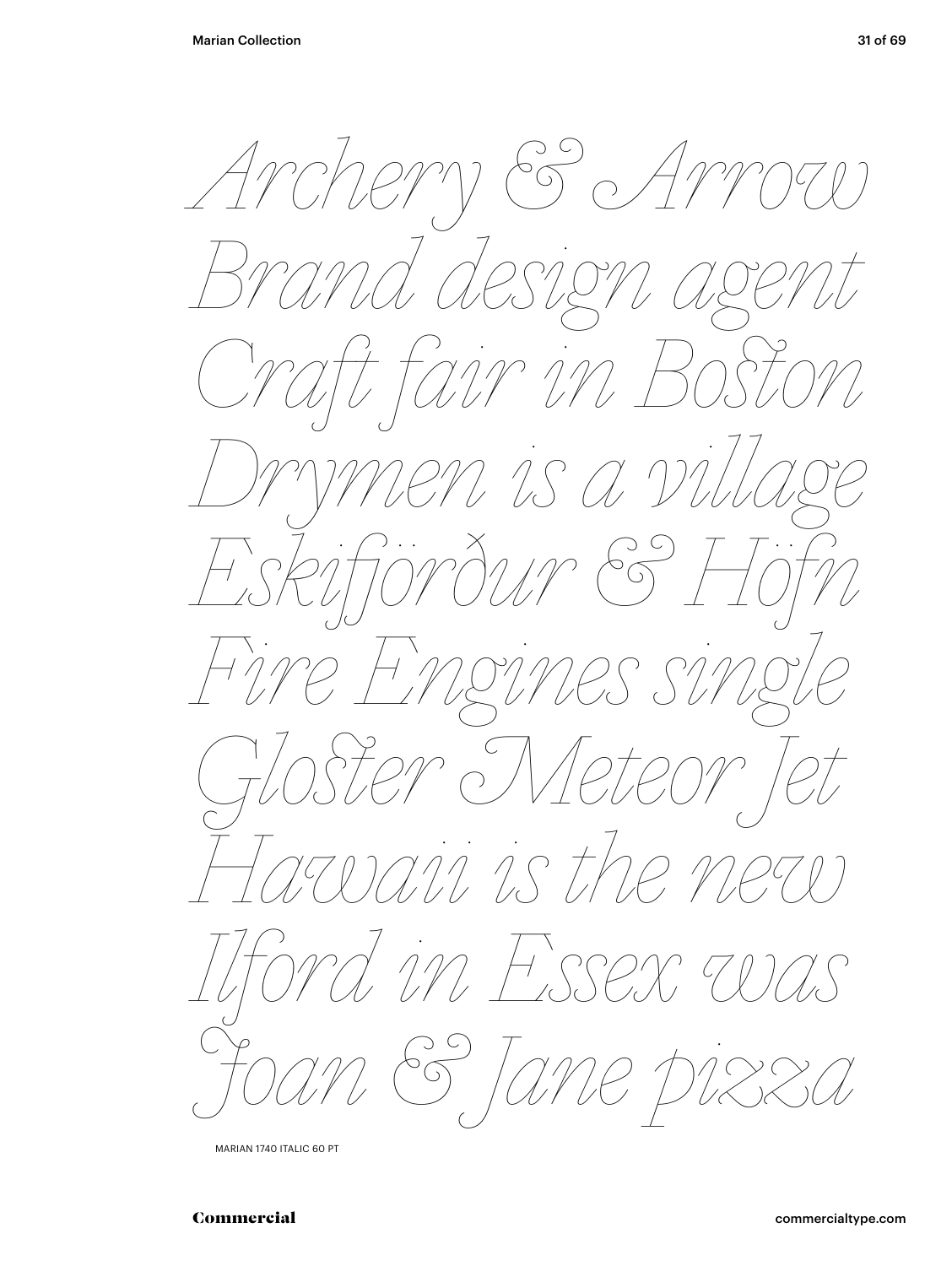

MARIAN 1740 ITALIC 60 PT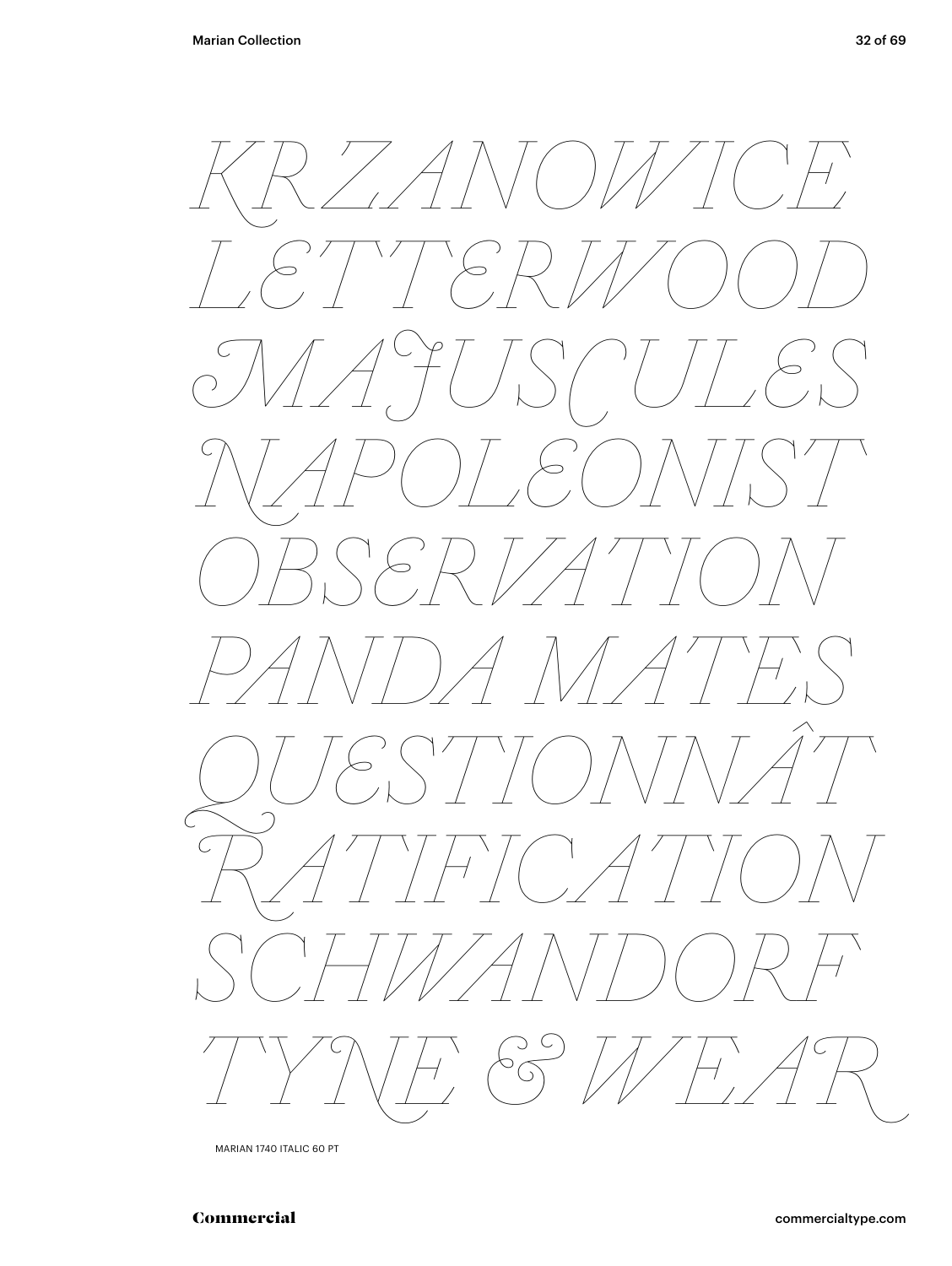Europe Commercial Commercial<br>
Commercial<br>
Commercial<br>
Commercial<br>
Commercial<br>
Commercial<br>
Commercial<br>
Commercial<br>
Commercial<br>
Commercial<br>
Commercial<br>
Commercial<br>
Commercial<br>
Commercial<br>
Commercial<br>
Commercial<br>
Commercial<br> It was not until the late 17th c. that the dominance of the old style typefaces began to weaken. These are shown in the engraved letters instigated by the Académie des Sciences and the latter Roman du Roi cut by Grandjean. Fournier *le jéune* was influenced by these developments and those of the writing masters of his time. His typefaces became the height of sophistication during his lifetime.

#### **PUBLISHED** 2012

**DESIGNED BY** PAUL BARNES

**2 STYLES** ROMAN & ITALIC

### **FEATURES**

STYLISTIC ALTERNATES DISCRETIONARY LIGATURES HISTORICAL LONG S SMALL CAPITALS IN ROMAN PROPORTIONAL LINING FIGURES PROPORTIONAL OLDSTYLE FIGURES FRACTIONS (PREBUILT AND ARBITRARY) Pierre-Simon (or Simon-Pierre) Fournier (1712-1768) was the youngest of three sons born to a typefounder. His eldest brother Jean-Pierre (or Fournier *l'aîne*) owned one of the best-stocked foundries in France, which contained punches and matrices from Garamont, Granjon, Haultin and Guillaume I & Guillaume II Le Bé. Despite being over two hundred years old, many of these faces remained in fashion in France. Whilst the Roman du Roi shifted the fashion, they remained strictly for use for the Royal Printing House. Fournier le jeune began in his brother's foundry, before launching his own career as a typefoundry. His magnicient *Modéles des Caracteres de l'Imprimerie* (1742) shows the new style of letterform pioneered in the Roman du Roi, and the rationalisation of the old style form. Fournier's italic avoid what he considered the antiquated look of Granjon and are closer to the handwriting of the day. The fineness of the design and the legibility made them more popular than his romans.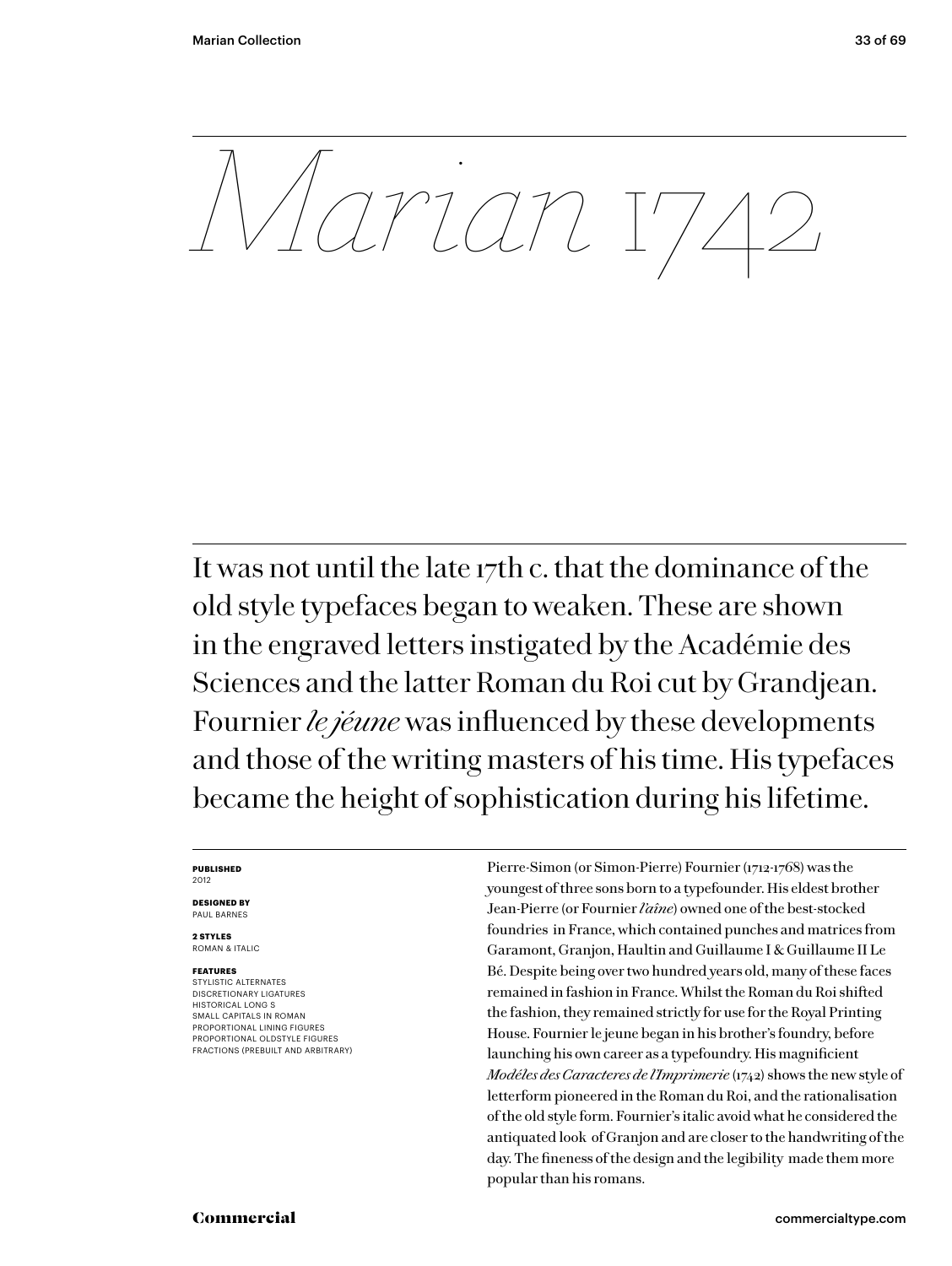Unacceptable move<br>Vantage points from<br>Wasserburg am Inn<br>\$3,787.12 state tax bill<br>York railway station<br>Związek chemiczny<br>Aänekoski founded<br>Bothersome pigeon<br>Chest of gem stones<br>Dijon mustard seeds Vantage points from Wasserburg am Inn %7.12 state tax b  $\zeta$  railway Związek chemiczny Juk Une.<br>Zoeki foi SON Chest of gem stones Dijon mustard seeds

MARIAN 1742 60 PT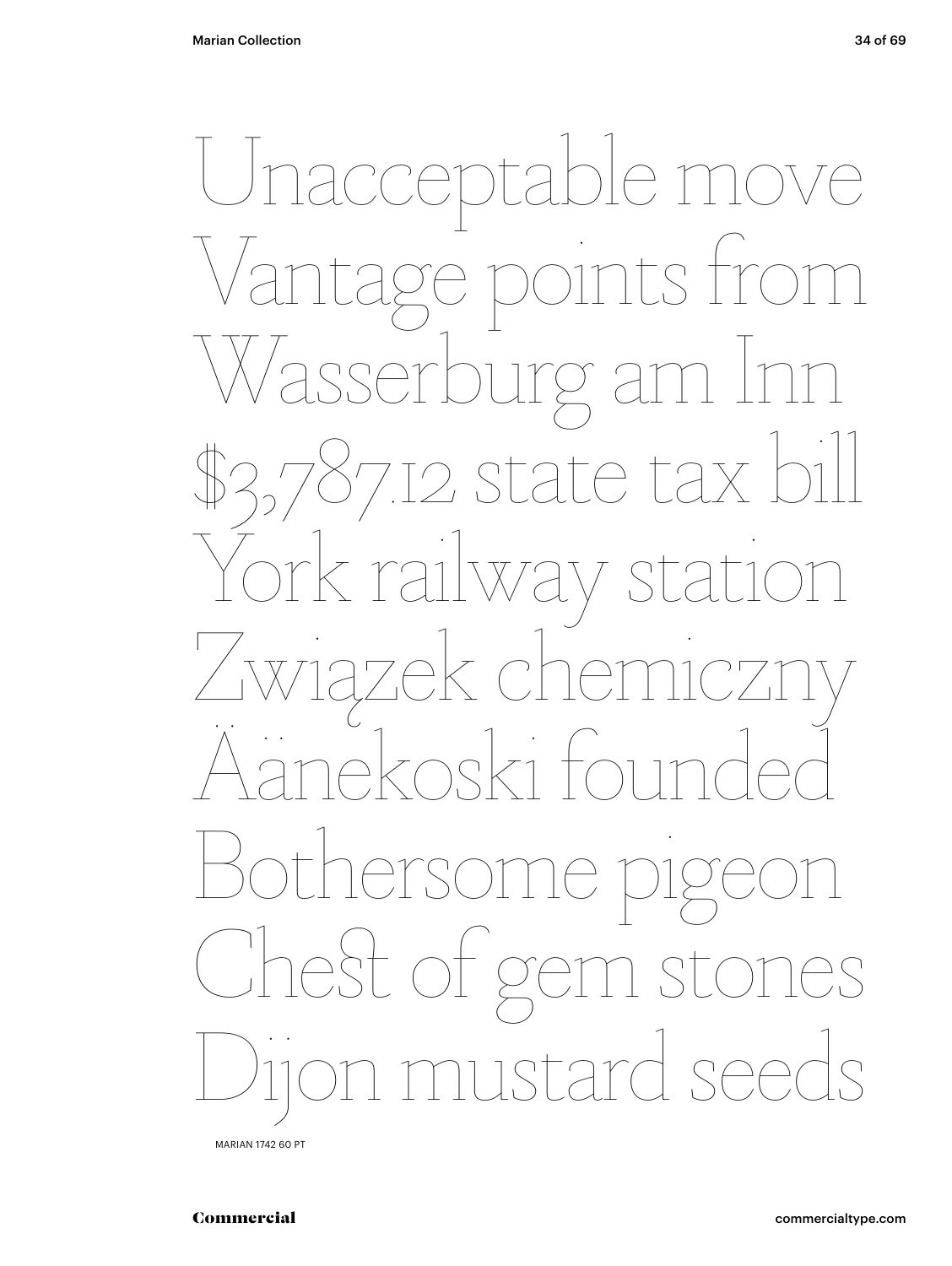# ERNÓ WINTER<br>Flanders bicycle<br>GIG HARBOUR<br>heřmanice u oder<br>IMMIGRATION<br>joy valve gear 1870<br>KAATSHEUVEL<br>launceston farm<br>MANFREDONIA<br>norrköping 130,050 FLANDERS BICYCLE  $\begin{pmatrix} 1 \\ 1 \end{pmatrix} \begin{pmatrix} 1 \\ 1 \end{pmatrix} \begin{pmatrix} 1 \\ -1 \end{pmatrix}$ HEŘMANICE U ODER MIGRATT ALVE GE KAATSHEU CESTON F MANFREDONIA PING 130,050

MARIAN 1742 CAPS AND SMALL CAPS 60 PT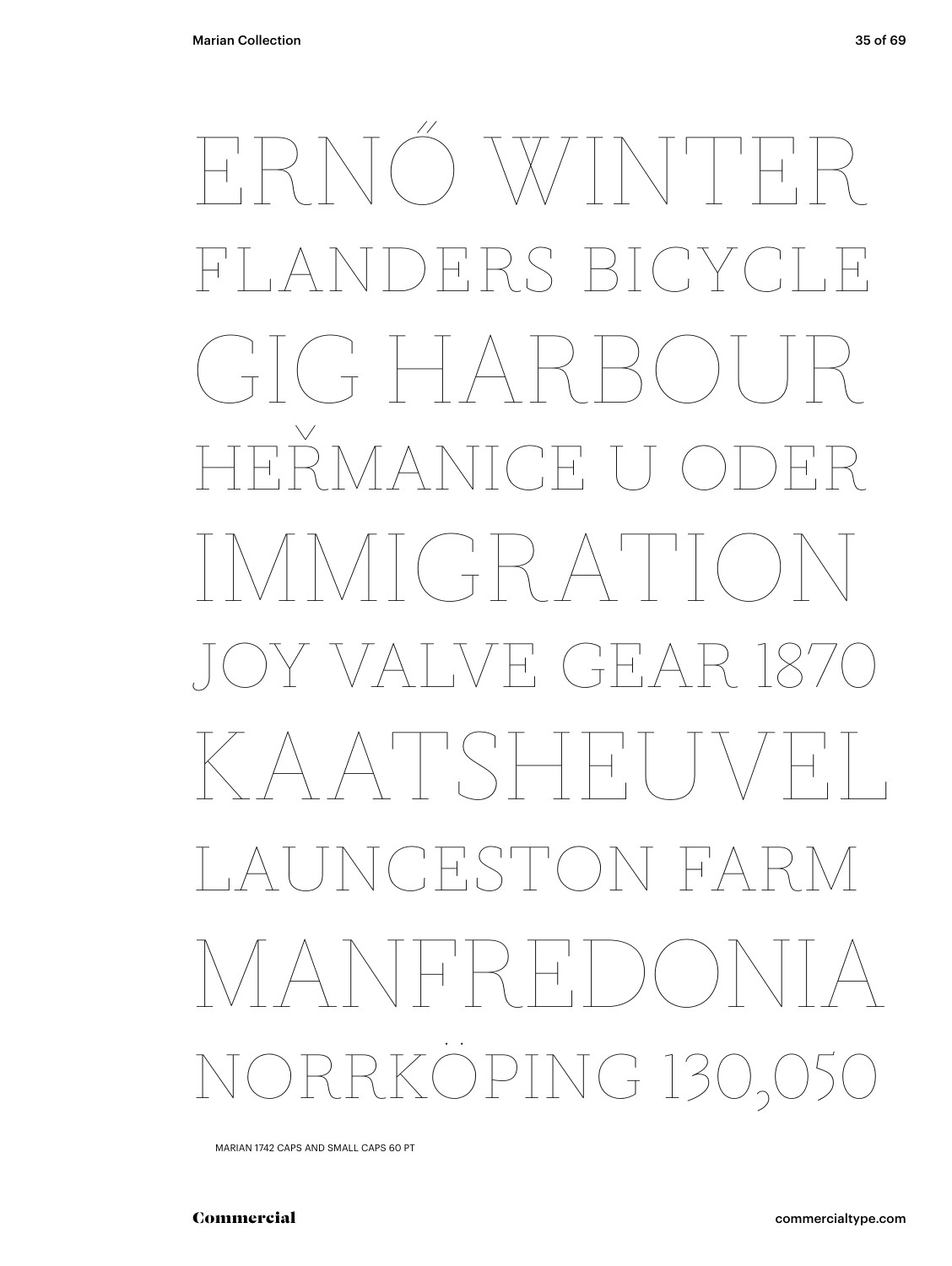Origami peace crane<br>Puccini born in 1858<br>Quinzième annivers<br>Rococo applied taste<br>Sculpture & fashion<br>Victorian legend Bill<br>Victorian legend Bill<br>Wien straßennamen<br>Xenolithic fragment *Puccini born in 1858 Quinzième annivers Rococo applied tae Sculpture & fashion Transfer of udents Ullapool-Stornoway Viorian legend Bill Wien raßennamen Xenolithic fragment*

MARIAN 1742 ITALIC 60 PT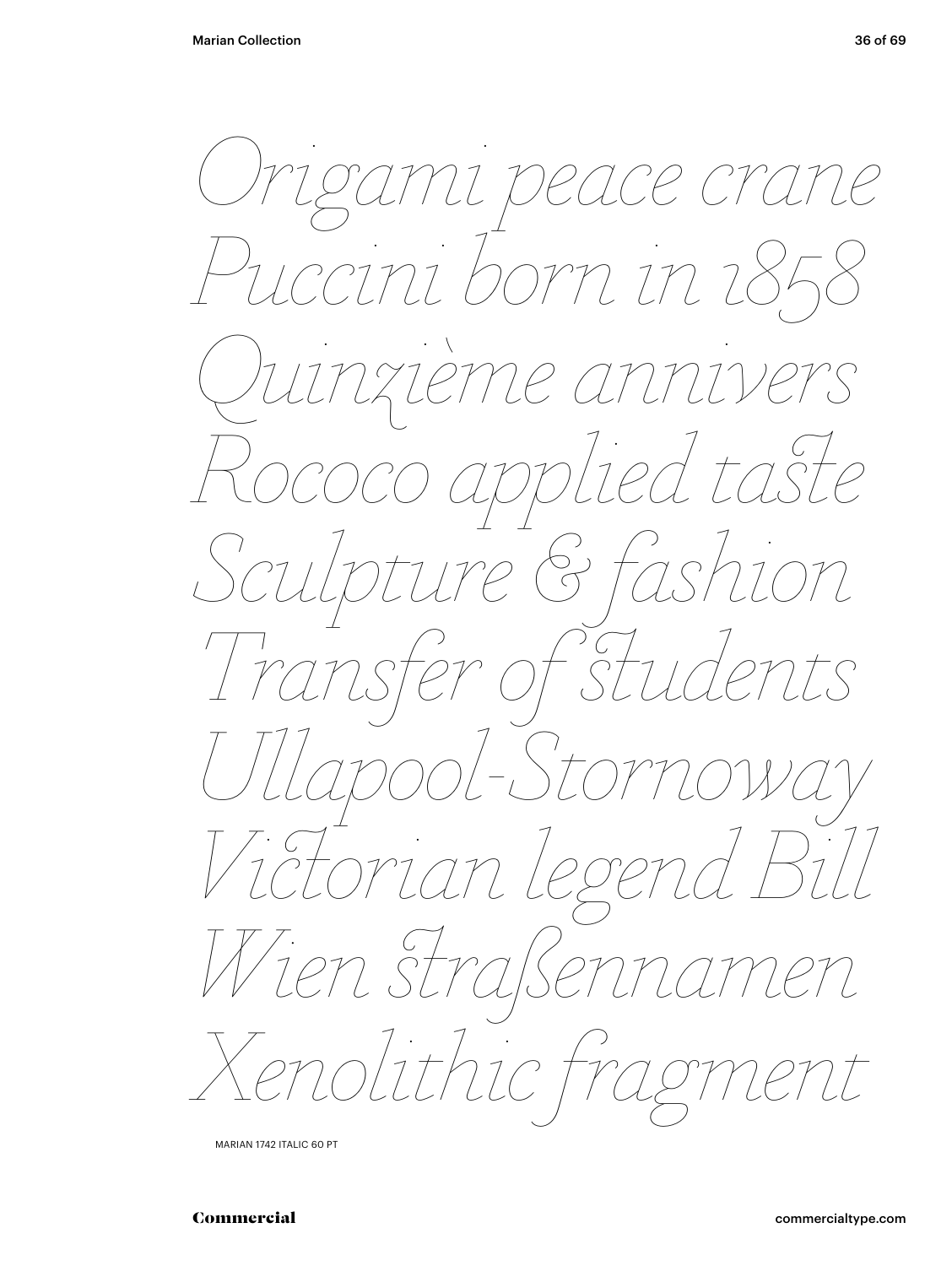

MARIAN 1742 ITALIC 60 PT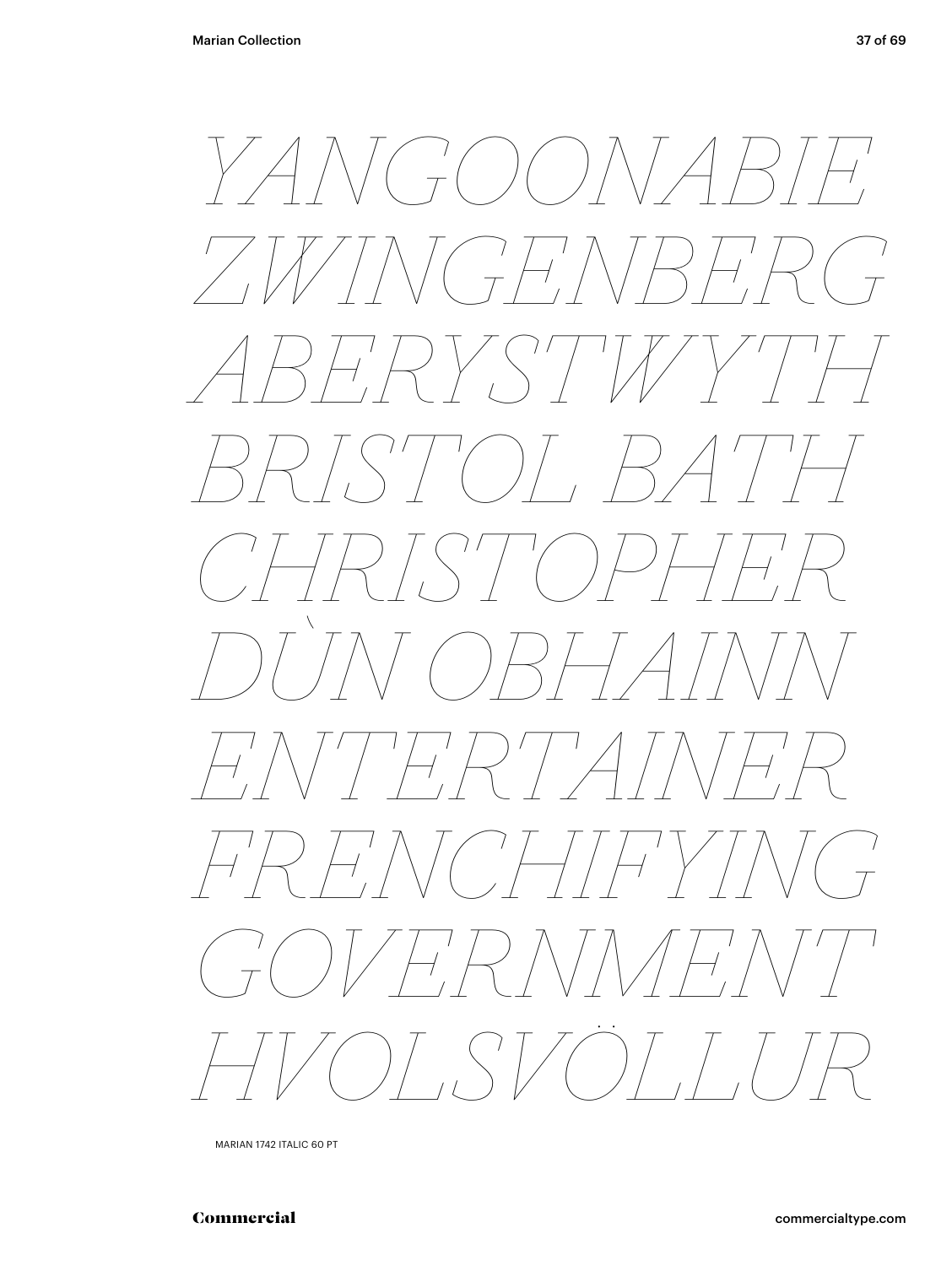Commercial<br>
Commercial<br>
Commercial<br>
Commercial<br>
Commercial<br>
Commercial<br>
Commercial<br>
Commercial<br>
Commercial<br>
Commercial<br>
Commercial<br>
Commercial<br>
Commercial<br>
Commercial<br>
Commercial<br>
Commercial<br>
Commercial<br>
Commercial<br>
Commer John Baskerville (1707-1775) began his career as a writing master, and his typefaces have many qualities of the copperplate style fashionable at the time. Now seen as the height of good English taste, at the time they were famously derided and ridiculed. They mark a significant change in the style of letterforms from the oldstyle to the transitional form.

#### **PUBLISHED** 2012

**DESIGNED BY** PAUL BARNES

**2 STYLES** ROMAN & ITALIC

#### **FEATURES**

STYLISTIC ALTERNATES SWASH CAPITALS IN ITALIC DISCRETIONARY LIGATURES SMALL CAPITALS IN ROMAN PROPORTIONAL LINING FIGURES PROPORTIONAL OLDSTYLE FIGURES FRACTIONS (PREBUILT AND ARBITRARY) Marian 1757 is based on the typefaces that Baskerville employed in his first book, *Virgil*, which had been begun in 1750. Baskerville like Caslon, was an outsider to the printing trade, having made a fortune in the japanning business. Described as an eccentric, Baskerville was involved in perfecting all parts of the printing process from type, through to the first use of wove papers in the western world. During his own lifetime Baskerville's work often failed to find favour in his home country, yet were widely admired abroad. After his death, his widow Sarah would sell his typefoundry to Pierre Beaumarchais in France in 1779 for £3700.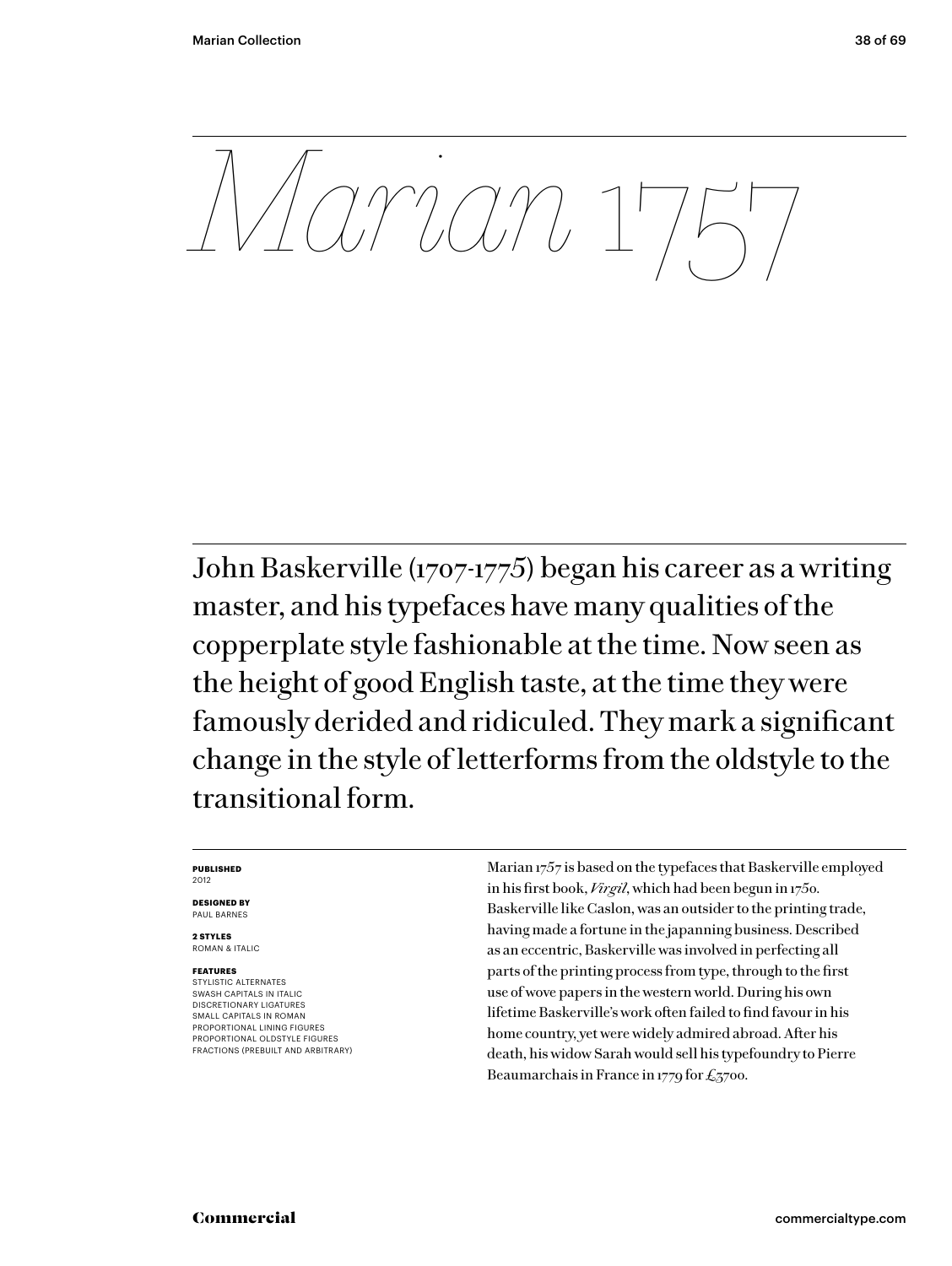Industrial Heritage<br>Jewellery Quarter<br>Kennel club ruling<br>Law school grades<br>Museum relocates<br>Newspaper advert<br>Observeration HQ<br>Public fund down<br>Quartu Sant'Elena<br>Rainfall for March Jewellery Quarter Kennel club ruling Law school grades Museum relocates Newspaper advert Observeration HQ  $P$ u Sant'Hlei all for Marc

MARIAN 1757 60 PT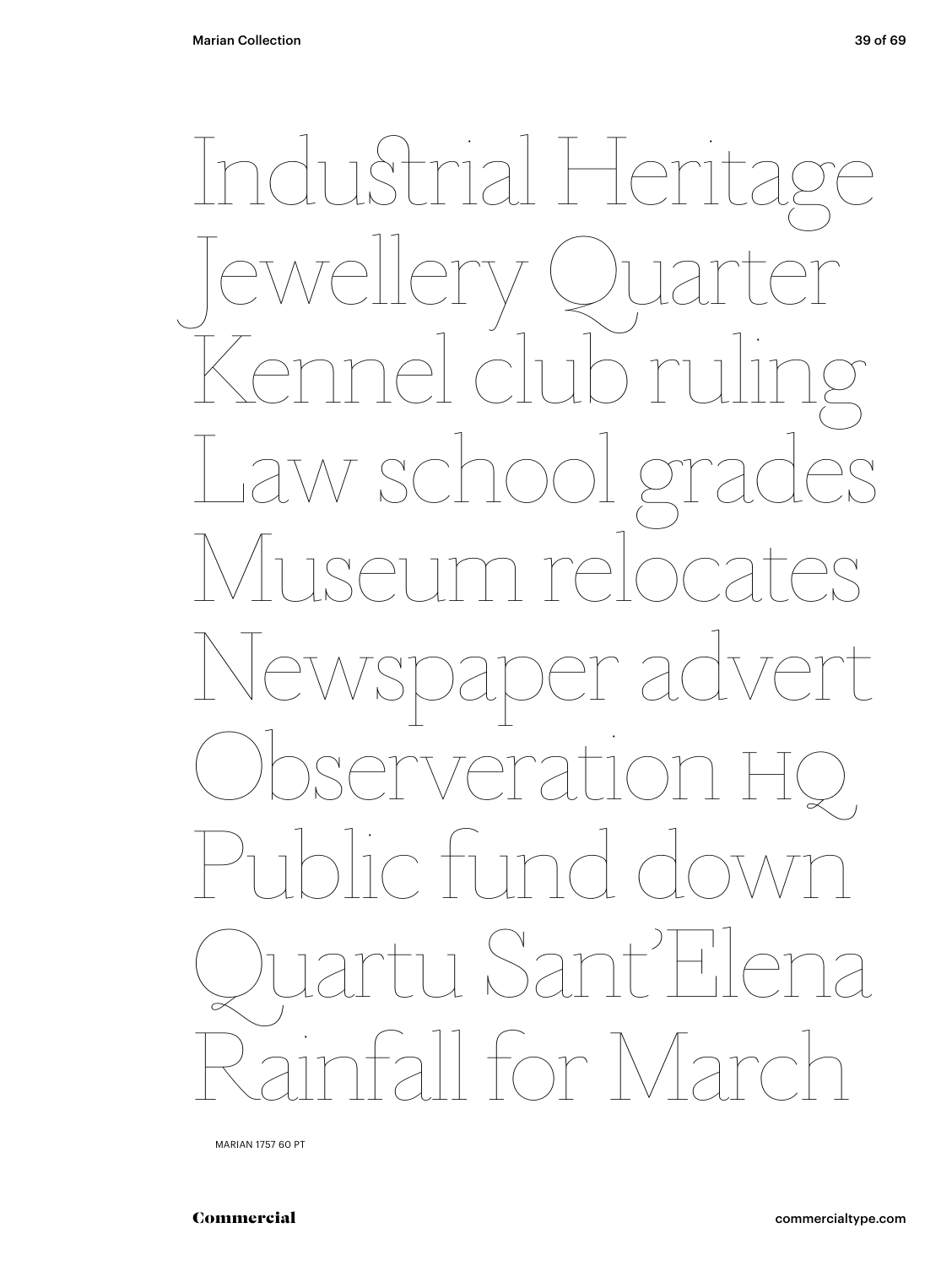

MARIAN 1757 CAPS AND SMALL CAPS 60 PT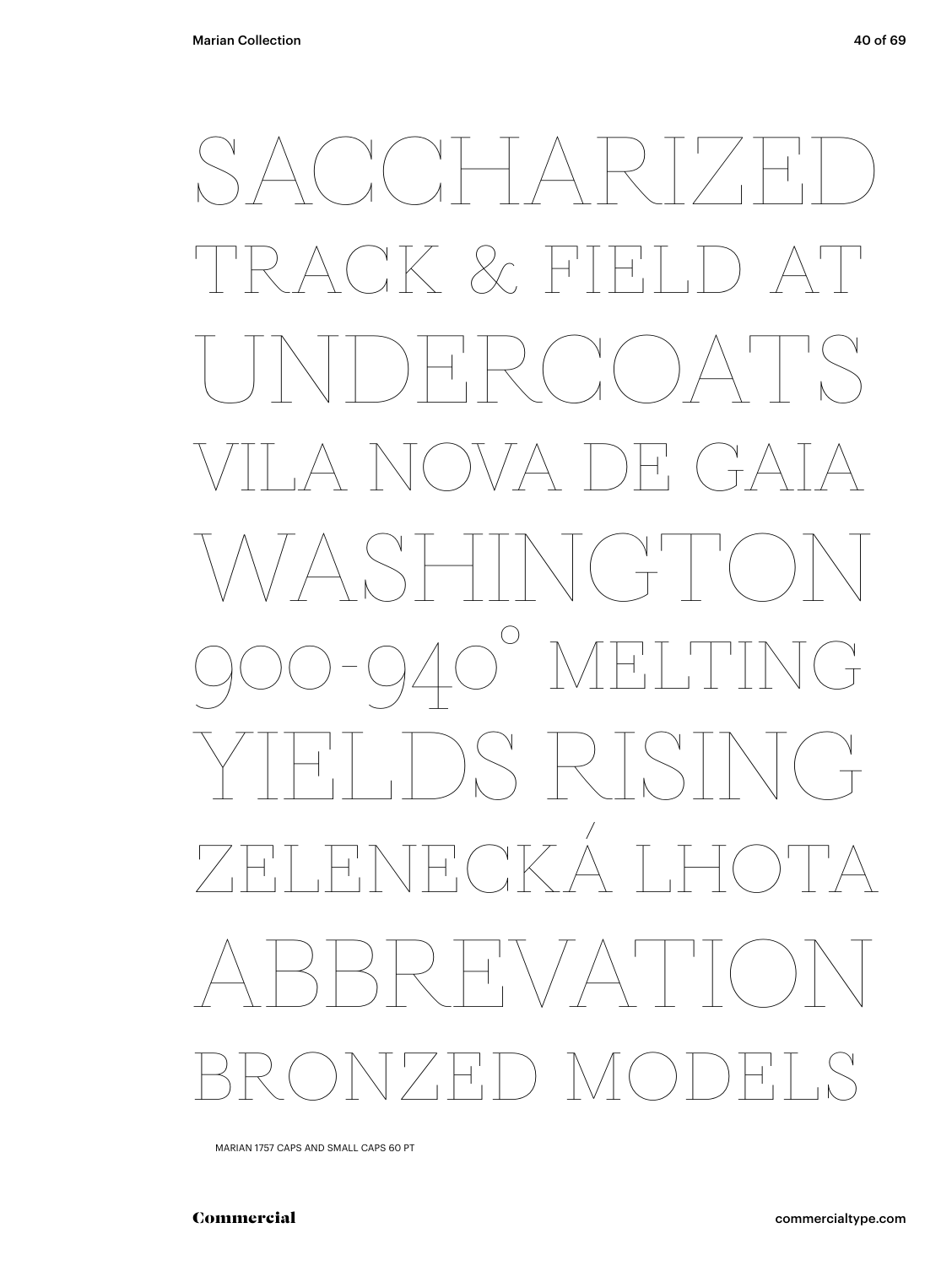

MARIAN 1757 60 PT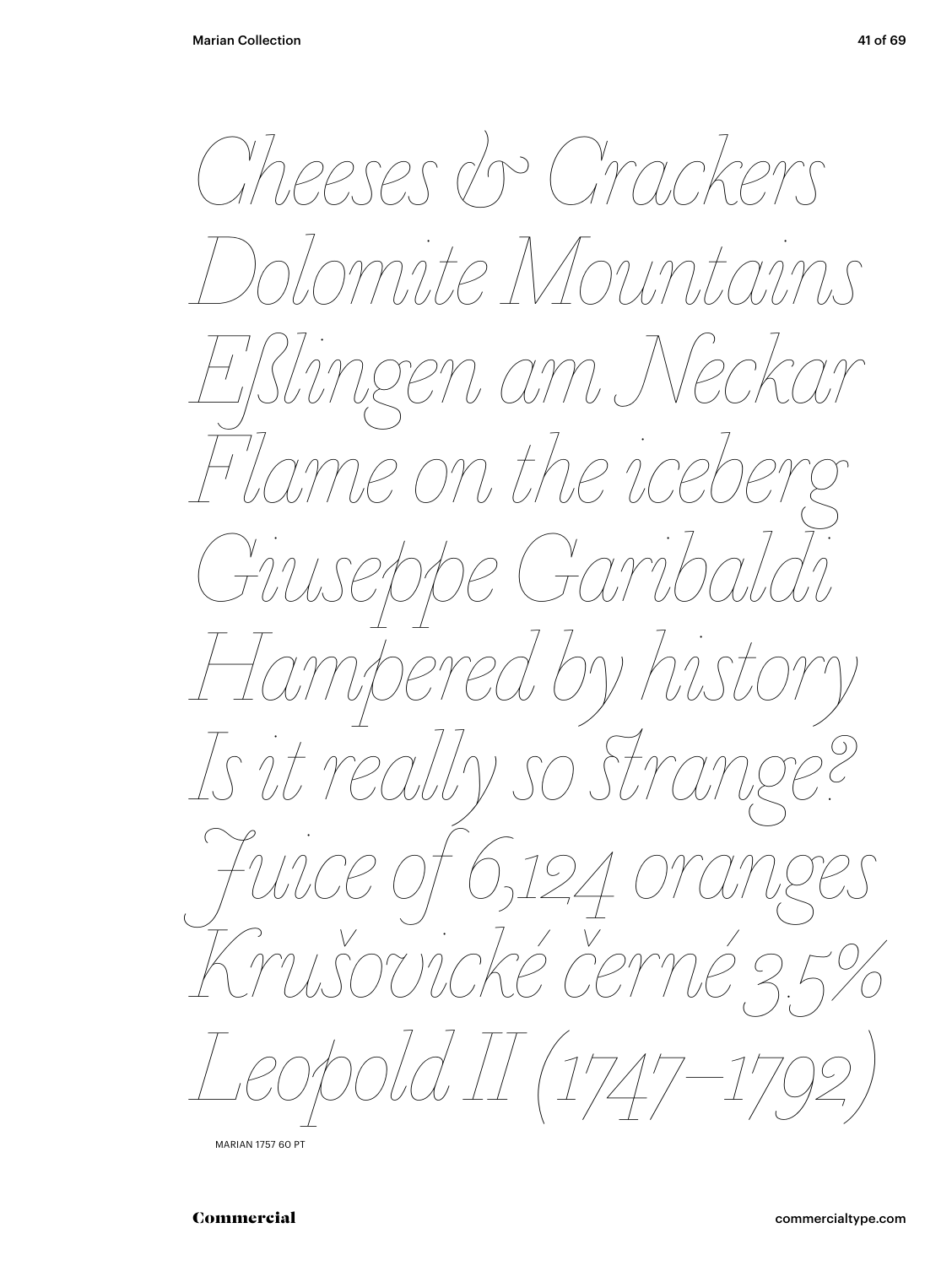

MARIAN 1757 ITALIC 60 PT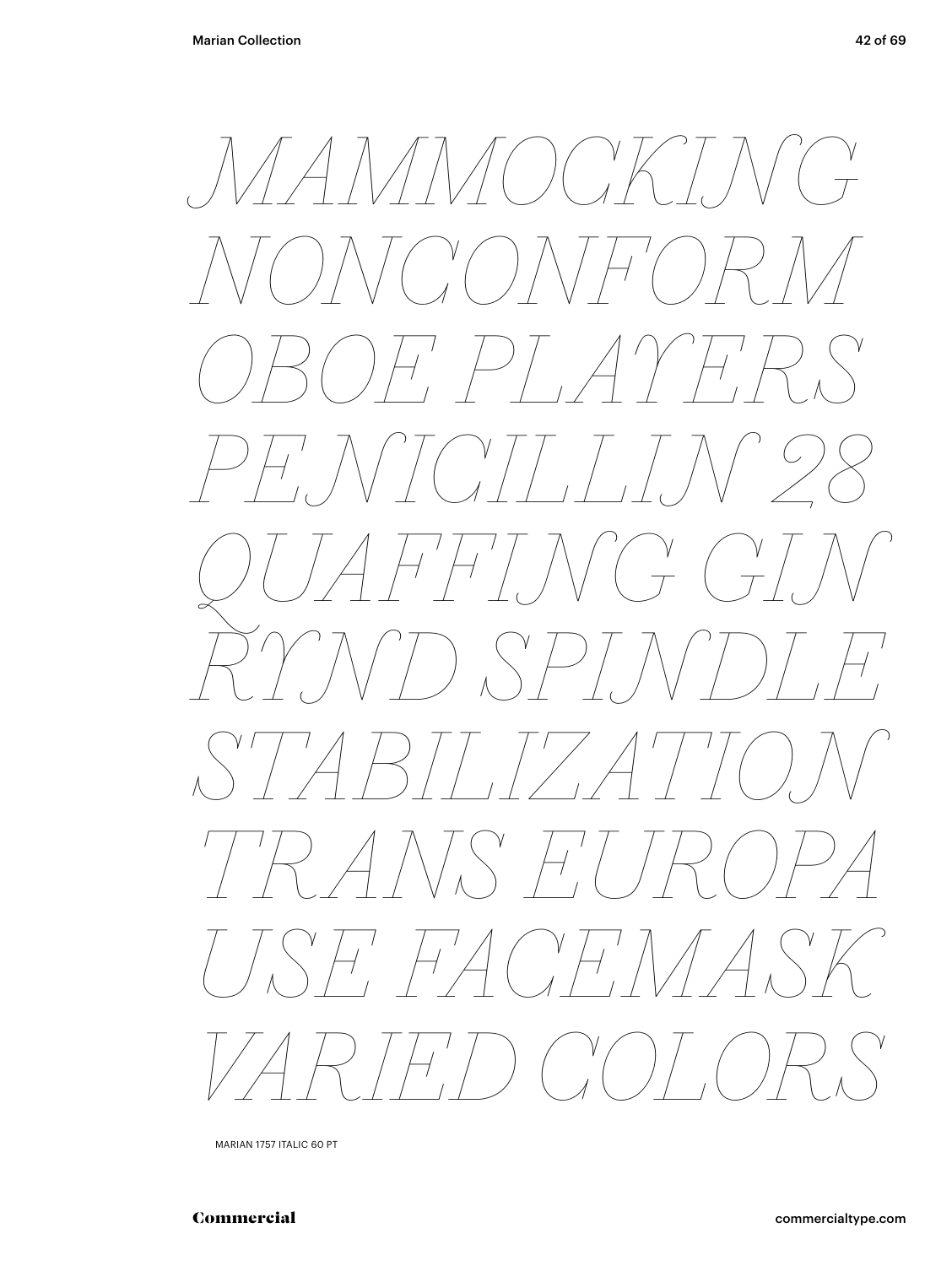# Marian Text 1757

ROMAN SMALL CAPS

ROMAN

PROPORTIONAL OLDSTYLE FIGURES

ITALIC

PROPORTIONAL LINING FIGURES

ITALIC

ROMAN SMALL CAP & SMALL CAP FIGURES

the spanish war, which began in 1739, and the French war which soon followed it occasioned further increase of the debt, which, on the 31st of December 1748, after it had been concluded by the Treaty of Aix-la-Chapelle*,* amounted to £78,293,313. The most profound peace of the seventeen years of continuance had taken no more than  $\zeta$ 8,328,354 from it. A war of less than nine years' continuance added  $f_{31,33}8,689$  to it (Refer to James Postlethwaite's *History of the Public Revenue*). During the administration of Mr. Pelham, the interest of the public debt was reduced from 4% to 3%; or at least measures were taken for reducing it, from four to three per cent; the sinking fund was increased, and some part of the public debt was paid off. In 1755, before the breaking out of the late war, the funded debt of Great Britain amounted to £72,289,673. On the 5th of January 1763, at the conclusion of the peace, the funded debt amounted to £122,603,336. The unfunded debt has been stated at £13,927,589. But the expense occasioned by the war did not end with the conclusion of the peace, so that though, on the 5th of January 1764, the funded debt was increased (partly by a new loan, and partly by funding a part of the unfunded debt) to £129,586,782, there still remained (according to the very well informed author of *Considerations on the Trade and Finances of Great Britain*) an unfunded debt which was brought to account in that and the following year of £975,017. MARIAN TEXT 1757 ROMAN, ITALIC, 14/18 PT

IN 1764, THEREFORE, the public debt of Great Britain, funded and unfunded together, amounted, according to this author, to  $f(139, 516, 807)$ . The annuities for lives, too, had been granted as premiums to the subscribers to the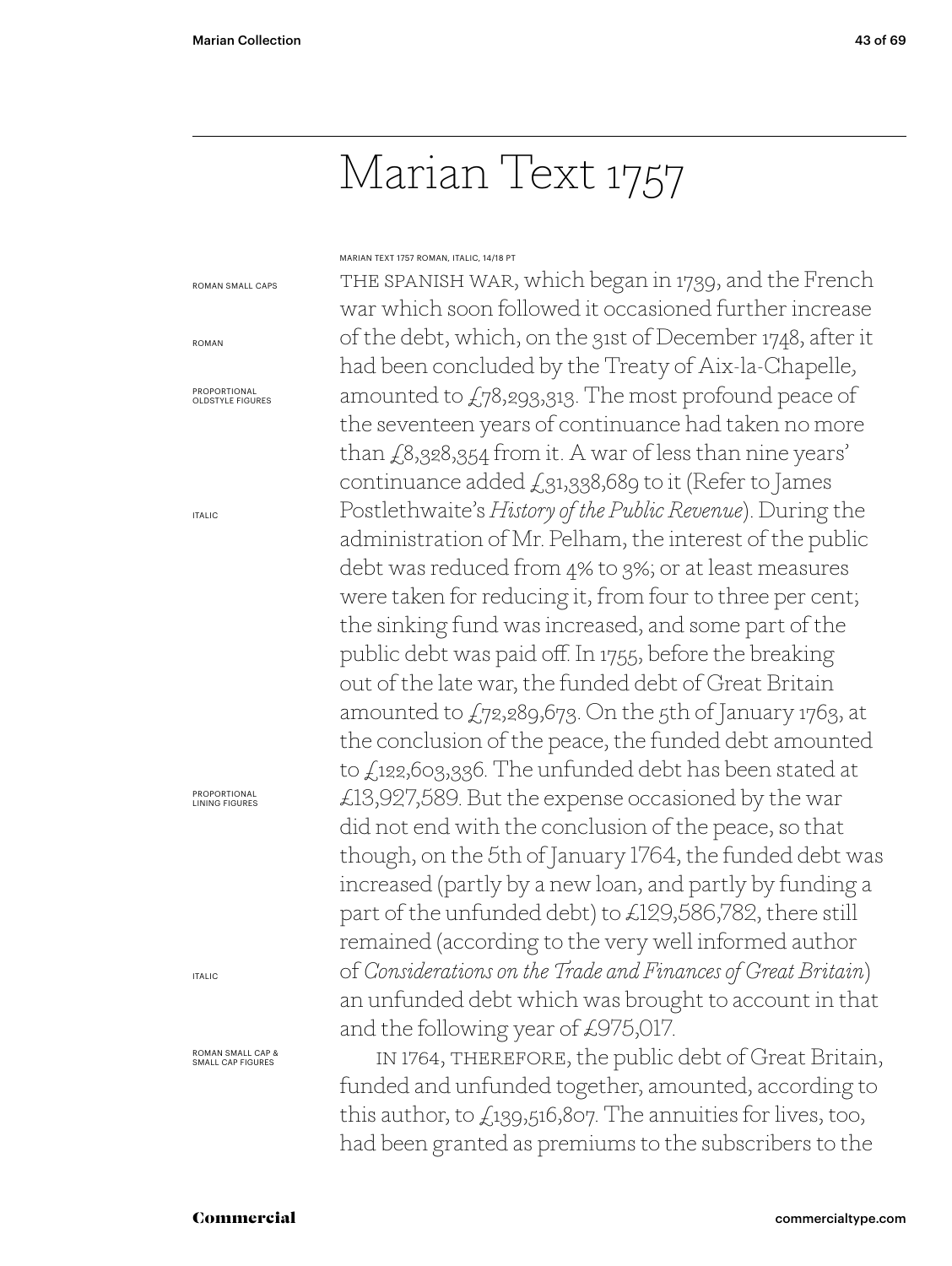MARIAN TEXT 1757 ROMAN, ITALIC, 12/14 PT MARIAN TEXT 1757 ITALIC, 12/14 PT

Upon all questions the decisions of the courts of justice were not uniform, but varied with the authority of government and the humours of the times. The *first numerous distinct interlopers*  multiplied upon them, and towards the end of the reign of Charles II, through the whole of that of James II and during a part of that of William III, reduced them to great distress. Rightly in 1698, a proposal was made to Parliament of advancing two millions to government at eight per cent. Yearly fees of loan Number Two were waived.

Knowing the financial state of the government, such was at that time the state of public credit, that it was *more convenient* for Queen Elizabeth to borrow two millions at eight per cent than seven hundred thousand pounds at four. Zero objections were made to this course of action, and the proposal of the new subscribers was accepted; a new East India Company was established in consequence. Yesterday's East India Company, however, had a right to continue their trade till 1701. They had, at the same time, in the name of their treasurer, subscribed, very artfully, three hundred and fifteen thousand pounds into the stock of the new. By a negligence in the expression of the Act of Parliament which vested the East India trade in the subscribers to this loan of two millions, it did not appear evident that they were all obliged to unite into a joint stock. A few private traders, whose subscriptions amounted only to seven thousand two hundred pounds, insisted upon the privilege of trading separately upon their own stocks and at their own risk. The old East India

*UPON ALL QUESTIONS the decisions of the courts of justice were not uniform, but varied with the authority of government and the humours of the times. The first numerous distinct interlopers multiplied upon them, and towards the end of the reign of Charles II, through the whole of that of James II and during a part of that of William III, reduced them to great distress. Rightly in 1698, a proposal was made to Parliament of advancing two millions to government at eight per cent. Yearly fees of loan Number Two were waived.*

*Knowing the financial state of the government, such was at that time the state of public credit, that it was more convenient for Queen Elizabeth to borrow two millions at eight per cent than seven hundred thousand pounds at four. Zero objections were made to this course of action, and the proposal of the new subscribers was accepted; a new East India Company was established in consequence. Yesterday's East India Company, however, had a right to continue their trade till 1701. They had, at the same time, in the name of their treasurer, subscribed, very artfully, three hundred and fifteen thousand pounds into the stock of the new. By a negligence in the expression of the Act of Parliament which vested the East India trade in the subscribers to this loan of two millions, it did not appear evident that they were all obliged to unite into a joint stock. A few private traders, whose subscriptions amounted only to seven thousand two hundred pounds, insisted upon the privilege of trading separately upon their own stocks and at their own risk. The old East India Company had a right to a separate trade upon their old stock till 1701; and they had likewise, both before and after that period, a right, like that of other private traders, to a separate trade upon the three hundred and fifteen thousand pounds which they had subscribed into the stock of the new com-*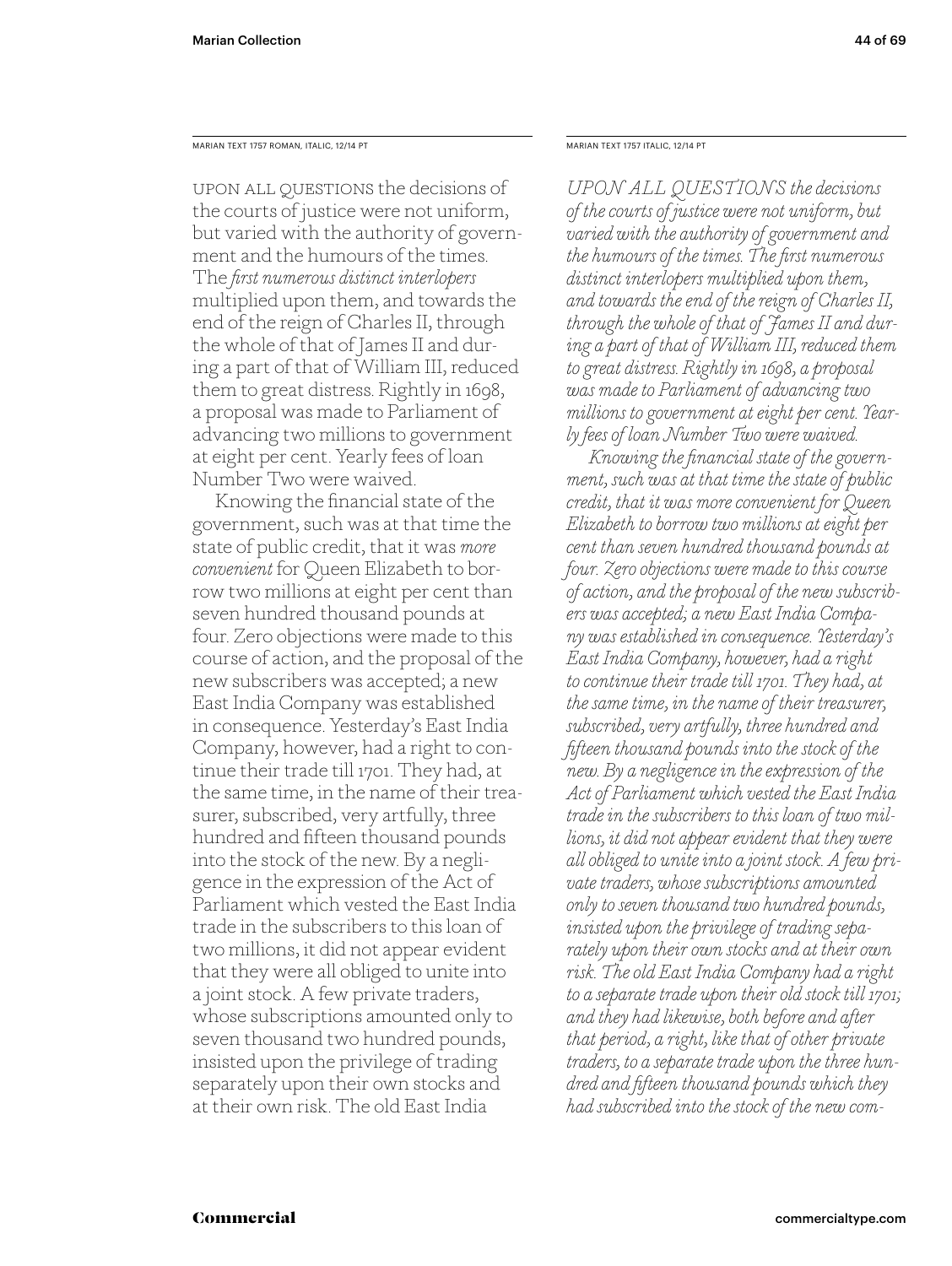MARIAN TEXT 1757 ROMAN, ITALIC, 12/14 PT

Upon all questions the decisions of the courts of justice were not uniform, but varied with the authority of government and the humours of the times. The *first numerous distinct interlopers*  multiplied upon them, and towards the end of the reign of Charles II, through the whole of that of James II and during a part of that of William III, reduced them to great distress. Rightly in 1698, a proposal was made to Parliament of advancing two millions to government at eight per cent. Yearly fees of loan Number Two were waived.

Knowing the financial state of the government, such was at that time the state of public credit, that it was *more convenient* for Queen Elizabeth to borrow two millions at eight per cent than

# MARIAN TEXT 1757 ROMAN, ITALIC, 12/14 PT [DISCRETIONARY LIGATURES, ALTERNATE Q R]

Upon all questions the decisions of the courts of justice were not uniform, but varied with the authority of government and the humours of the times. The *first numerous distinct interlopers* multiplied upon them, and towards the end of the reign of Charles II, through the whole of that of James II and during a part of that of William III, reduced them to great distress. Rightly in 1698, a proposal was made to Parliament of advancing two millions to government at eight per cent. Yearly fees of loan Number Two were waived.

Knowing the financial state of the government, such was at that time the state of public credit, that it was *more convenient* for Queen Elizabeth to borrow two millions at eight per cent

MARIAN TEXT 1757 ITALIC, 12/14 PT

*UPON ALL QUESTIONS the decisions of the courts of justice were not uniform, but varied with the authority of government and the humours of the times. The first numerous distinct interlopers multiplied upon them, and towards the end of the reign of Charles II, through the whole of that of James II and during a part of that of William III, reduced them to great distress. Rightly in 1698, a proposal was made to Parliament of advancing two millions to government at eight per cent. Yearly fees of loan Number Two were waived.*

*Knowing the financial state of the government, such was at that time the state of public credit, that it was more convenient for Queen Elizabeth to borrow two millions at eight per cent than seven hundred thousand pounds at four. Zero objections were made to this course of action, and the proposal of the new subscrib-*

# MARIAN TEXT 1757 ITALIC, 12/14 PT [ALTERNATE J K N T Y Z]

*UPON ALL QUESTIONS the decisions of the courts of justice were not uniform, but varied with the authority of government and the humours of the times. The first numerous distinct interlopers multiplied upon them, and towards the end of the reign of Charles II, through the whole of that of James II and during a part of that of William III, reduced them to great distress. Rightly in 1698, a proposal was made to Parliament of advancing two millions to government at eight per cent. Yearly fees of loan Number Two were waived.*

*Knowing the financial state of the government, such was at that time the state of public credit, that it was more convenient for Queen Elizabeth to borrow two millions at eight per cent than seven hundred thousand pounds at four. Zero objections were made to this course of action, and the proposal of the new subscrib-*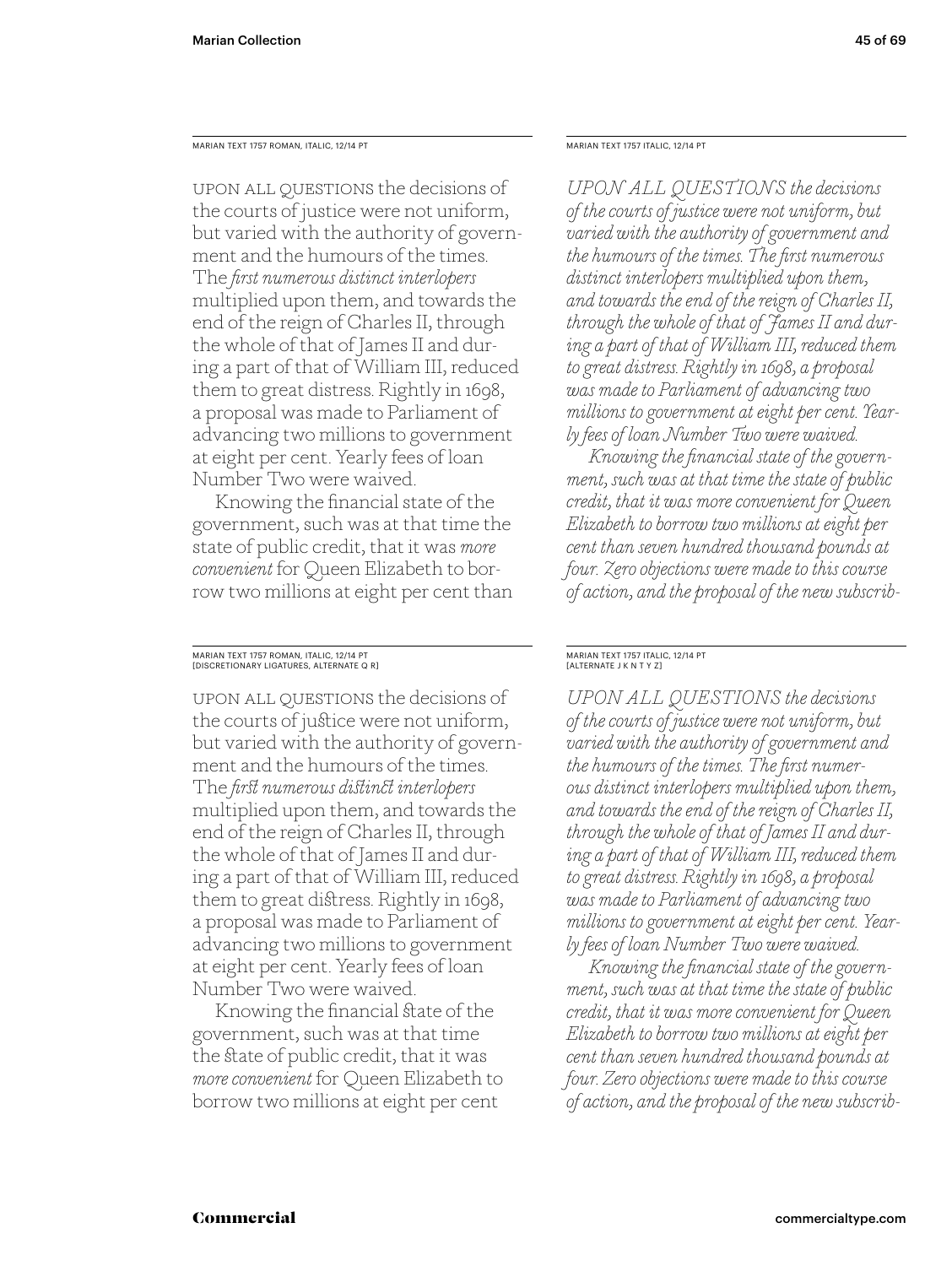MARIAN TEXT 1757 ROMAN, ITALIC, 10/12 PT MARIAN TEXT 1757 ITALIC, 10/12 PT

Upon all questions the decisions of the courts of justice were not uniform, but varied with the authority of government and the humours of the times. The *first numerous distinct interlopers* multiplied upon them, and towards the end of the reign of Charles II, through the whole of that of James II and during a part of that of William III, reduced them to great distress. Rightly in 1698, a proposal was made to Parliament of advancing two millions to government at eight per cent. Yearly fees of loan Number Two were waived.

#### Adroit Fiscal Maneuvers

Knowing the financial state of the government, such was at that time the state of public credit, that it was *more convenient* for Queen Elizabeth to borrow two millions at eight per cent than seven hundred thousand pounds at four. Zero objections were made to this course of action, and the proposal of the new subscribers was accepted; a new East India Company was established in consequence. Yesterday's East India Company, however, had a right to continue their trade till 1701. They had, at the same time, in the name of their treasurer, subscribed, very artfully, three hundred and fifteen thousand pounds into the stock of the new. By a negligence in the expression of the Act of Parliament which vested the East India trade in the subscribers to this loan of two millions, it did not appear evident that they were all obliged to unite into a joint stock. A few private traders, whose subscriptions amounted only to seven thousand two hundred pounds, insisted upon the privilege of trading separately upon their own stocks and at their own risk.

### Exclusive Stock Trading

The old East India Company had a right to a separate trade upon their old stock till 1701; and they had likewise, both before and after that period, a right, like that of other private traders, to a separate trade upon the three hundred and fifteen thousand pounds which they had subscribed into the stock of the new company. The competition of the two companies with the private traders, and with one another, is said to have wellnigh ruined both. Upon a subsequent occasion, in 1730, when a proposal was made to Parliament for putting the trade under the management of

*UPON ALL QUESTIONS the decisions of the courts of justice were not uniform, but varied with the authority of government and the humours of the times. The first numerous distinct interlopers multiplied upon them, and towards the end of the reign of Charles II, through the whole of that of James II and during a part of that of William III, reduced them to great distress. Rightly in 1698, a proposal was made to Parliament of advancing two millions to government at eight per cent. Yearly fees of loan Number Two were waived.*

#### *ADROIT FISCAL MANEUVERS*

*Knowing the financial state of the government, such was at that time the state of public credit, that it was more convenient for Queen Elizabeth to borrow two millions at eight per cent than seven hundred thousand pounds at four. Zero objections were made to this course of action, and the proposal of the new subscribers was accepted; a new East India Company was established in consequence. Yesterday's East India Company, however, had a right to continue their trade till 1701. They had, at the same time, in the name of their treasurer, subscribed, very artfully, three hundred and fifteen thousand pounds into the stock of the new. By a negligence in the expression of the Act of Parliament which vested the East India trade in the subscribers to this loan of two millions, it did not appear evident that they were all obliged to unite into a joint stock. A few private traders, whose subscriptions amounted only to seven thousand two hundred pounds, insisted upon the privilege of trading separately upon their own stocks and at their own risk.* 

#### *EXCLUSIVE STOCK TRADING*

*The old East India Company had a right to a separate trade upon their old stock till 1701; and they had likewise, both before and after that period, a right, like that of other private traders, to a separate trade upon the three hundred and fifteen thousand pounds which they had subscribed into the stock of the new company. The competition of the two companies with the private traders, and with one another, is said to have well-nigh ruined both. Upon a subsequent occasion, in 1730, when a proposal was made to Parliament for putting the trade under the management of a regulated company, and thereby laying it in some measure open, the East India Company, in opposition to this proposal, represented in very strong terms what had been, at this time, the miserable effects, as they thought them, of this competition. In India, they said, it raised the price of goods so high that they were*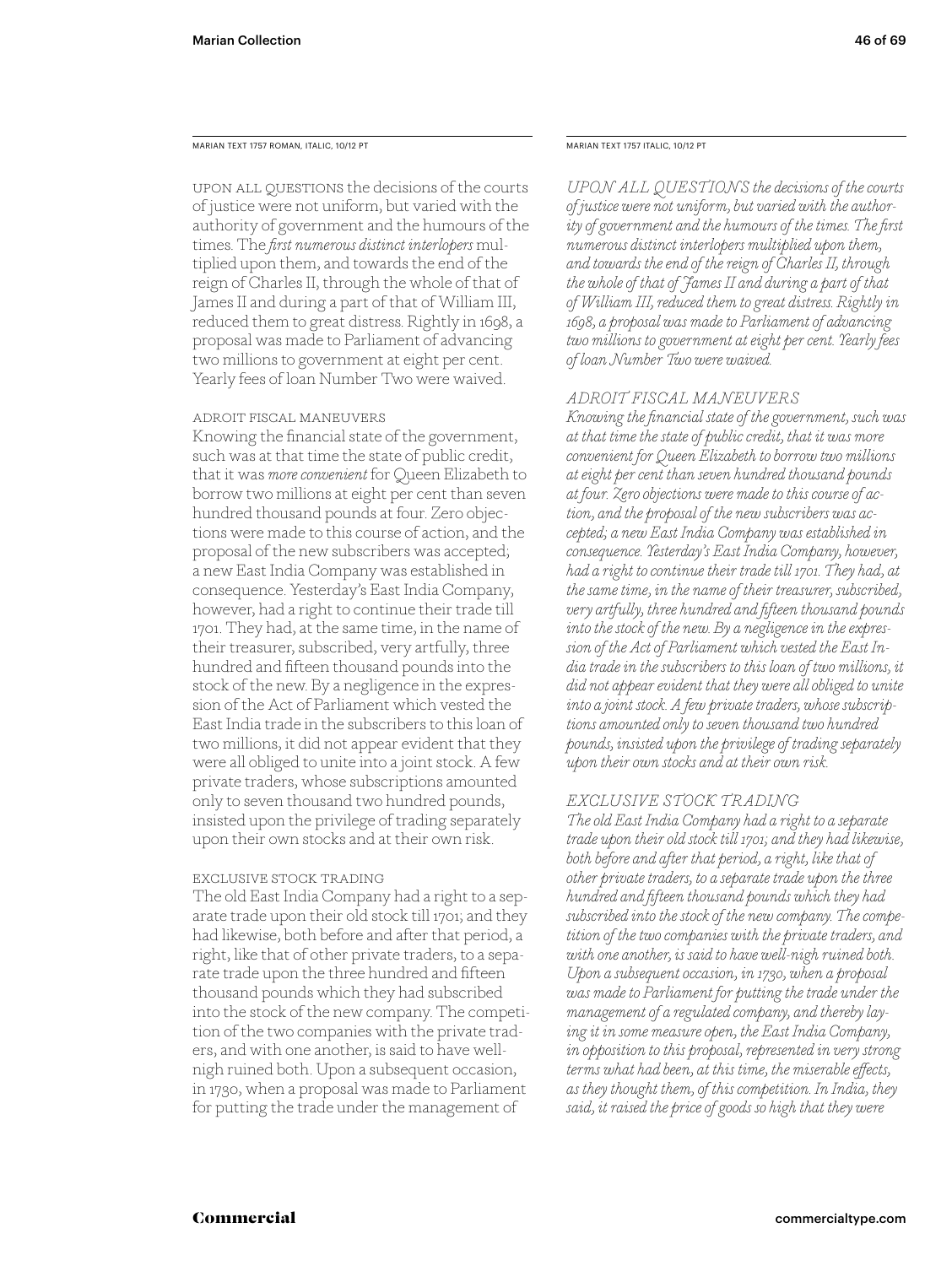MARIAN TEXT 1757 ROMAN, ITALIC, 10/12 PT

Upon all questions the decisions of the courts of justice were not uniform, but varied with the authority of government and the humours of the times. The *first numerous distinct interlopers* multiplied upon them, and towards the end of the reign of Charles II, through the whole of that of James II and during a part of that of William III, reduced them to great distress. Rightly in 1698, a proposal was made to Parliament of advancing two millions to government at eight per cent. Yearly fees of loan Number Two were waived.

Knowing the financial state of the government, such was at that time the state of public credit, that it was *more convenient* for Queen Elizabeth to borrow two millions at eight per cent than seven hundred thousand pounds at four. Zero objections were made to this course of action, and the proposal of the new subscribers was accepted; a new East India Company was established in consequence. Yesterday's East India Company, however, had a right to continue their trade till 1701. They had, at the same time,

# MARIAN TEXT 1757 ROMAN, ITALIC, 10/12 PT [DISCRETIONARY LIGATURES, ALTERNATE Q R]

Upon all questions the decisions of the courts of justice were not uniform, but varied with the authority of government and the humours of the times. The *first numerous distinct interlopers* multiplied upon them, and towards the end of the reign of Charles II, through the whole of that of James II and during a part of that of William III, reduced them to great distress. Rightly in 1698, a proposal was made to Parliament of advancing two millions to government at eight per cent. Yearly fees of loan Number Two were waived.

Knowing the financial state of the government, such was at that time the state of public credit, that it was *more convenient* for Queen Elizabeth to borrow two millions at eight per cent than seven hundred thousand pounds at four. Zero objections were made to this course of action, and the proposal of the new subscribers was accepted; a new East India Company was established in consequence. Yesterday's East India Company, however, had a right to continue their trade till 1701. They had, at the same time,

MARIAN TEXT 1757 ITALIC, 10/12 PT

*UPON ALL QUESTIONS the decisions of the courts of justice were not uniform, but varied with the authority of government and the humours of the times. The first numerous distinct interlopers multiplied upon them, and towards the end of the reign of Charles II, through the whole of that of James II and during a part of that of William III, reduced them to great distress. Rightly in 1698, a proposal was made to Parliament of advancing two millions to government at eight per cent. Yearly fees of loan Number Two were waived.*

*Knowing the financial state of the government, such was at that time the state of public credit, that it was more convenient for Queen Elizabeth to borrow two millions at eight per cent than seven hundred thousand pounds at four. Zero objections were made to this course of action, and the proposal of the new subscribers was accepted; a new East India Company was established in consequence. Yesterday's East India Company, however, had a right to continue their trade till 1701. They had, at the same time, in the name of their treasurer, subscribed, very artfully, three hundred and fifteen thousand pounds into the stock of the new. By a negligence in the expres-*

#### MARIAN TEXT 1757 ITALIC, 10/12 PT [ALTERNATE J K N T Y Z]

*UPON ALL QUESTIONS the decisions of the courts of justice were not uniform, but varied with the authority of government and the humours of the times. The first numerous distinct interlopers multiplied upon them, and towards the end of the reign of Charles II, through the whole of that of James II and during a part of that of William III, reduced them to great distress. Rightly in 1698, a proposal was made to Parliament of advancing two millions to government at eight per cent. Yearly fees of loan Number Two were waived.*

*Knowing the financial state of the government, such was at that time the state of public credit, that it was more convenient for Queen Elizabeth to borrow two millions at eight per cent than seven hundred thousand pounds at four. Zero objections were made to this course of action, and the proposal of the new subscribers was accepted; a new East India Company was established in consequence. Yesterday's East India Company, however, had a right to continue their trade till 1701. They had, at the same time, in the name of their treasurer, subscribed, very artfully, three hundred and fifteen thousand pounds into the stock of the new. By a negligence in the expres-*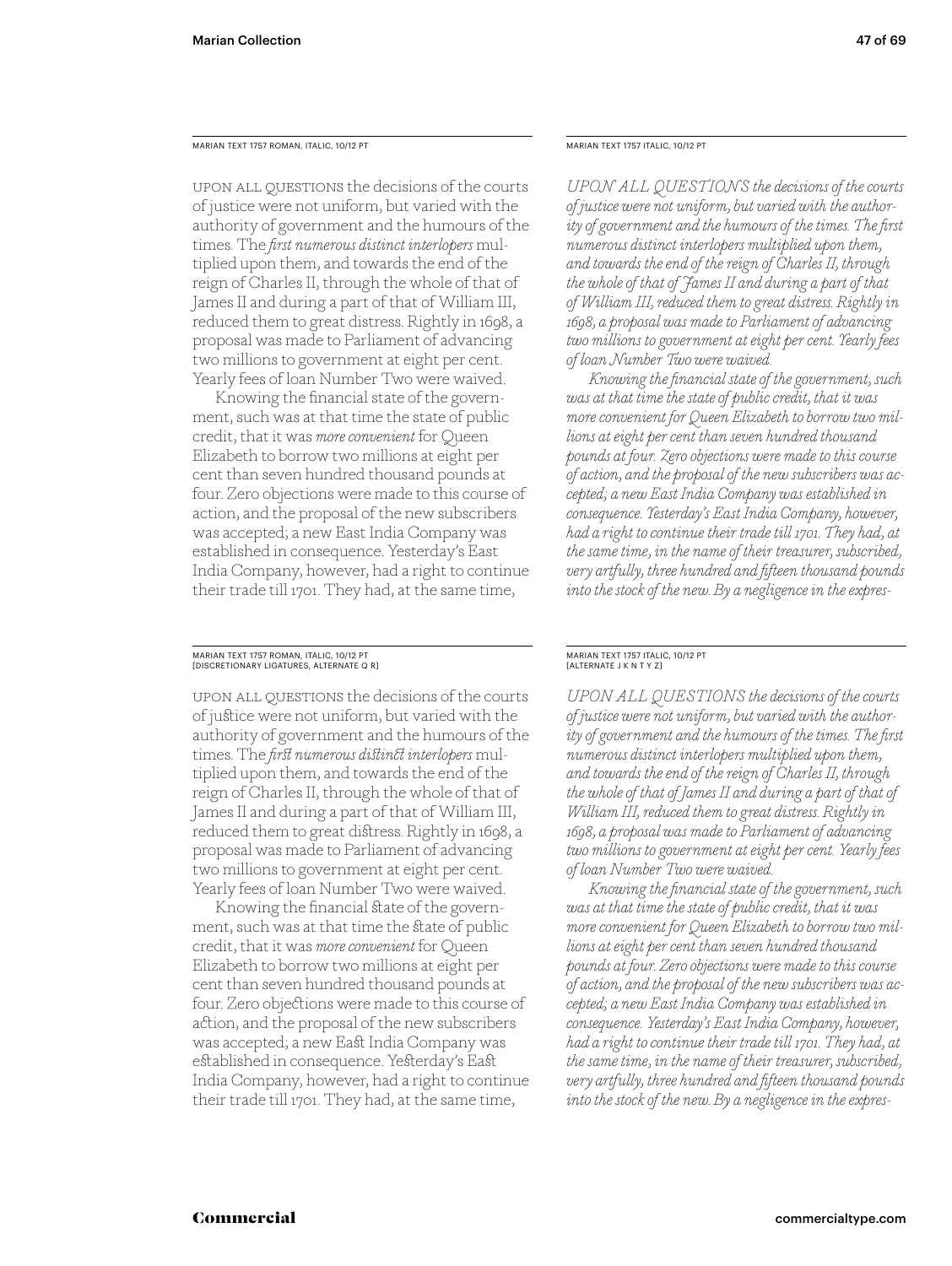Commercial<br>
Commercial<br>
Commercial<br>
Commercial<br>
Commercial<br>
Commercial<br>
Commercial<br>
Commercial<br>
Commercial<br>
Commercial<br>
Commercial<br>
Commercial<br>
Commercial<br>
Commercial<br>
Commercial<br>
Commercial<br>
Commercial<br>
Commercial<br>
Commer The fashion for letters in the late eighteenth and throughout the nineteenth was one of high contrast and simple and often flat serif structure. In Italy they were pioneered by the master printer Giambattista Bodoni (1740–1813). As printer to the Duke of Parma he was responsible for a change in taste not just in typefaces, but also in his severe yet elegant book designs.

#### **PUBLISHED** 2012

**DESIGNED BY** PAUL BARNES

**2 STYLES** ROMAN & ITALIC

#### **FEATURES**

STYLISTIC ALTERNATES SWASH CAPITALS IN ITALIC DISCRETIONARY LIGATURES SMALL CAPITALS IN ROMAN PROPORTIONAL LINING FIGURES PROPORTIONAL OLDSTYLE FIGURES FRACTIONS (PREBUILT AND ARBITRARY) Marian 1800 is based on Bodoni's latter modern style, where he moved away from the influence of Fournier and reflected the fashion pioneered in France for the modern. Whilst some revivals of Bodoni tend towards the static and simplified; Marian 1800 retains the warmth of Bodoni's first modern. This can be particularly seen in the elegant italic, which retains an element of script. The swash capitals, which Bodoni often employed for all capital setting, enlivened many of his productions. During the twentieth century his original designs were revived for the Officina Bodoni under the direction of Giovanni Mardersteig.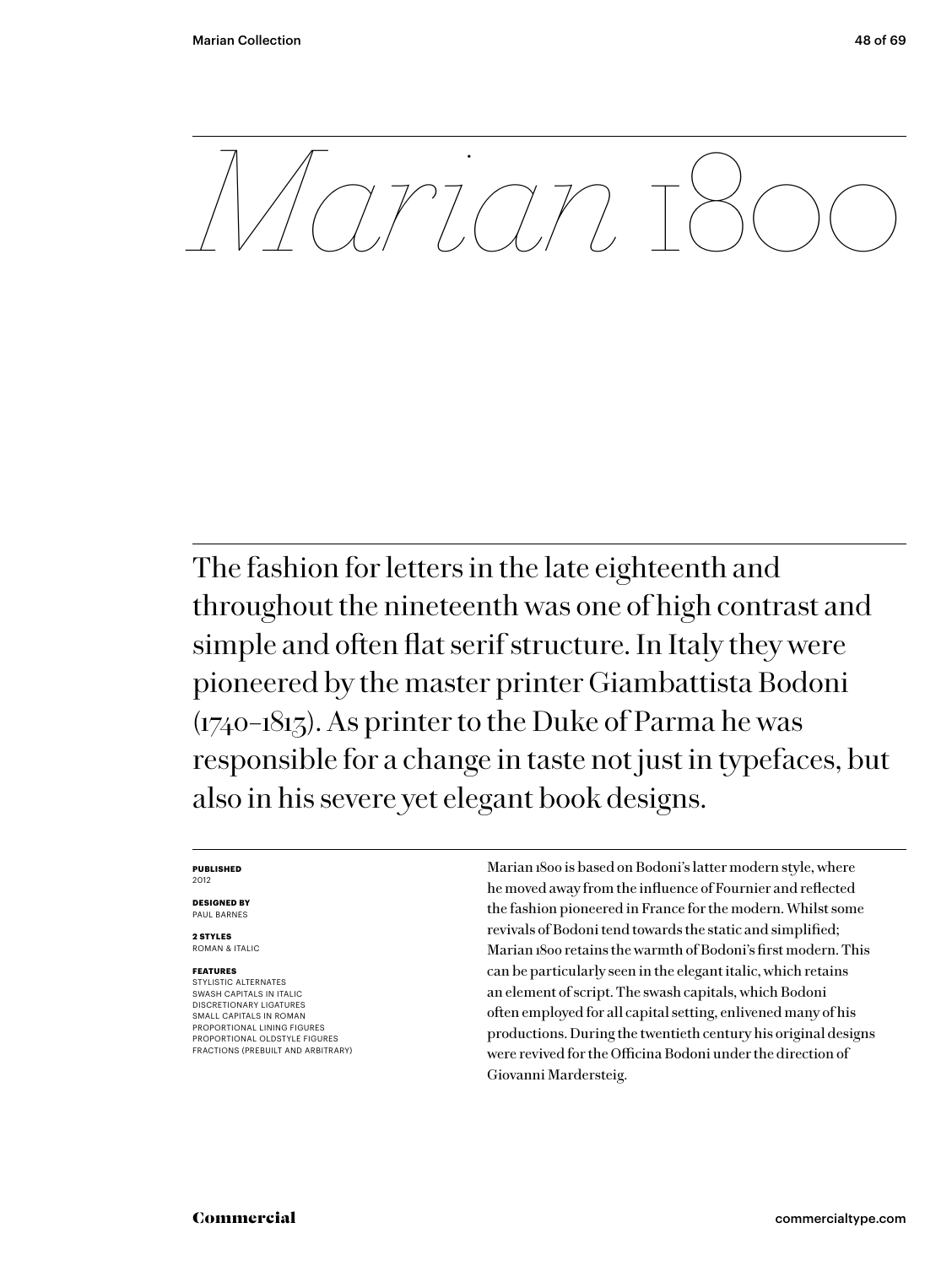

MARIAN 1800 60 PT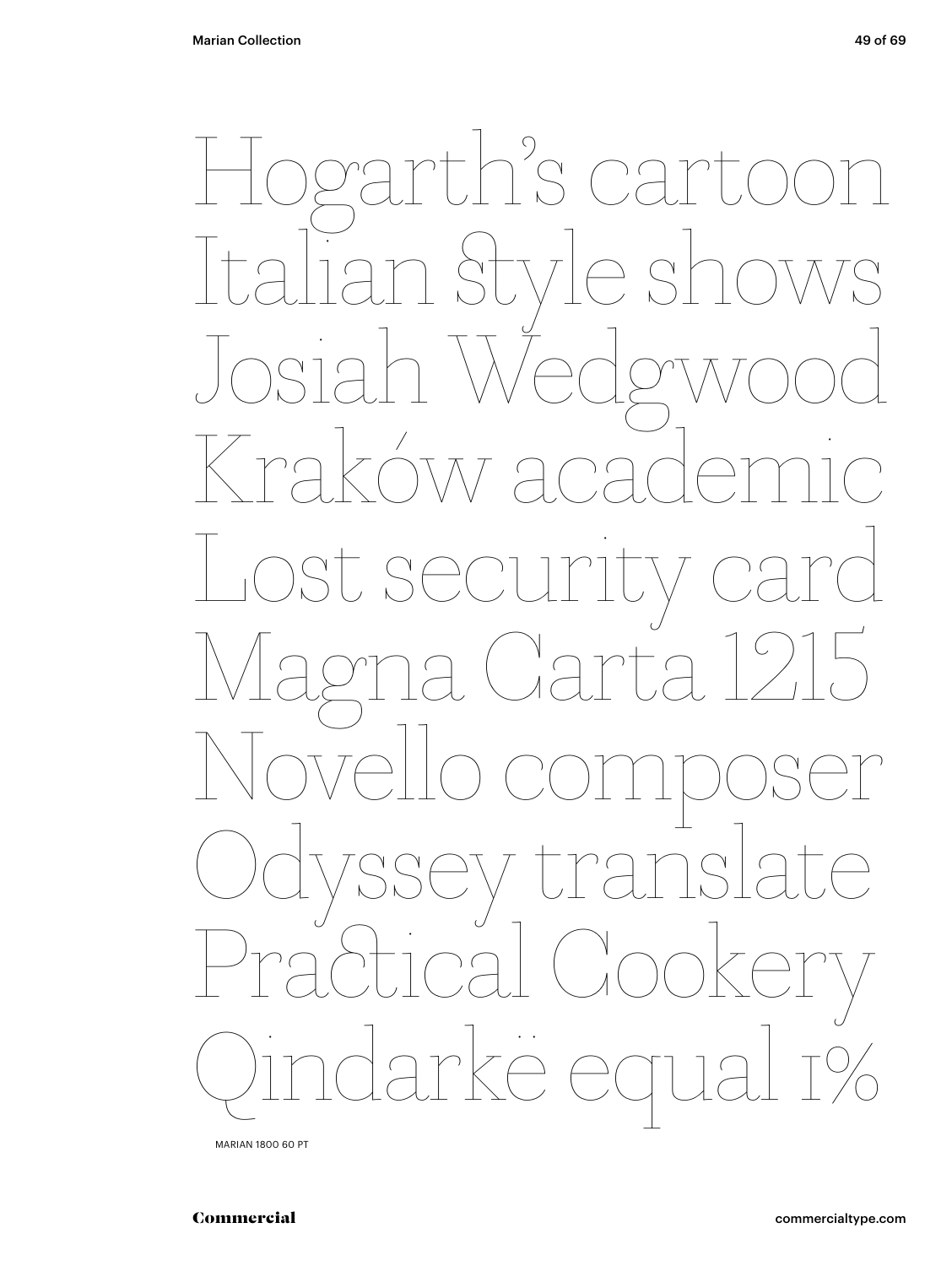# RÜCKUMLAUT<br>STEENWIKSMOER<br>TROMPE-L'ŒIL<br>VALKEAKOSKI<br>WHIPPERSNAPPER<br>9.31 WATERLOO<br>YOGA PARTICIANTS<br>ZOOGRAPHER<br>ACADEMICIANSHIP STEENWIJKSM  $\bigcup_{i=1}^{n} \begin{bmatrix} 1 & 2 \\ 1 & 2 \end{bmatrix}$ UNDULATING HILL  $\langle$  H $A \times$  ( ) WHIPPERSNAPPER  $31 \ \sqrt{\sqrt{4111}}$ YA PARTICIANTIS ZOOGRAPHER  $\bigcap_{\alpha}$

MARIAN 1800 CAPS AND SMALL CAPS 60 PT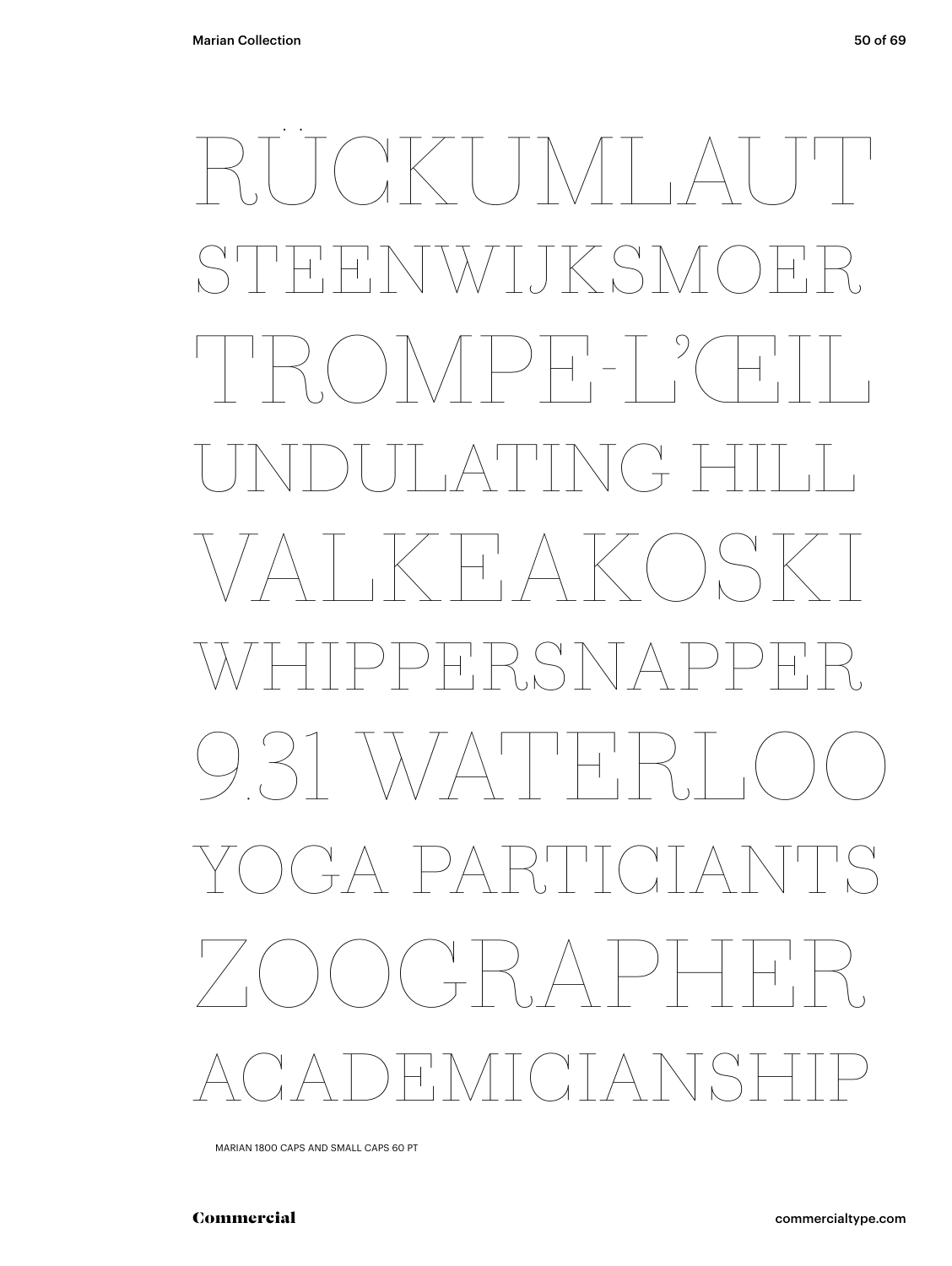Barázdabillegető<br>Growô Disperseð<br>Deep water ports<br>Torica or Heather<br>Iorica or Heather<br>Kayaking movers<br>Qullabies Lyrical<br>Mülheim-Kärlich<br>Mülheim-Kärlich<br>Nouvelle Guisine *Crowd Dispersed Deep water ports Erica or Heather Ivy Bridge by JW Jazz hipster grow*  $\overline{a}$ *Kayaking movers Lullabies Lyrical Mülheim-Kärlich Nouvelle Cuisine*

MARIAN 1800 ITALIC 60 PT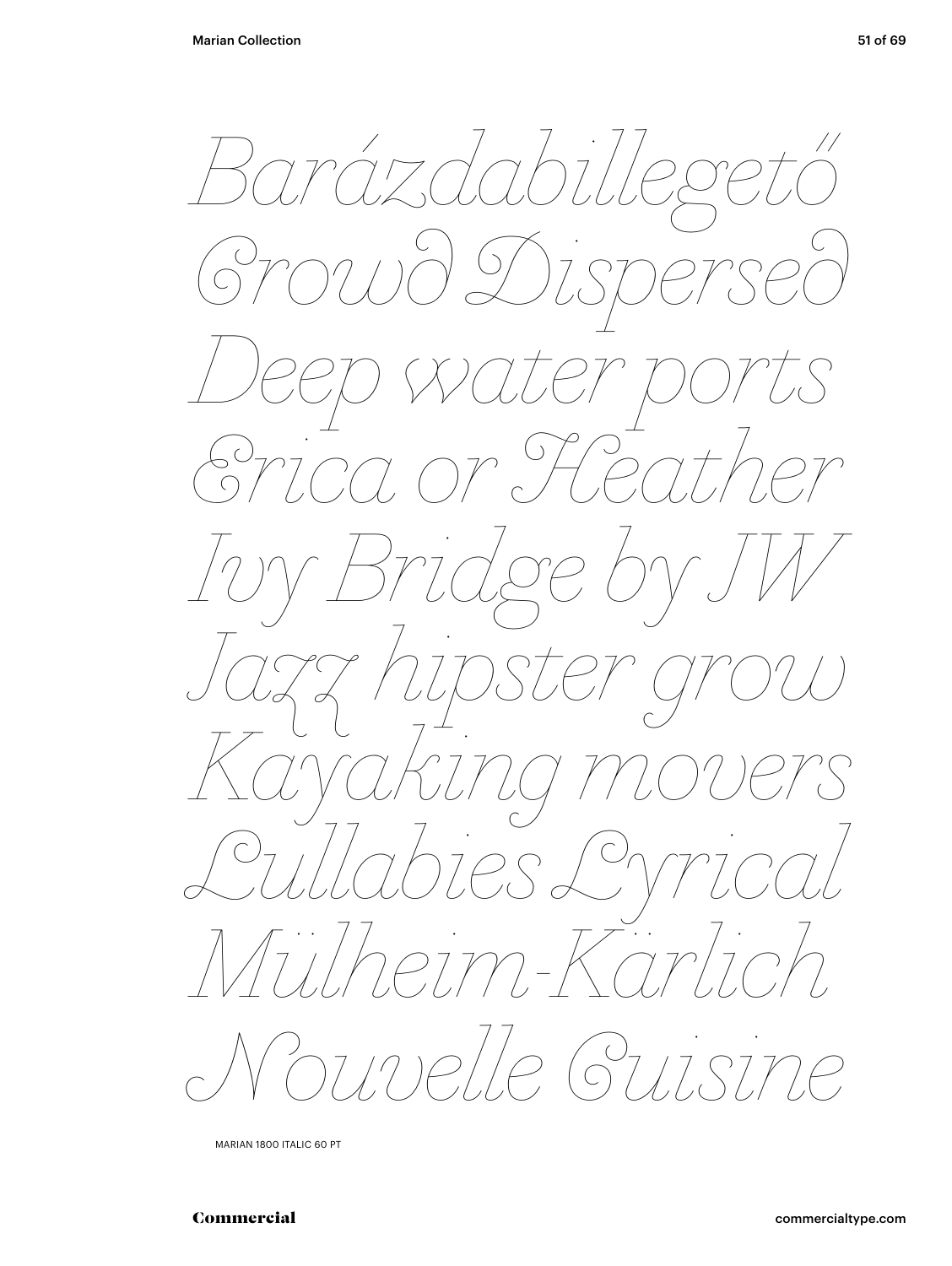

MARIAN 1800 ITALIC 60 PT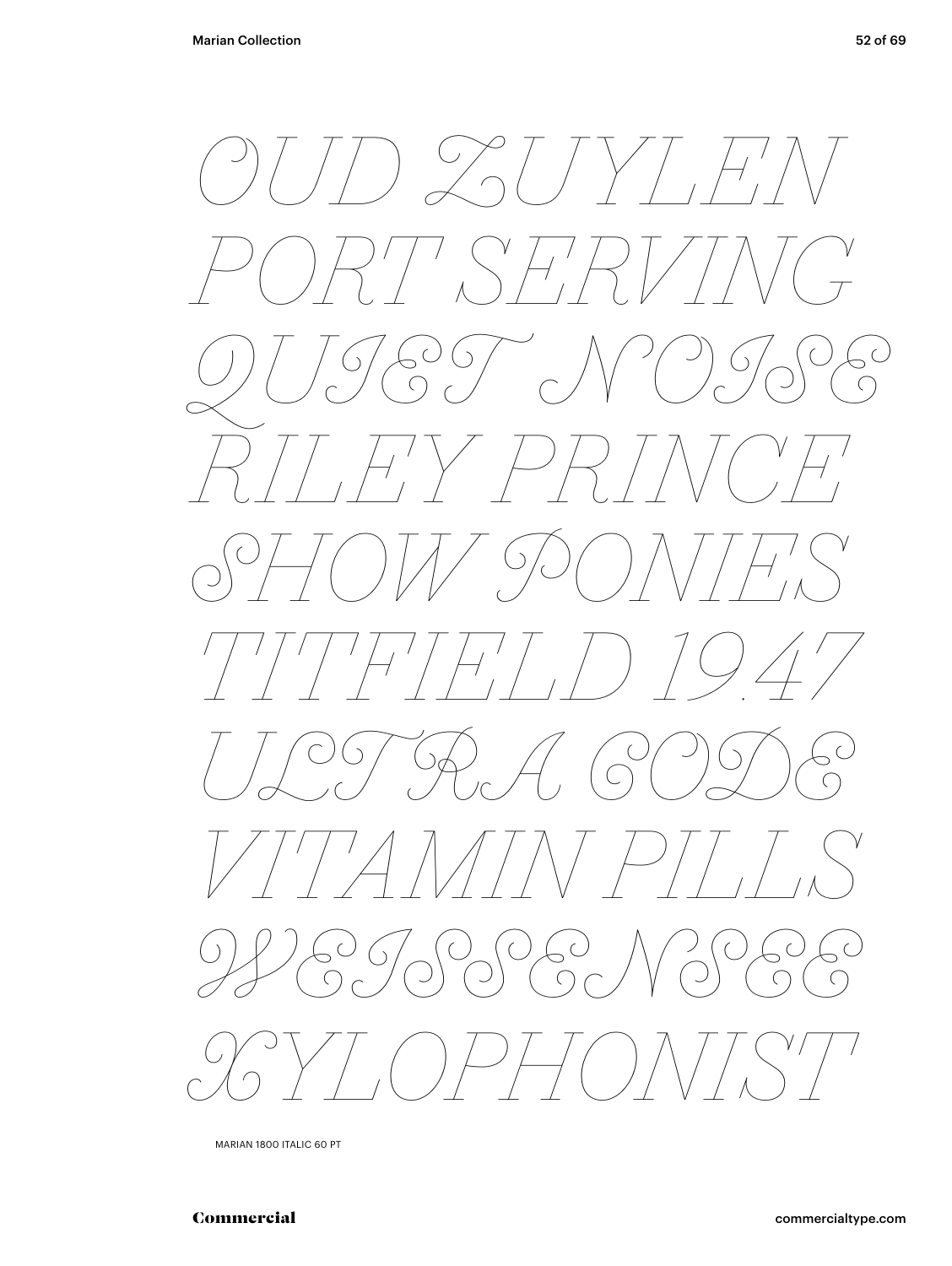# Marian Text 1800

MARIAN TEXT 1800 ROMAN, ITALIC, 14/17 PT

ROMAN SMALL CAPS

ROMAN

PROPORTIONAL OLDSTYLE FIGURES

ITALIC

PROPORTIONAL LINING FIGURES

ITALIC

ROMAN SMALL CAP & SMALL CAP FIGURES

the spanish war, which began in 1739, and the French war which soon followed it occasioned further increase of the debt, which, on the 31st of December 1748, after it had been concluded by the Treaty of Aix-la-Chapelle*,* amounted to £78,293,313. The most profound peace of the seventeen years of continuance had taken no more than £8,328,354 from it. A war of less than nine years' continuance added £31,338,689 to it (Refer to James Postlethwaite's *History of the Public Revenue*). During the administration of Mr. Pelham, the interest of the public debt was reduced from 4% to 3%; or at least measures were taken for reducing it, from four to three per cent; the sinking fund was increased, and some part of the public debt was paid off. In 1755, before the breaking out of the late war, the funded debt of Great Britain amounted to £72,289,673. On the 5th of January 1763, at the conclusion of the peace, the funded debt amounted to £122,603,336. The unfunded debt has been stated at £13,927,589. But the expense occasioned by the war did not end with the conclusion of the peace, so that though, on the 5th of January 1764, the funded debt was increased (partly by a new loan, and partly by funding a part of the unfunded debt) to £129,586,782, there still remained (according to the very well informed author of *Considerations on the Trade and Finances of Great Britain*) an unfunded debt which was brought to account in that and the following year of £975,017.

IN 1764, THEREFORE, the public debt of Great Britain, funded and unfunded together, amounted, according to this author, to £139,516,807. The annuities for lives, too, had been granted as premiums to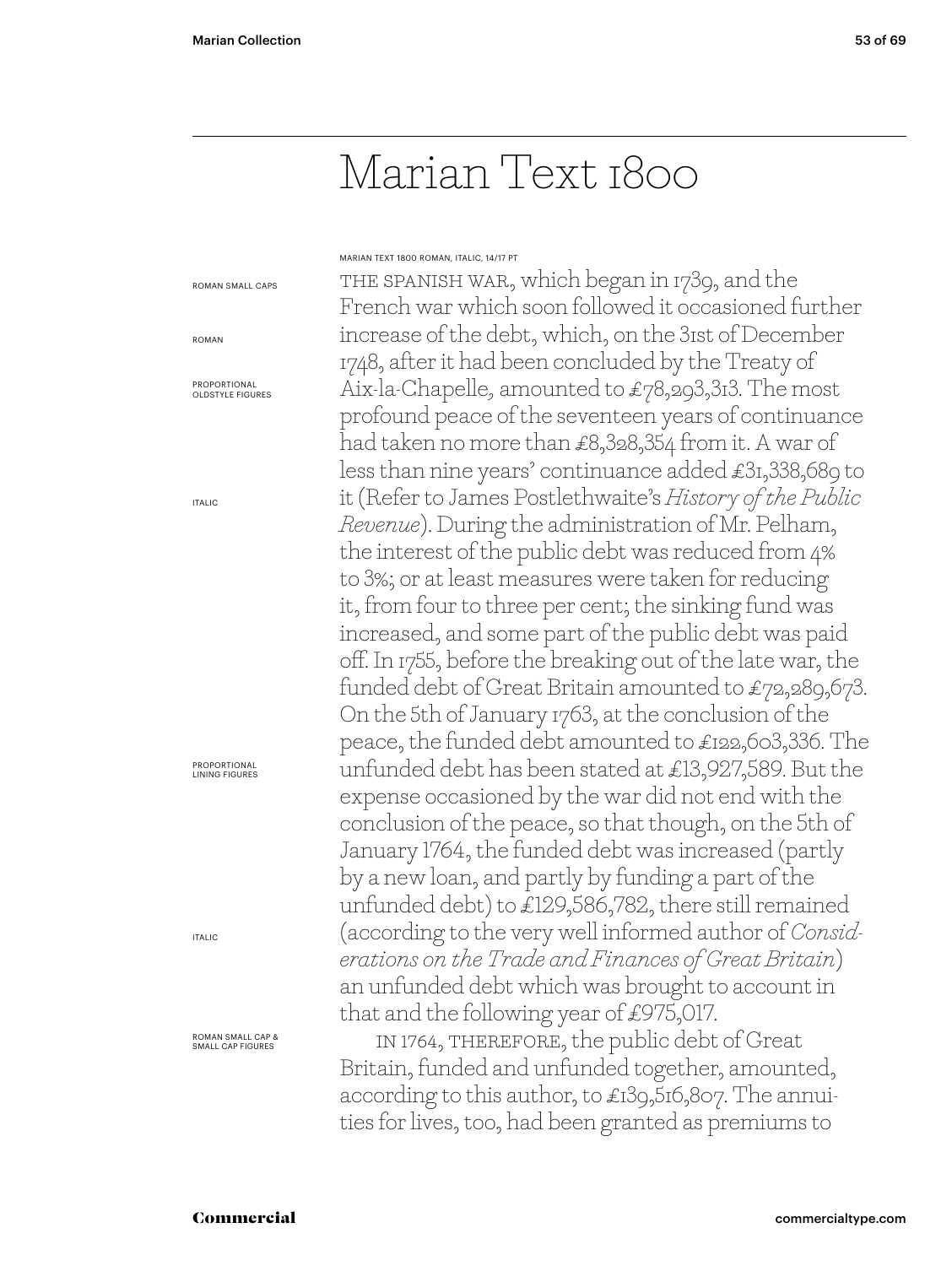MARIAN TEXT 1800 ROMAN, ITALIC, 11/13.5 PT MARIAN TEXT 1800 ITALIC, 11/13.5 PT

Queen Elizabeth established and granted a Royal Charter to the old English East India Company in 1600. In the first twelve voyages in which they fitted out for India, they appear to have traded mainly in cotton, silk, indigo dye, salt, saltpetre, tea and opium. Subsequently in 1612, they united into a joint stock. Their charter was exclusive, and though not confirmed by *Act of Parliament*, was in those days supposed to convey a real exclusive privilege.

For many years they were not much disturbed by interlopers. Their capital, which never exceeded £744,000, and of which £50 was a share, was not so exorbitant, nor their dealings that extensive, as to afford either a pretext for gross negligence and profusion, or a cover to gross malversation. Notwithstanding some extraordinary losses, occasioned partly by the malice of the *Dutch East India Company*, and partly by other accidents, they carried on for many years a successful trade. But in process of time, when the principles of liberty were better understood, it became every day more and more doubtful how far a Royal Charter, not confirmed by *Act of Parliament,* could convey an exclusive privilege. Upon all these questions the decisions of the courts of justice were not uniform, but varied with the authority of government and the humours of the times. Interlopers multiplied upon them, and towards the end of the reign of Charles II, through the whole of that of James II and during a part of that of William III, reduced them to great distress. In 1698, a proposal was made to Parliament of advancing two millions to government at eight per cent, provided the subscribers were erected into a new East India Company with exclusive privileges. The old East India Company offered seven hundred thousand pounds, nearly the amount of their capital, at four

*QUEEN ELIZABETH established and granted a Royal Charter to the old English East India Company in 1600. In the first twelve voyages in which they fitted out for India, they appear to have traded mainly in cotton, silk, indigo dye, salt, saltpetre, tea and opium. Subsequently in 1612, they united into a joint stock. Their charter was exclusive, and though not confirmed by Act of Parliament, was in those days supposed to convey a real exclusive privilege.*

*For many years they were not much disturbed by interlopers. Their capital, which never exceeded £744,000, and of which £50 was a share, was not so exorbitant, nor their dealings that extensive, as to afford either a pretext for gross negligence and profusion, or a cover to gross malversation. Notwithstanding some extraordinary losses, occasioned partly by the malice of the Dutch East India Company, and partly by other accidents, they carried on for many years a successful trade. But in process of time, when the principles of liberty were better understood, it became every day more and more doubtful how far a Royal Charter, not confirmed by Act of Parliament, could convey an exclusive privilege. Upon all these questions the decisions of the courts of justice were not uniform, but varied with the authority of government and the humours of the times. Interlopers multiplied upon them, and towards the end of the reign of Charles II, through the whole of that of James II and during a part of that of William III, reduced them to great distress. In 1698, a proposal was made to Parliament of advancing two millions to government at eight per cent, provided the subscribers were erected into a new East India Company with exclusive privileges. The old East India Company offered seven hundred thousand pounds, nearly the amount of their*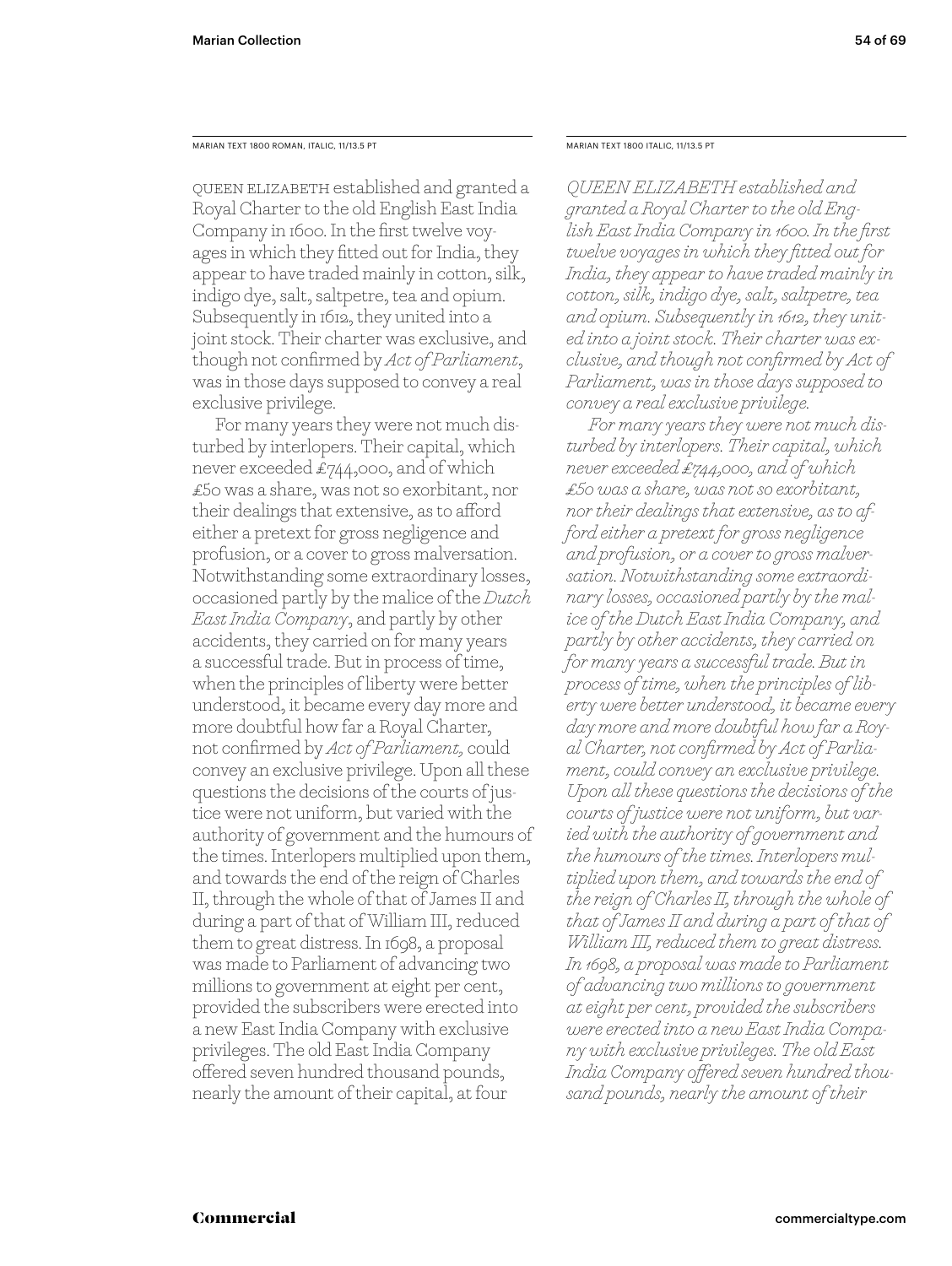MARIAN TEXT 1800 ROMAN, ITALIC, 11/13.5 PT

Queen Elizabeth established and granted a Royal Charter to the old English East India Company in 1600. In the first twelve voyages in which they fitted out for India, they appear to have traded mainly in cotton, silk, indigo dye, salt, saltpetre, tea and opium. Subsequently in 1612, they united into a joint stock. Their charter was exclusive, and though not confirmed by *Act of Parliament*, was in those days supposed to convey a real exclusive privilege.

For many years they were not much disturbed by interlopers. Their capital, which never exceeded £744,000, and of which £50 was a share, was not so exorbitant, nor their dealings that extensive, as to afford either a pretext for gross negligence and profusion, or a cover to gross malversation. Notwithstanding some extraordinary losses,

# MARIAN TEXT 1800 ROMAN, ITALIC, 11/13.5 PT [DISCRETIONARY LIGATURES]

Queen Elizabeth established and granted a Royal Charter to the old English East India Company in 1600. In the first twelve voyages in which they fitted out for India, they appear to have traded mainly in cotton, silk, indigo dye, salt, saltpetre, tea and opium. Subsequently in 1612, they united into a joint stock. Their charter was exclusive, and though not confirmed by *Act of Parliament*, was in those days supposed to convey a real exclusive privilege.

For many years they were not much disturbed by interlopers. Their capital, which never exceeded  $\pounds$ 744,000, and of which £50 was a share, was not so exorbitant, nor their dealings that extensive, as to afford either a pretext for gross negligence and profusion, or a cover to gross malversation. Notwithstanding some extraordinary losses, MARIAN TEXT 1800 ITALIC, 11/13.5 PT

*QUEEN ELIZABETH established and granted a Royal Charter to the old English East India Company in 1600. In the first twelve voyages in which they fitted out for India, they appear to have traded mainly in cotton, silk, indigo dye, salt, saltpetre, tea and opium. Subsequently in 1612, they united into a joint stock. Their charter was exclusive, and though not confirmed by Act of Parliament, was in those days supposed to convey a real exclusive privilege.*

*For many years they were not much disturbed by interlopers. Their capital, which never exceeded £744,000, and of which £50 was a share, was not so exorbitant, nor their dealings that extensive, as to afford either a pretext for gross negligence and profusion, or a cover to gross malversation. Notwithstanding some extraordi-*

# MARIAN TEXT 1800 ITALIC, 11/13.5 PT [SWASH, ALTERNATE v w]

*QUEEN ELIZABETH established and granted a Royal Charter to the old English East India Company in 1600. In the first twelve voyages in which they fitted out for India, they appear to have traded mainly in cotton, silk, indigo dye, salt, saltpetre, tea and opium. Subsequently in 1612, they united into a joint stock. Their charter was exclusive, and though not confirmed by Act of Parliament, was in those days supposed to convey a real exclusive privilege.*

*For many years they were not much disturbed by interlopers. Their capital, which never exceeded £744,000, and of which £50 was a share, was not so exorbitant, nor their dealings that extensive, as to afford either a pretext for gross negligence and profusion, or a cover to gross malversation. Notwithstanding some extraordinary losses, occa-*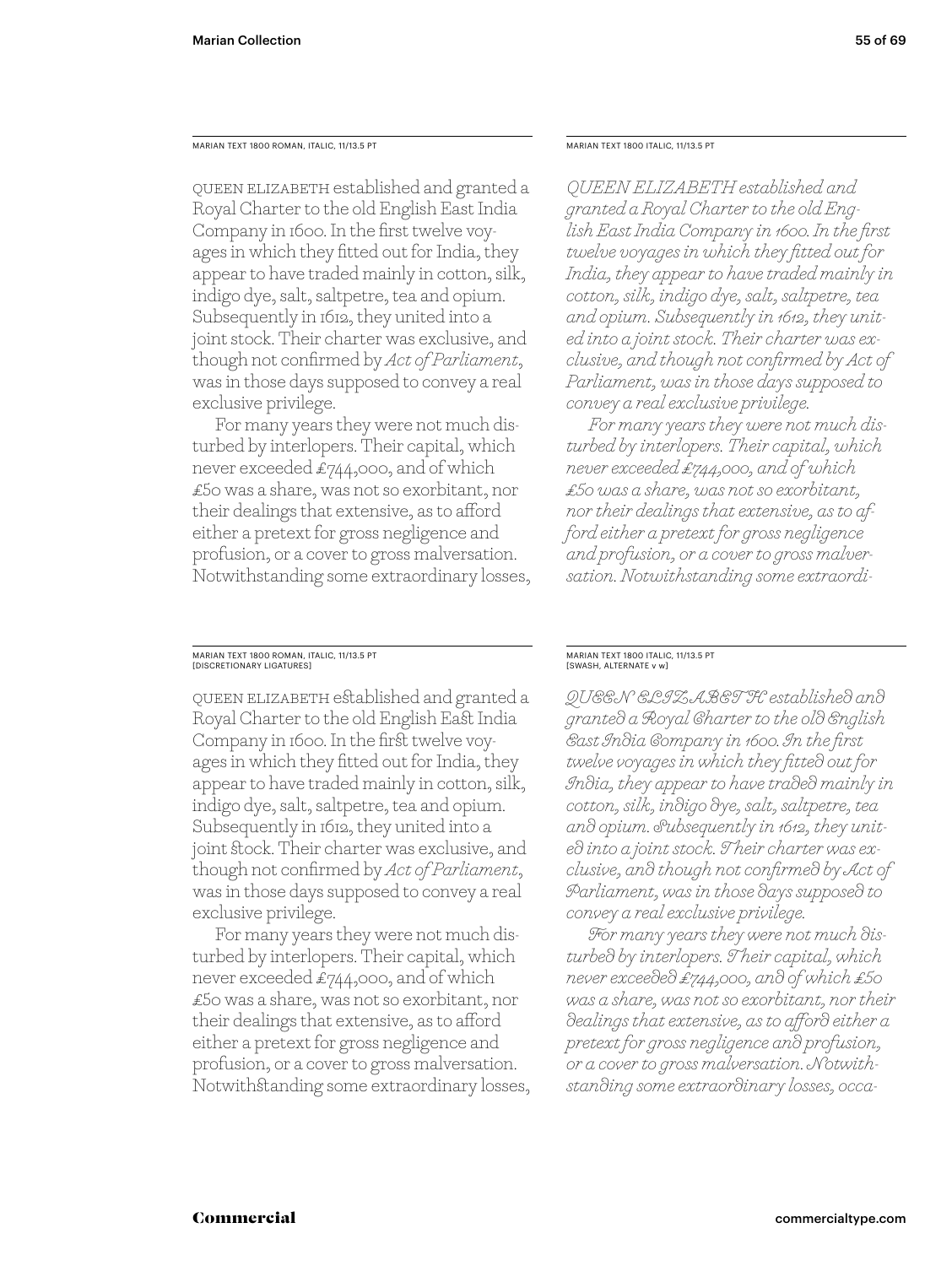MARIAN TEXT 1800 ROMAN, ITALIC, 10/12 PT **MARIAN TEXT 1800 ITALIC, 10/12 PT** MARIAN TEXT 1800 ITALIC, 10/12 PT

Queen Elizabeth established and granted a Royal Charter to the old English East India Company in 1600. In the first twelve voyages in which they fitted out for India, they appear to have traded mainly in cotton, silk, indigo dye, salt, saltpetre, tea and opium. Subsequently in 1612, they united into a joint stock. Their charter was exclusive, and though not confirmed by *Act of Parliament*, was in those days supposed to convey a real exclusive privilege.

#### privilege of the Royal Charter

For many years, therefore, they were not much disturbed by interlopers. Their capital, which never exceeded £744,000, and of which £50 was a share, was not so exorbitant, nor their dealings that extensive, as to afford either a pretext for gross negligence and profusion, or a cover to gross malversation. Notwithstanding some extraordinary losses, occasioned partly by the malice of the *Dutch East India Company*, and partly by other accidents, they carried on for many years a successful trade. But in process of time, when the principles of liberty were better understood, it became every day more and more doubtful how far a Royal Charter, not confirmed by *Act of Parliament,* could convey an exclusive privilege. Upon all these questions the decisions of the courts of justice were not uniform, but varied with the authority of government and the humours of the times.

#### an age of interlopers

Interlopers multiplied upon them, and towards the end of the reign of Charles II, through the whole of that of James II and during a part of that of William III, reduced them to great distress. In 1698, a proposal was made to Parliament of advancing two millions to government at eight per cent, provided the subscribers were erected into a new East India Company with exclusive privileges. The old East India Company offered seven hundred thousand pounds, nearly the amount of their capital, at four per cent upon the same conditions. But such was at that time the state of public credit, that it was more convenient for government to borrow two millions at eight per cent than seven hundred thousand pounds at four. The proposal of the

*QUEEN ELIZABETH established and granted a Royal Charter to the old English East India Company in 1600. In the first twelve voyages in which they fitted out for India, they appear to have traded mainly in cotton, silk, indigo dye, salt, saltpetre, tea and opium. Subsequently in 1612, they united into a joint stock. Their charter was exclusive, and though not confirmed by Act of Parliament, was in those days supposed to convey a real exclusive privilege.*

# *PRIVILEGE OF THE ROYAL CHARTER*

*For many years, therefore, they were not much disturbed by interlopers. Their capital, which never exceeded £744,000, and of which £50 was a share, was not so exorbitant, nor their dealings that extensive, as to afford either a pretext for gross negligence and profusion, or a cover to gross malversation. Notwithstanding some extraordinary losses, occasioned partly by the malice of the Dutch East India Company, and partly by other accidents, they carried on for many years a successful trade. But in process of time, when the principles of liberty were better understood, it became every day more and more doubtful how far a Royal Charter, not confirmed by Act of Parliament, could convey an exclusive privilege. Upon all these questions the decisions of the courts of justice were not uniform, but varied with the authority of government and the humours of the times.*

# *AN AGE OF INTERLOPERS*

*Interlopers multiplied upon them, and towards the end of the reign of Charles II, through the whole of that of James II and during a part of that of William III, reduced them to great distress. In 1698, a proposal was made to Parliament of advancing two millions to government at eight per cent, provided the subscribers were erected into a new East India Company with exclusive privileges. The old East India Company offered seven hundred thousand pounds, nearly the amount of their capital, at four per cent upon the same conditions. But such was at that time the state of public credit, that it was more convenient for government to borrow two millions at eight per cent than seven hundred thousand pounds at four. The proposal of the*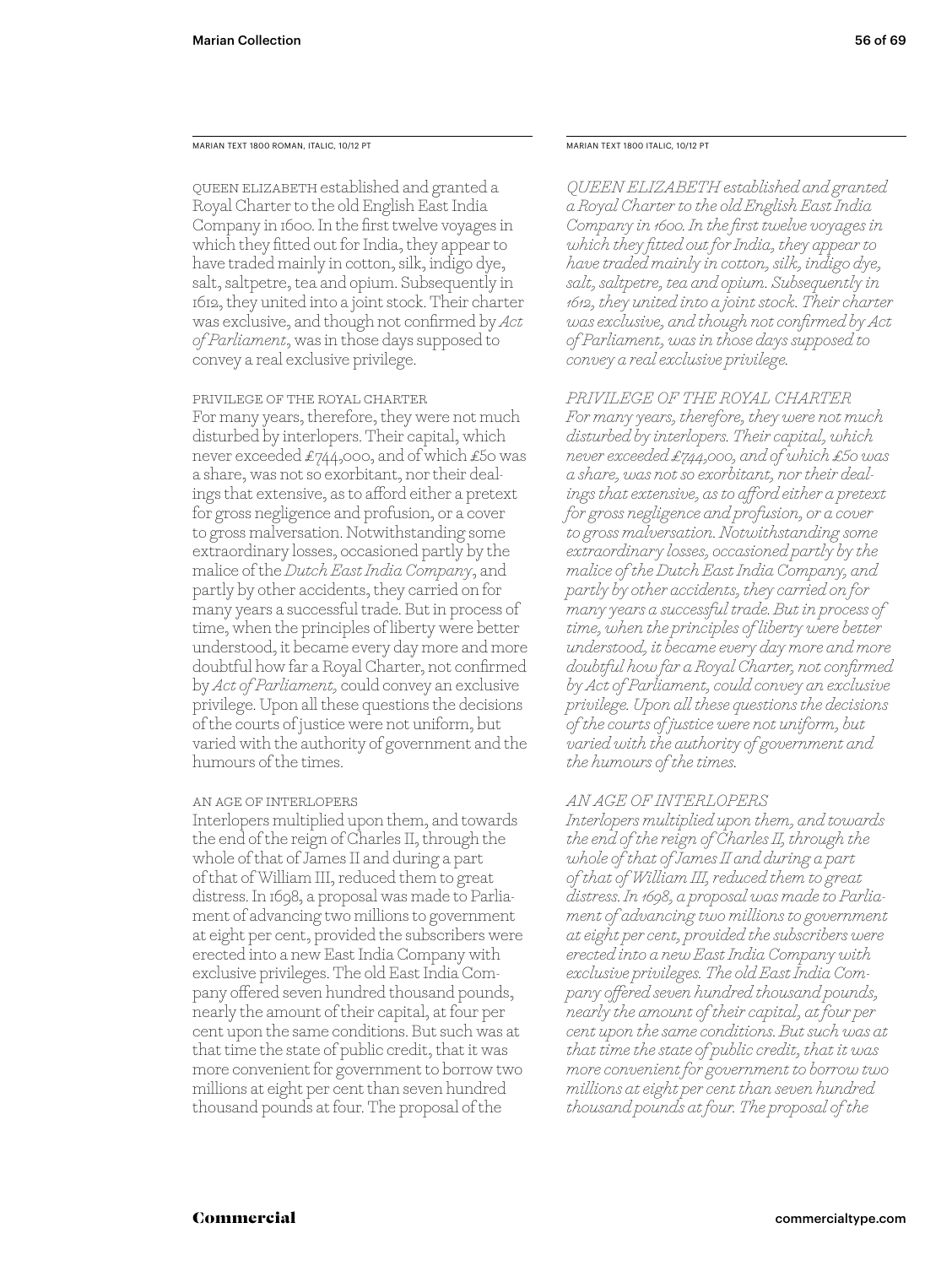MARIAN TEXT 1800 ROMAN, ITALIC, 10/12 PT

Queen Elizabeth established and granted a Royal Charter to the old English East India Company in 1600. In the first twelve voyages in which they fitted out for India, they appear to have traded mainly in cotton, silk, indigo dye, salt, saltpetre, tea and opium. Subsequently in 1612, they united into a joint stock. Their charter was exclusive, and though not confirmed by *Act of Parliament*, was in those days supposed to convey a real exclusive privilege.

For many years, therefore, they were not much disturbed by interlopers. Their capital, which never exceeded  $\pounds$ 744,000, and of which £50 was a share, was not so exorbitant, nor their dealings that extensive, as to afford either a pretext for gross negligence and profusion, or a cover to gross malversation. Notwithstanding some extraordinary losses, occasioned partly by the malice of the *Dutch East India Company*, and partly by other accidents, they carried on for many years a successful trade. But in process of time, when the principles of liberty were

#### MARIAN TEXT 1800 ROMAN, ITALIC, 10/12 PT [DISCRETIONARY LIGATURES]

Queen Elizabeth established and granted a Royal Charter to the old English East India Company in 1600. In the first twelve voyages in which they fitted out for India, they appear to have traded mainly in cotton, silk, indigo dye, salt, saltpetre, tea and opium. Subsequently in 1612, they united into a joint stock. Their charter was exclusive, and though not confirmed by *Act of Parliament*, was in those days supposed to convey a real exclusive privilege.

For many years, therefore, they were not much disturbed by interlopers. Their capital, which never exceeded  $\pounds$ 744,000, and of which  $£50$  was a share, was not so exorbitant, nor their dealings that extensive, as to afford either a pretext for gross negligence and profusion, or a cover to gross malversation. Notwithstanding some extraordinary losses, occasioned partly by the malice of the *Dutch East India Company*, and partly by other accidents, they carried on for many years a successful trade. But in process of time, when the principles of liberty were better

MARIAN TEXT 1800 ITALIC, 10/12 PT

*QUEEN ELIZABETH established and granted a Royal Charter to the old English East India Company in 1600. In the first twelve voyages in which they fitted out for India, they appear to have traded mainly in cotton, silk, indigo dye, salt, saltpetre, tea and opium. Subsequently in 1612, they united into a joint stock. Their charter was exclusive, and though not confirmed by Act of Parliament, was in those days supposed to convey a real exclusive privilege.*

*For many years, therefore, they were not much disturbed by interlopers. Their capital, which never exceeded £744,000, and of which £50 was a share, was not so exorbitant, nor their dealings that extensive, as to afford either a pretext for gross negligence and profusion, or a cover to gross malversation. Notwithstanding some extraordinary losses, occasioned partly by the malice of the Dutch East India Company, and partly by other accidents, they carried on for many years a successful trade. But in process of time, when the principles of liberty were better* 

#### MARIAN TEXT 1800 ITALIC, 10/12 PT [TITLING ALTERNATES, ALTERNATE g]

*QUEEN ELIZABETH established and granted a Royal Charter to the old English East India Company in 1600. In the first twelve voyages in which they fitted out for India, they appear to have traded mainly in cotton, silk, indigo dye, salt, saltpetre, tea and opium. Subsequently in 1612, they united into a joint stock. Their charter was exclusive, and though not confirmed by Act of Parliament, was in those days supposed to convey a real exclusive privilege.*

*For many years, therefore, they were not much disturbed by interlopers. Their capital, which never exceeded £744,000, and of which £50 was a share, was not so exorbitant, nor their dealings that extensive, as to afford either a pretext for gross negligence and profusion, or a cover to gross malversation. Notwithstanding some extraordinary losses, occasioned partly by the malice of the Dutch East India Company, and partly by other accidents, they carried on for many years a successful trade. But in process of time, when the principles of liberty were better*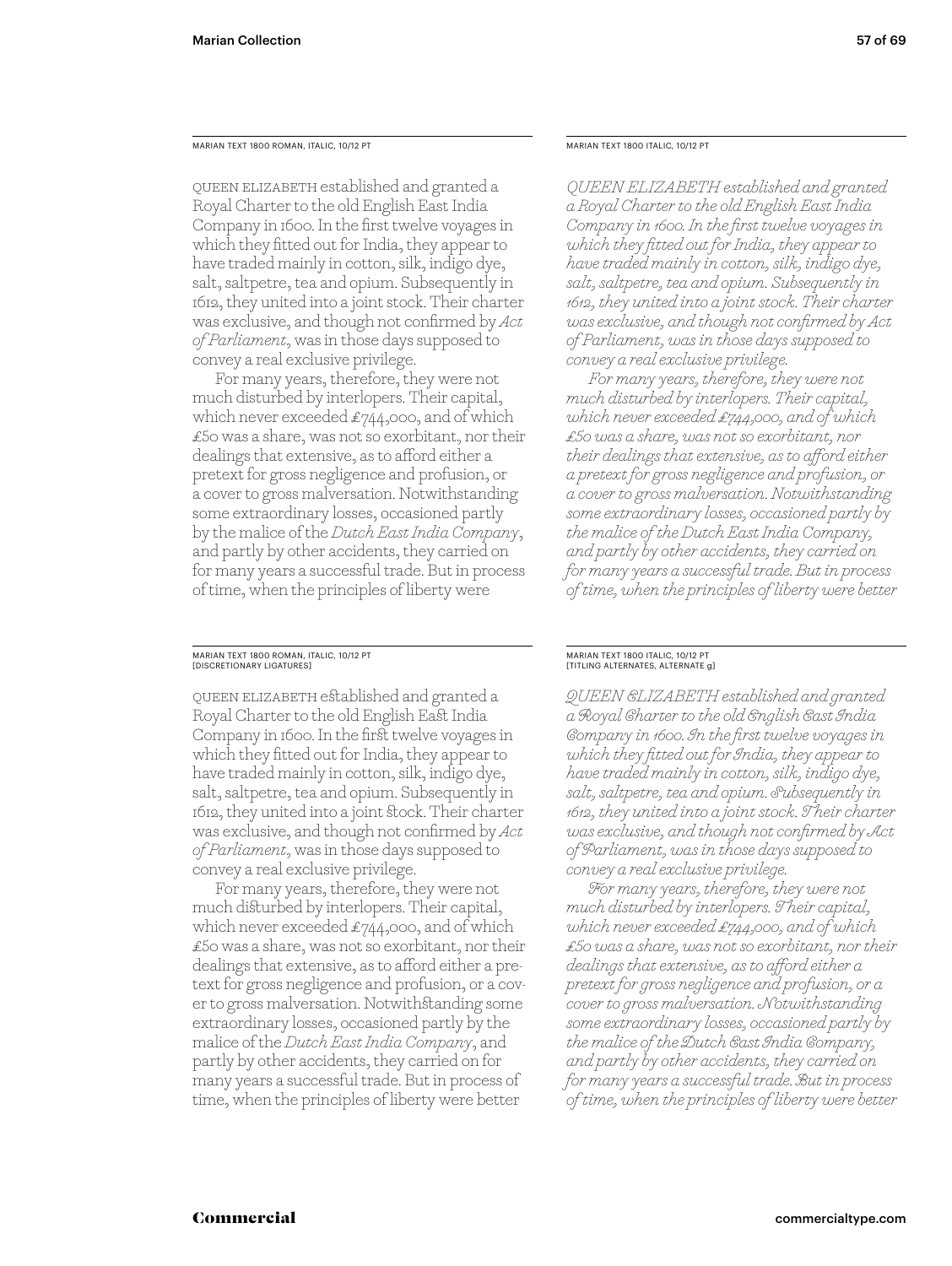Commercial<br>
Commercial<br>
Commercial<br>
Commercial<br>
Commercial<br>
Commercial<br>
Commercial<br>
Commercial<br>
Commercial<br>
Commercial<br>
Commercial<br>
Commercial<br>
Commercial<br>
Commercial<br>
Commercial<br>
Commercial<br>
Commercial<br>
Commercial<br>
Commer The so called Scotch roman form, so beloved of American printers during the nineteenth century, originated on the other side of the Atlantic. These typefaces whilst sharing the sharpness of a continental 'modern', retain the vernacular Britishness, particularly in the italic forms. The italic features the restrained swash capital typical of the period.

#### **PUBLISHED** 2012

**DESIGNED BY** PAUL BARNES

**2 STYLES** ROMAN & ITALIC

#### **FEATURES**

STYLISTIC ALTERNATES SWASH CAPITALS IN ITALIC DISCRETIONARY LIGATURES SMALL CAPITALS IN ROMAN PROPORTIONAL LINING FIGURES PROPORTIONAL OLDSTYLE FIGURES FRACTIONS (PREBUILT AND ARBITRARY) Marian 1812 roots are in great Scottish foundries of Alexander Wilson and Son of Glasgow, and William Miller of Edinburgh. First Wilson in 1812 and Miller in 1813 show 'modern' style typefaces, which would gain widespread popularity with book, bible and newspaper printers. In *Typographica*, Hansard (1825) he writes the designs were 'executed' by the master engraver and punchcutter, Richard Austin, though as James Mosley points out such a large amount of work, would unlikely to be the work of a single man. Marian 1812 draws in particular from the Wilson specimen of that year and the elegant and masterful Double Pica design.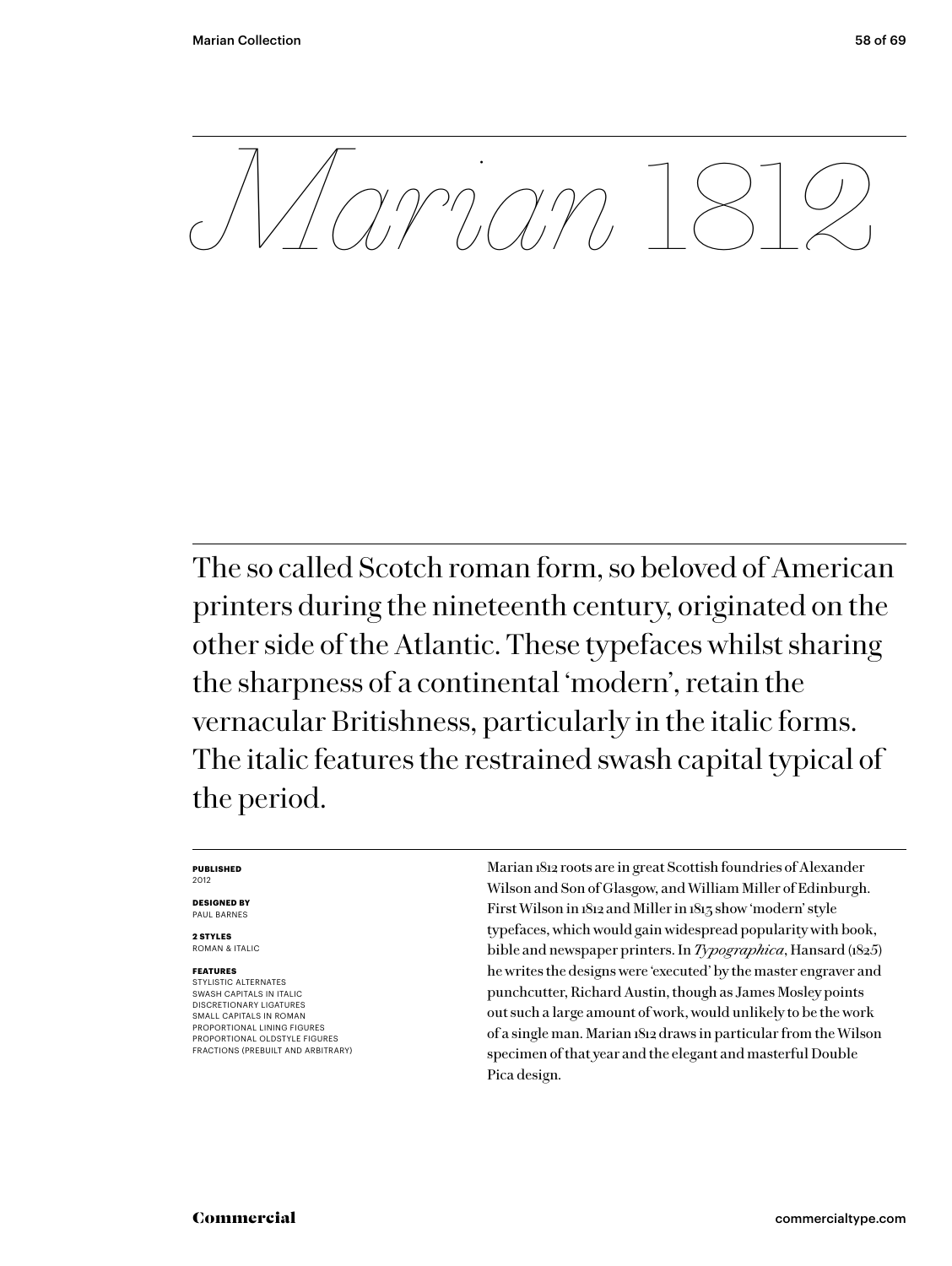Yakushima, Japan<br>Zanzibar transport<br>an Aghaidh Mhòr<br>Bolton Wanderers<br>Clarendon printing<br>Dundee Cake mix<br>Elspeth the beauty<br>Figgins of London<br>Glasgow Art clubs<br>Hohen Neuendorf Zanzibar transport an Aghaidh Mhòr Wanderers Clarendon printing an Ca eth the bea Figgins of London Glasgow Art clubs Hohen Neuendorf

MARIAN 1812 60 PT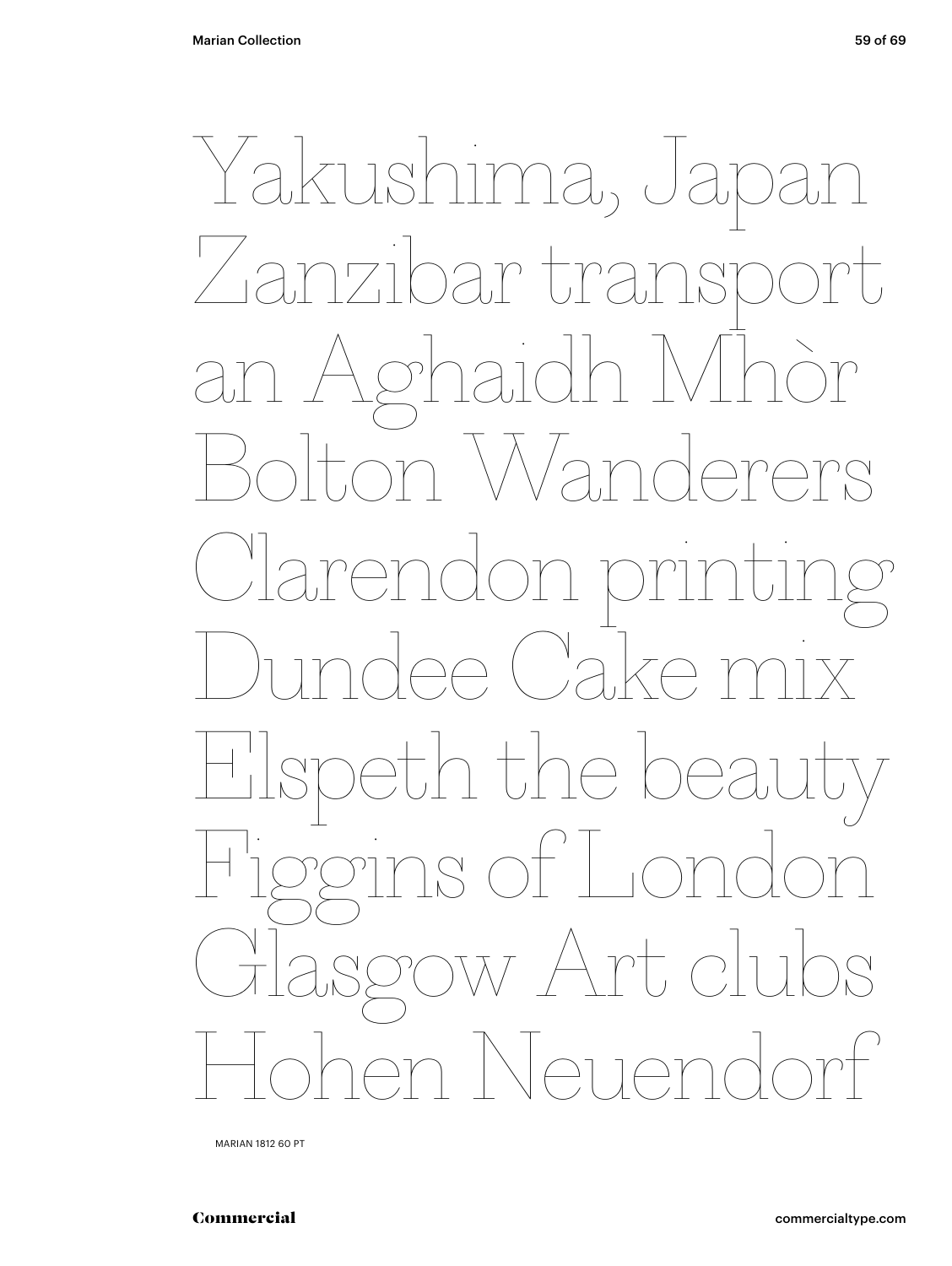# IET-Y-BWLCH<br>Comprends<br>KIDKNAPPER<br>Leština u světlé<br>MAKE READY<br>NEW ORDER PARIS<br>OPERA SEATS<br>PUNCHLESS<br>QUENCHLESS<br>RADIOSENSITIVITY KIDKNAPPER LEŠTINA U SVĚTLÉ  $H_1 \rightarrow H_2$ NEW ORDER PARIS OPERA SEATS PUNGENT CHEESES QUENCHLESS RADIOSENSITIVITY

MARIAN 1812 CAPS AND SMALL CAPS 60 PT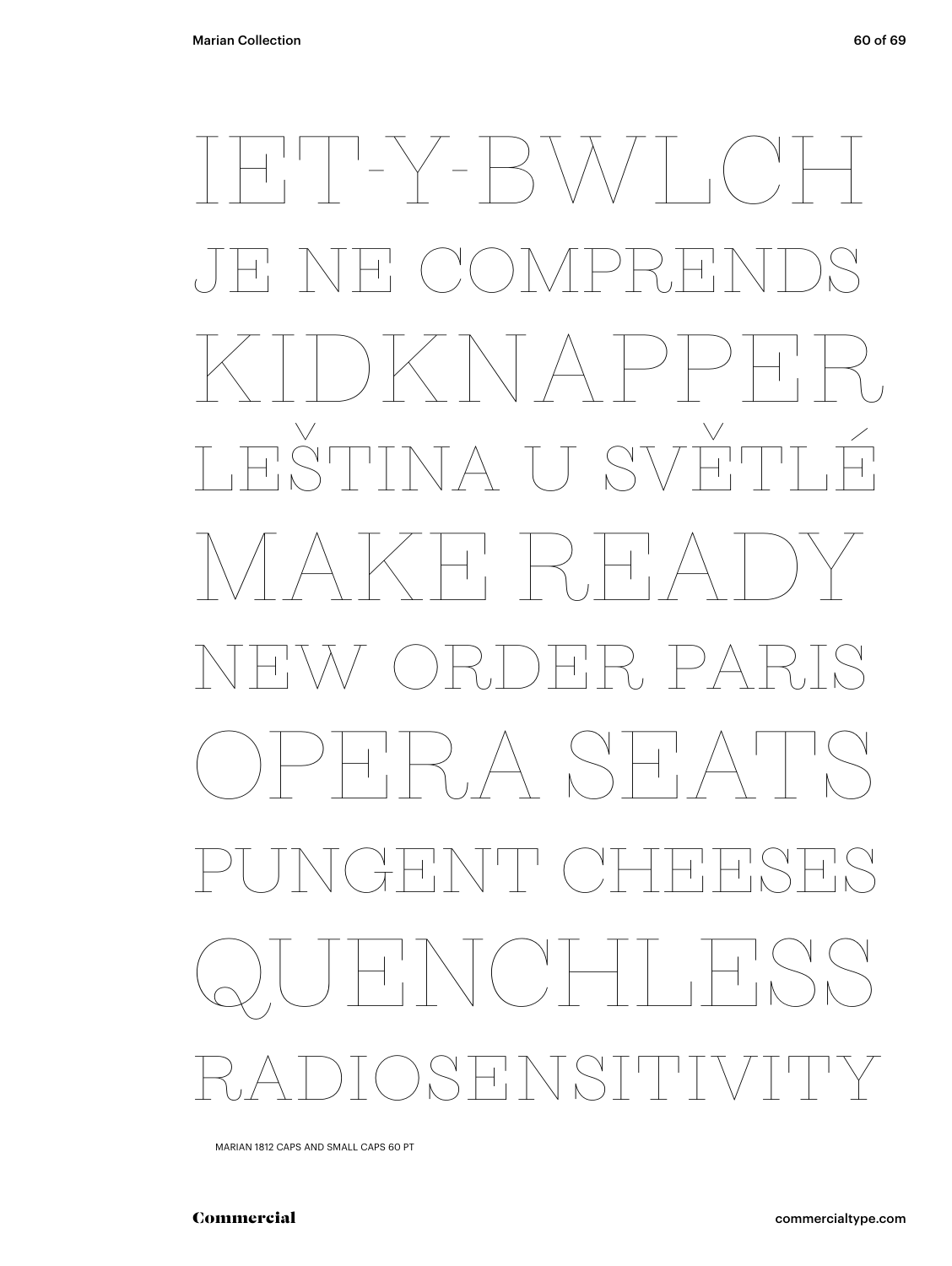Snowboarding wins<br>Togolese soccer stars<br>Undervalued by 6%<br>Vista Vélex-Málaga<br>W<sup>a</sup>niesień Łódzkich<br>Xiphiplastron plates<br>Yellowshanks sketch<br>Agricultural Union<br>Better quality wines *Togolese soccer stars Undervalued by 6% Vista Vélez-Málaga Wzniesień Łódzkich Xiphiplastron plates Yellowshanks sketch Železniční zastávka Agricultural Union Better quality wines*

MARIAN 1812 ITALIC 60 PT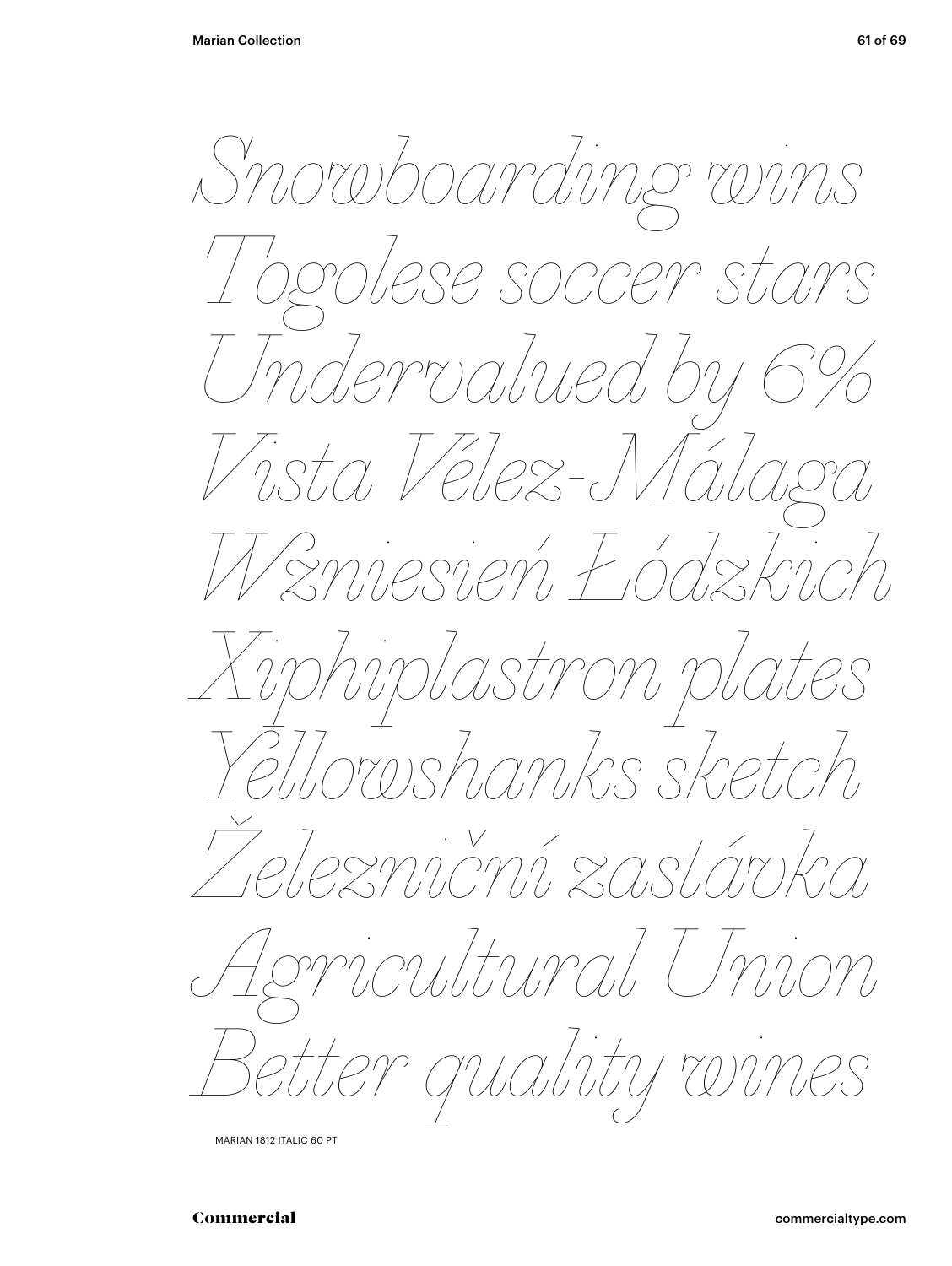

MARIAN 1812 ITALIC 60 PT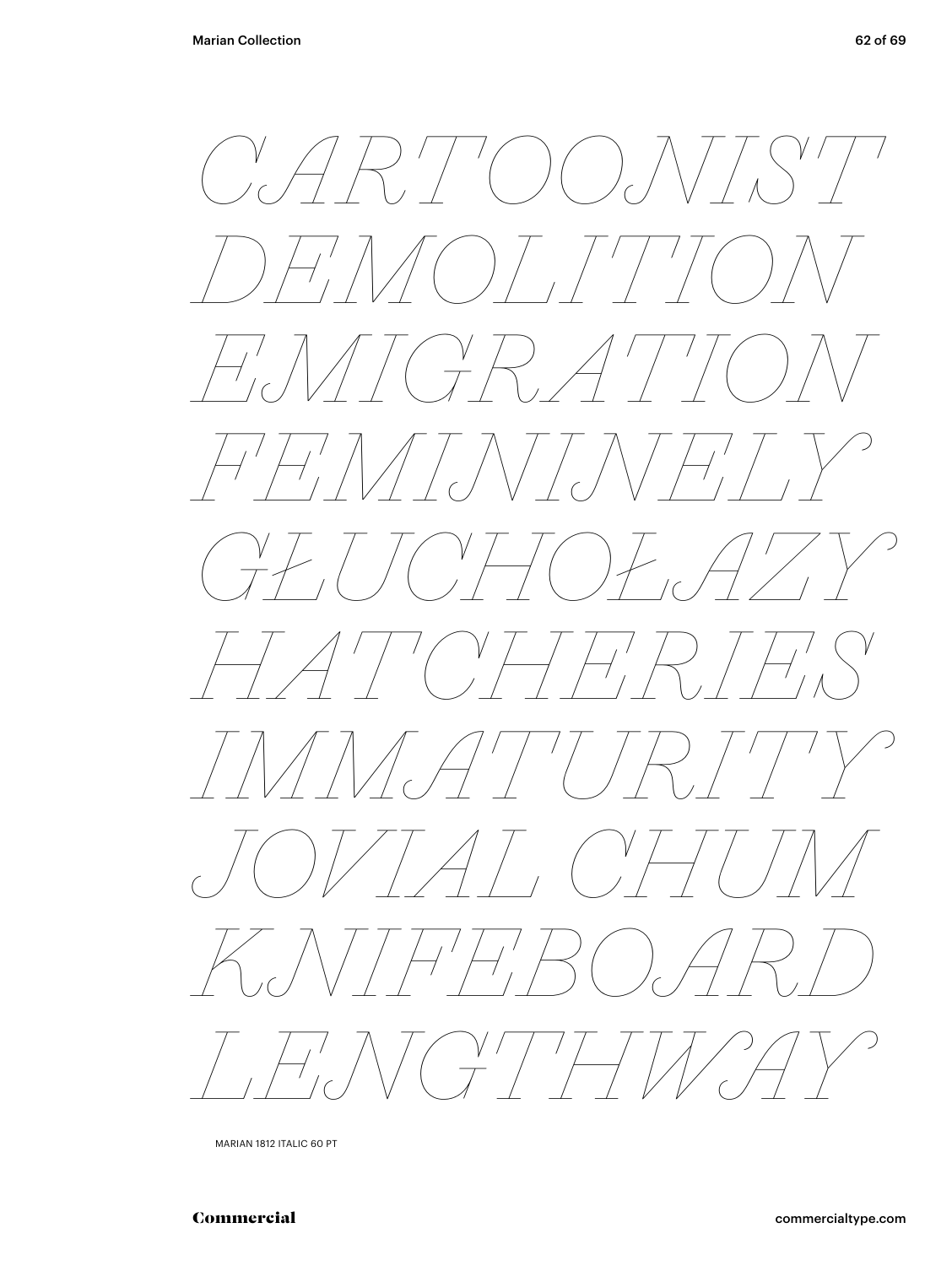# Marian Text 1812

#### MARIAN TEXT 1812 ROMAN, ITALIC, 14/17 PT

the spanish war, which began in 1739, and the French war which soon followed it occasioned further increase of the debt, which, on the 31st of December 1748, after it had been concluded by the Treaty of Aix-la-Chapelle*,* amounted to  $\pounds$ 78,293,313. The most profound peace of the seventeen years of continuance had taken no more than £8,328,354 from it. A war of less than nine years' continuance added £31,338,689 to it (Refer to James Postlethwaite's *History of the Public Revenue*). During the administration of Mr. Pelham, the interest of the public debt was reduced from 4% to 3%; or at least measures were taken for reducing it, from four to three per cent; the sinking fund was increased, and some part of the public debt was paid off. In 1755, before the breaking out of the late war, the funded debt of Great Britain amounted to £72,289,673. On the 5th of January 1763, at the conclusion of the peace, the funded debt amounted to £122,603,336. The unfunded debt has been stated at £13,927,589. But the expense occasioned by the war did not end with the conclusion of the peace, so that though, on the 5th of January 1764, the funded debt was increased (partly by a new loan, and partly by funding a part of the unfunded debt) to £129,586,782, there still remained (according to the very well informed author of *Considerations on the Trade and Finances of Great Britain*) an unfunded debt which was brought to account in that and the following year of £975,017.

IN 1764, THEREFORE, the public debt of Great Britain, funded and unfunded together, amounted, according to this author, to £139,516,807. The annuities for lives, too, had been granted as premiums to the subscribers to the new loans in 1800, estimated at fourteen years

ROMAN SMALL CAPS

ROMAN

PROPORTIONAL *M* HEIGHT FIGURES

ITALIC

PROPORTIONAL LINING FIGURES

ITALIC

ROMAN SMALL CAP & SMALL CAP FIGURES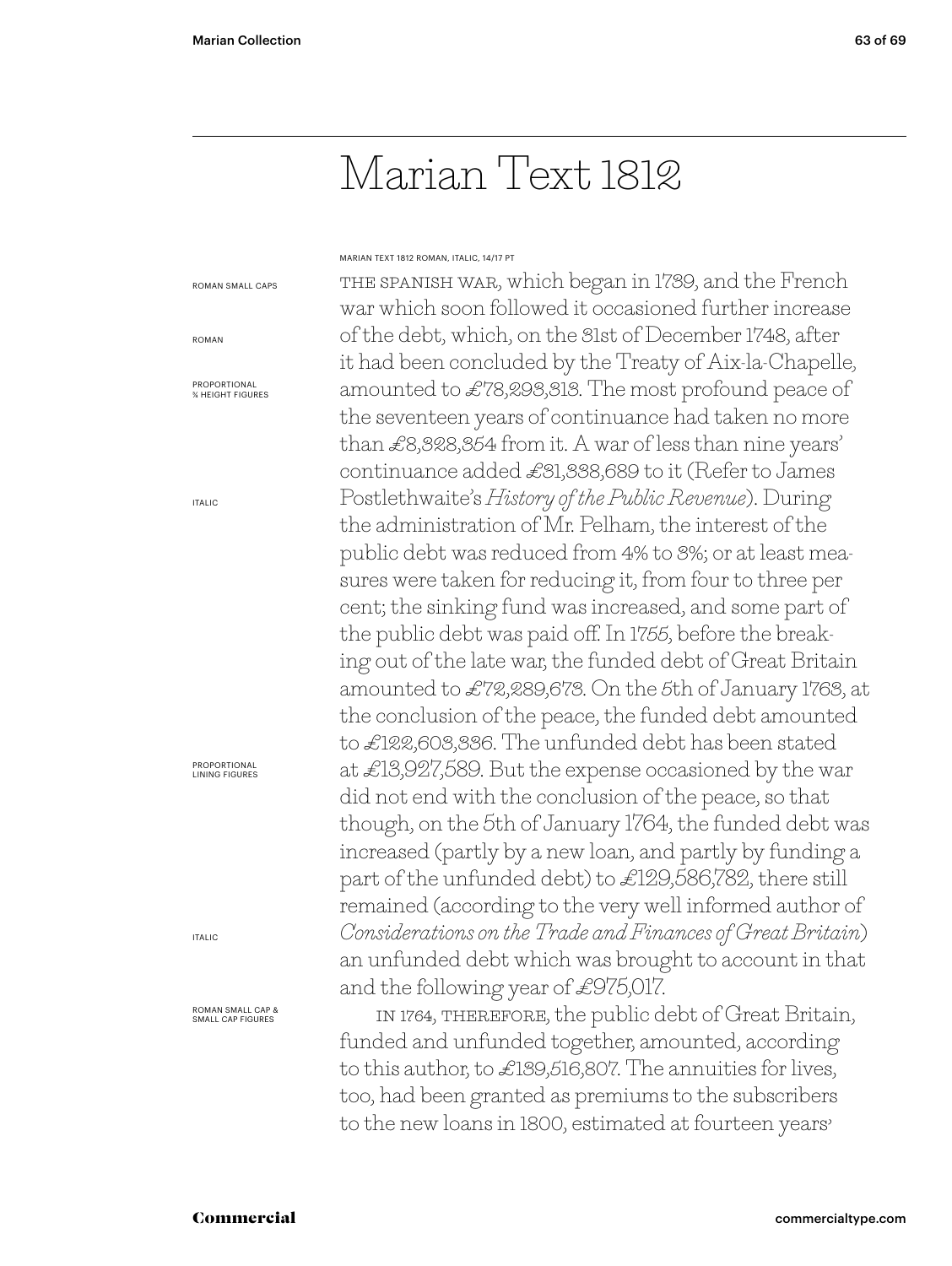MARIAN TEXT 1812 ROMAN, ITALIC, 11/13.5 PT MARIAN TEXT 1812 ITALIC, 11/13.5 PT

Queen Elizabeth established and granted a Royal Charter to the old English East India Company in 1600. In the first twelve voyages in which they fitted out for India, they appear to have traded mainly in cotton, silk, indigo dye, salt, saltpetre, tea and opium. Subsequently in 1612, they united into a joint stock. Their charter was exclusive, and though not confirmed by *Act of Parliament*, was in those days supposed to convey a real exclusive privilege.

For many years they were not much disturbed by interlopers. Their capital, which never exceeded £744,000, and of which £50 was a share, was not so exorbitant, nor their dealings that extensive, as to afford either a pretext for gross negligence and profusion, or a cover to gross malversation. Notwithstanding some extraordinary losses, occasioned partly by the malice of the *Dutch East India Company*, and partly by other accidents, they carried on for many years a successful trade. But in process of time, when the principles of liberty were better understood, it became every day more and more doubtful how far a Royal Charter, not confirmed by *Act of Parliament,* could convey an exclusive privilege. Upon all these questions the decisions of the courts of justice were not uniform, but varied with the authority of government and the humours of the times. Interlopers multiplied upon them, and towards the end of the reign of Charles II, through the whole of that of James II and during a part of that of William III, reduced them to great distress. In 1698, a proposal was made to Parliament of advancing two millions to government at eight per cent, provided the subscribers were erected into a new East India Company with exclusive privileges. The old East India Company offered seven hundred thousand pounds, nearly the amount of their capital, at four

*QUEEN ELIZABETH established and granted a Royal Charter to the old English East India Company in 1600. In the first twelve voyages in which they fitted out for India, they appear to have traded mainly in cotton, silk, indigo dye, salt, saltpetre, tea and opium. Subsequently in 1612, they united into a joint stock. Their charter was exclusive, and though not confirmed by Act of Parliament, was in those days supposed to convey a real exclusive privilege.*

*For many years they were not much disturbed by interlopers. Their capital, which never exceeded £744,000, and of which £50 was a share, was not so exorbitant, nor their dealings that extensive, as to afford either a pretext for gross negligence and profusion, or a cover to gross malversation. Notwithstanding some extraordinary losses, occasioned partly by the malice of the Dutch East India Company, and partly by other accidents, they carried on for many years a successful trade. But in process of time, when the principles of liberty were better understood, it became every day more and more doubtful how far a Royal Charter, not confirmed by Act of Parliament, could convey an exclusive privilege. Upon all these questions the decisions of the courts of justice were not uniform, but varied with the authority of government and the humours of the times. Interlopers multiplied upon them, and towards the end of the reign of Charles II, through the whole of that of James II and during a part of that of William III, reduced them to great distress. In 1698, a proposal was made to Parliament of advancing two millions to government at eight per cent, provided the subscribers were erected into a new East India Company with exclusive privileges. The old East India Company offered seven hundred thousand pounds, nearly the amount of their capital, at four per cent upon the same conditions. But such was at that time the state of public credit, that it was more convenient for government to borrow two millions at eight per cent than seven*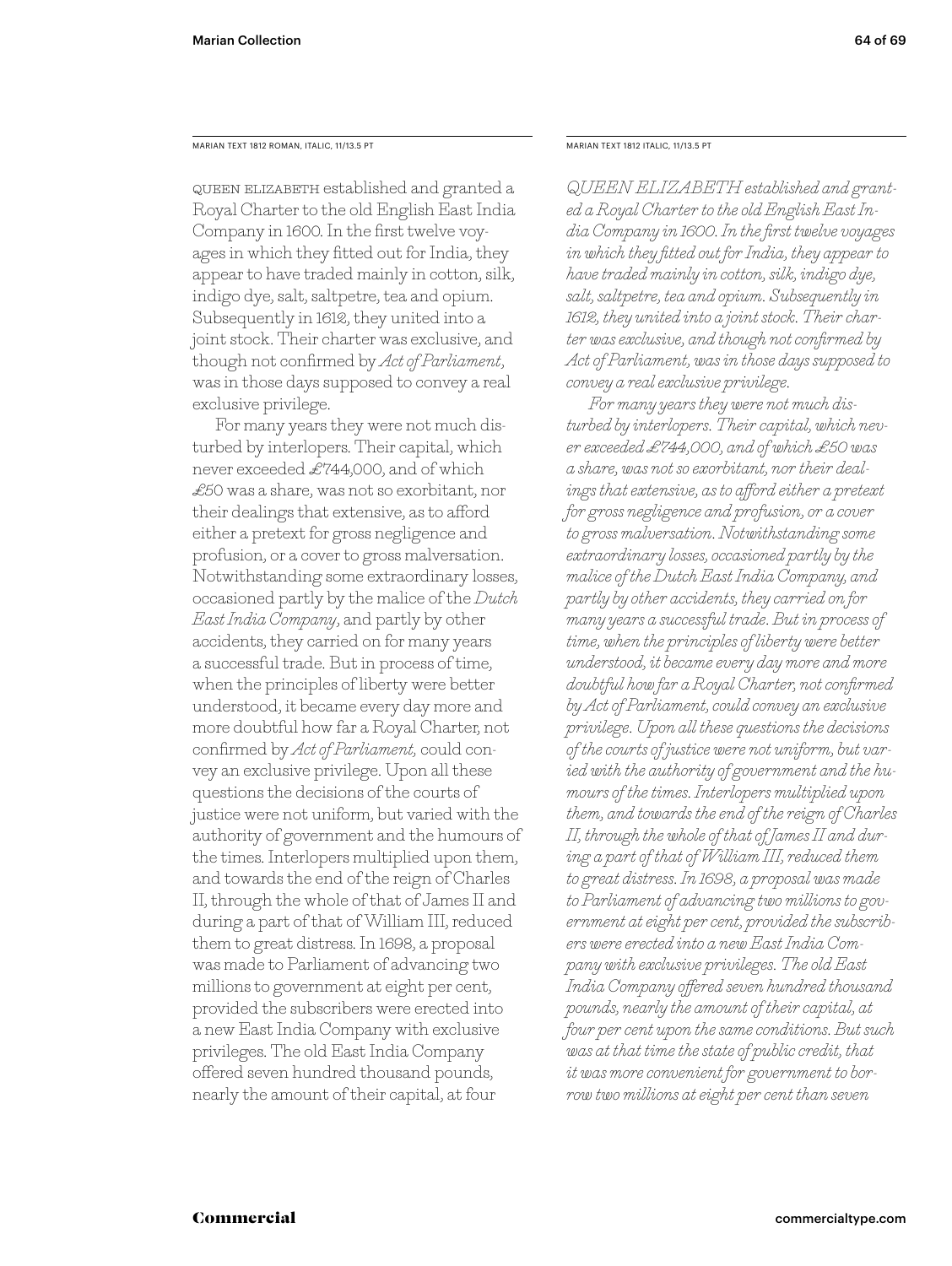MARIAN TEXT 1812 ROMAN, ITALIC, 11/13.5 PT

Queen Elizabeth established and granted a Royal Charter to the old English East India Company in 1600. In the first twelve voyages in which they fitted out for India, they appear to have traded mainly in cotton, silk, indigo dye, salt, saltpetre, tea and opium. Subsequently in 1612, they united into a joint stock. Justly, their charter was exclusive, and though not confirmed by *Act of Parliament*, was in those days supposed to convey a real exclusive privilege.

Nineteen of these years passed in which they were not much disturbed by interlopers. Known capital, which never exceeded £744,000, and of which £50 was a share, was not so exorbitant, nor their dealings that extensive, as to afford either a pretext for gross negligence and profusion, or a cover to gross malversation. Notwithstanding some

### MARIAN TEXT 1812 ROMAN, ITALIC, 11/13.5 PT [DISCRETIONARY LIGATURES, ALTERNATE J K]

Queen Elizabeth established and granted a Royal Charter to the old English East India Company in 1600. In the first twelve voyages in which they fitted out for India, they appear to have traded mainly in cotton, silk, indigo dye, salt, saltpetre, tea and opium. Subsequently in 1612, they united into a joint stock. Justly, their charter was exclusive, and though not confirmed by *Act of Parliament*, was in those days supposed to convey a real exclusive privilege.

Nineteen of these years passed in which they were not much disturbed by interlopers. Known capital, which never exceeded  $£744,000$ , and of which £50 was a share, was not so exorbitant, nor their dealings that extensive, as to afford either a pretext for gross negligence and profusion, or a cover to gross malversation. Notwithstanding some

MARIAN TEXT 1812 ITALIC, 11/13.5 PT

*QUEEN ELIZABETH established and granted a Royal Charter to the old English East India Company in 1600. In the first twelve voyages in which they fitted out for India, they appear to have traded mainly in cotton, silk, indigo dye, salt, saltpetre, tea and opium. Subsequently in 1612, they united into a joint stock. Justly, their charter was exclusive, and though not confirmed by Act of Parliament, was in those days supposed to convey a real exclusive privilege.*

*Nineteen of these years passed in which they were not much disturbed by interlopers. Known capital, which never exceeded £744,000, and of which £50 was a share, was not so exorbitant, nor their dealings that extensive, as to afford either a pretext for gross negligence and profusion, or a cover to gross malversation. Notwithstanding some extraordinary losses, occasioned partly by the malice of the Dutch East India* 

# MARIAN TEXT 1812 ITALIC, 11/13.5 PT [SWASH, ALTERNATE J g]

*QUEEN ELIZABETH established and granted a Royal Charter to the old English East India Company in 1600. In the first twelve voyages in which they fitted out for India, they appear to have traded mainly in cotton, silk, indigo dye, salt, saltpetre, tea and opium. Subsequently in 1612, they united into a joint stock. Justly, their charter was exclusive, and though not confirmed by Act of Parliament, was in those days supposed to convey a real exclusive privilege.*

*Nineteen of these years passed in which they were not much disturbed by interlopers. Known capital, which never exceeded £744,000, and of which £50 was a share, was not so exorbitant, nor their dealings that extensive, as to afford either a pretext for gross negligence and profusion, or a cover to gross malversation. Notwithstanding some extraordinary losses, occasioned partly by the malice of the Dutch East India Company,*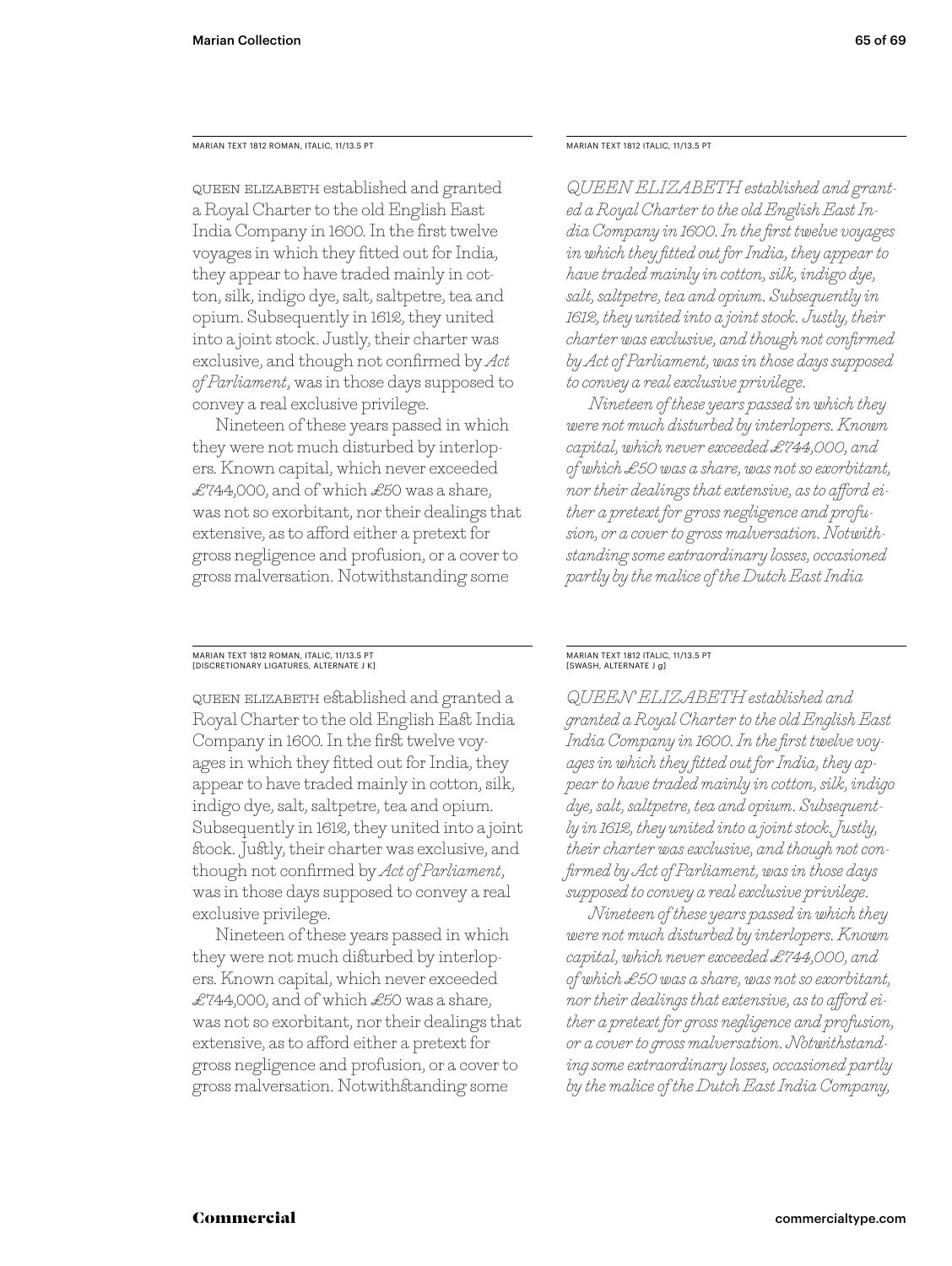MARIAN TEXT 1812 ROMAN, ITALIC, 10/12 PT MARIAN TEXT 1812 ITALIC, 10/12 PT

Queen Elizabeth established and granted a Royal Charter to the old English East India Company in 1600. In the first twelve voyages in which they fitted out for India, they appear to have traded mainly in cotton, silk, indigo dye, salt, saltpetre, tea and opium. Subsequently in 1612, they united into a joint stock. Their charter was exclusive, and though not confirmed by *Act of Parliament*, was in those days supposed to convey a real exclusive privilege.

privilege of the Royal Charter For many years, therefore, they were not much disturbed by interlopers. Their capital, which never exceeded £744,000, and of which £50 was a share, was not so exorbitant, nor their dealings that extensive, as to afford either a pretext for gross negligence and profusion, or a cover to gross malversation. Notwithstanding some extraordinary losses, occasioned partly by the malice of the *Dutch East India Company*, and partly by other accidents, they carried on for many years a successful trade. But in process of time, when the principles of liberty were better understood, it became every day more and more doubtful how far a Royal Charter, not confirmed by *Act of Parliament,* could convey an exclusive privilege. Upon all these questions the decisions of the courts of justice were not uniform, but varied with the authority of government and the humours of the times.

#### an age of interlopers

Interlopers multiplied upon them, and towards the end of the reign of Charles II, through the whole of that of James II and during a part of that of William III, reduced them to great distress. In 1698, a proposal was made to Parliament of advancing two millions to government at eight per cent, provided the subscribers were erected into a new East India Company with exclusive privileges. The old East India Company offered seven hundred thousand pounds, nearly the amount of their capital, at four per cent upon the same conditions. But such was at that time the state of public credit, that it was more convenient for government to borrow two millions at eight per cent than seven hundred thousand pounds at four. The proposal of the

*QUEEN ELIZABETH established and granted a Royal Charter to the old English East India Company in 1600. In the first twelve voyages in which they fitted out for India, they appear to have traded mainly in cotton, silk, indigo dye, salt, saltpetre, tea and opium. Subsequently in 1612, they united into a joint stock. Their charter was exclusive, and though not confirmed by Act of Parliament, was in those days supposed to convey a real exclusive privilege.*

#### *PRIVILEGE OF THE ROYAL CHARTER*

*For many years, therefore, they were not much disturbed by interlopers. Their capital, which never exceeded £744,000, and of which £50 was a share, was not so exorbitant, nor their dealings that extensive, as to afford either a pretext for gross negligence and profusion, or a cover to gross malversation. Notwithstanding some extraordinary losses, occasioned partly by the malice of the Dutch East India Company, and partly by other accidents, they carried on for many years a successful trade. But in process of time, when the principles of liberty were better understood, it became every day more and more doubtful how far a Royal Charter, not confirmed by Act of Parliament, could convey an exclusive privilege. Upon all these questions the decisions of the courts of justice were not uniform, but varied with the authority of government and the humours of the times.*

# *AN AGE OF INTERLOPERS*

*Interlopers multiplied upon them, and towards the end of the reign of Charles II, through the whole of that of James II and during a part of that of William III, reduced them to great distress. In 1698, a proposal was made to Parliament of advancing two millions to government at eight per cent, provided the subscribers were erected into a new East India Company with exclusive privileges. The old East India Company offered seven hundred thousand pounds, nearly the amount of their capital, at four per cent upon the same conditions. But such was at that time the state of public credit, that it was more convenient for government to borrow two millions at eight per cent than seven hundred thousand pounds at four. The proposal of the new subscribers was accepted, and a new East India Company established in consequence. The old East India Company, however, had a right to continue their trade till 1701. They had, at the same time, in the name of their treasurer, subscribed, very art-*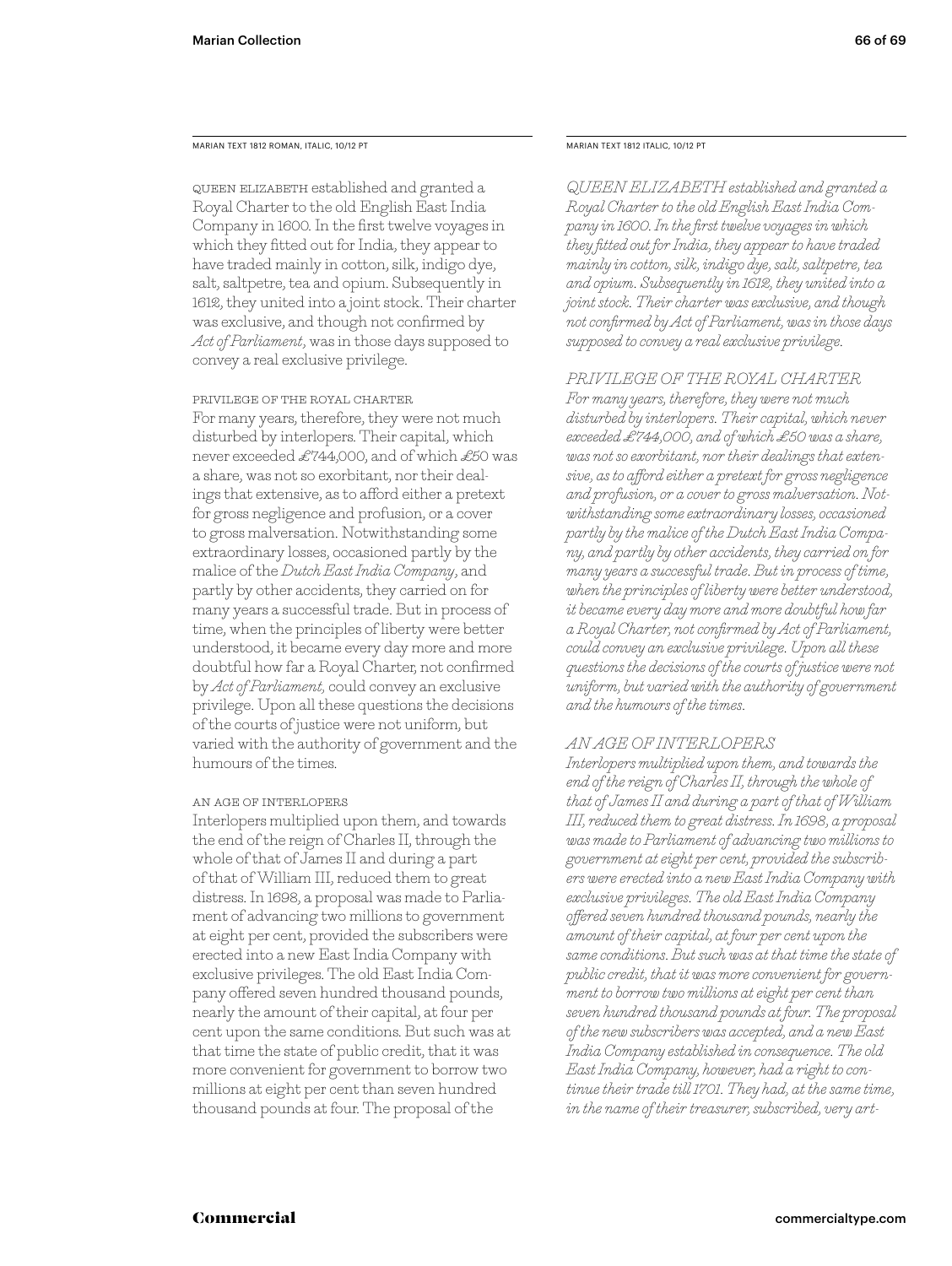

Blackletter (or textura) type<br>faces have become increasing the preserve of specialist groups, yet they remain one of<br>the most distinctive and beautiful letter forms. Marian Black takes its cut from the work Hendrik van de Blackletter (or textura) typefaces have become increasing the preserve of specialist groups, yet they remain one of the most distinctive and beautiful letterforms. Marian Black takes its cue from the work Hendrik van den Keere, who from 1570-1580 was the sole supplier of typefaces to Plantin. His beautiful designs set the standard of this letterform in the Netherlands.

#### **PUBLISHED** 2012

**DESIGNED BY** PAUL BARNES

#### **1 STYLE**

#### **FEATURES**

STYLISTIC ALTERNATES DISCRETIONARY LIGATURES HISTORICAL LONG S PROPORTIONAL LINING FIGURES PROPORTIONAL OLDSTYLE FIGURES FRACTIONS (PREBUILT AND ARBITRARY) Until the twentieth century, the name of Hendrik van den Keere, the younger (Henry Du Tour le jeune) was relatively unknown, though he was perhaps the greatest of the punchcutters of the low countries. Born around 1540-1542, his grandfather had entered the trade in 1553 by purchasing a typefoundry. Van den Keere's designs in roman, textura and the civilité form are the equal of his contemporaries. His romans that take a narrowness from the blackletter form, are often seen as the precursor of the so called 'Dutch' style prevalent in the seventeenth century. He cut twelve blackletters, both in metal and large letters cut in wood which were used to make moulds in sand.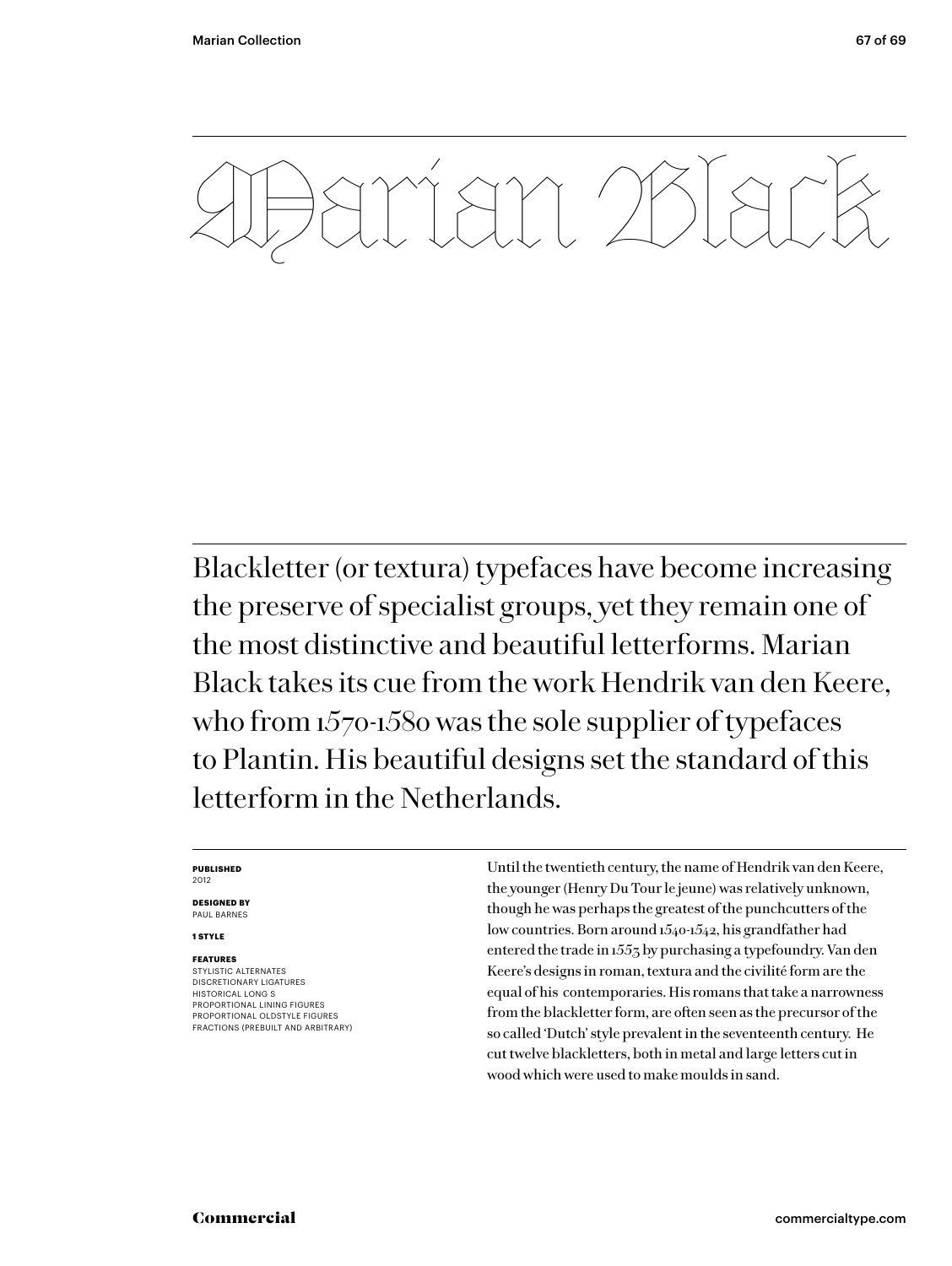AÞónchengladbach<br>Bature's beautiful<br>Cakhampton safe<br>Pie manufastured<br>Cuango Quango<br>Kapesed grómer<br>Sympathetic smore<br>Culpar's winning<br>Angmennafélagid<br>Bolumes rise bp Pature's bea Oakhampton cafe Pie manufactured Quango Quango Rapeseed grower Sympathetic crow Tulyar's winning Ungmennafélagið Volumes rise by ⅞

MARIAN BLACK 60 PT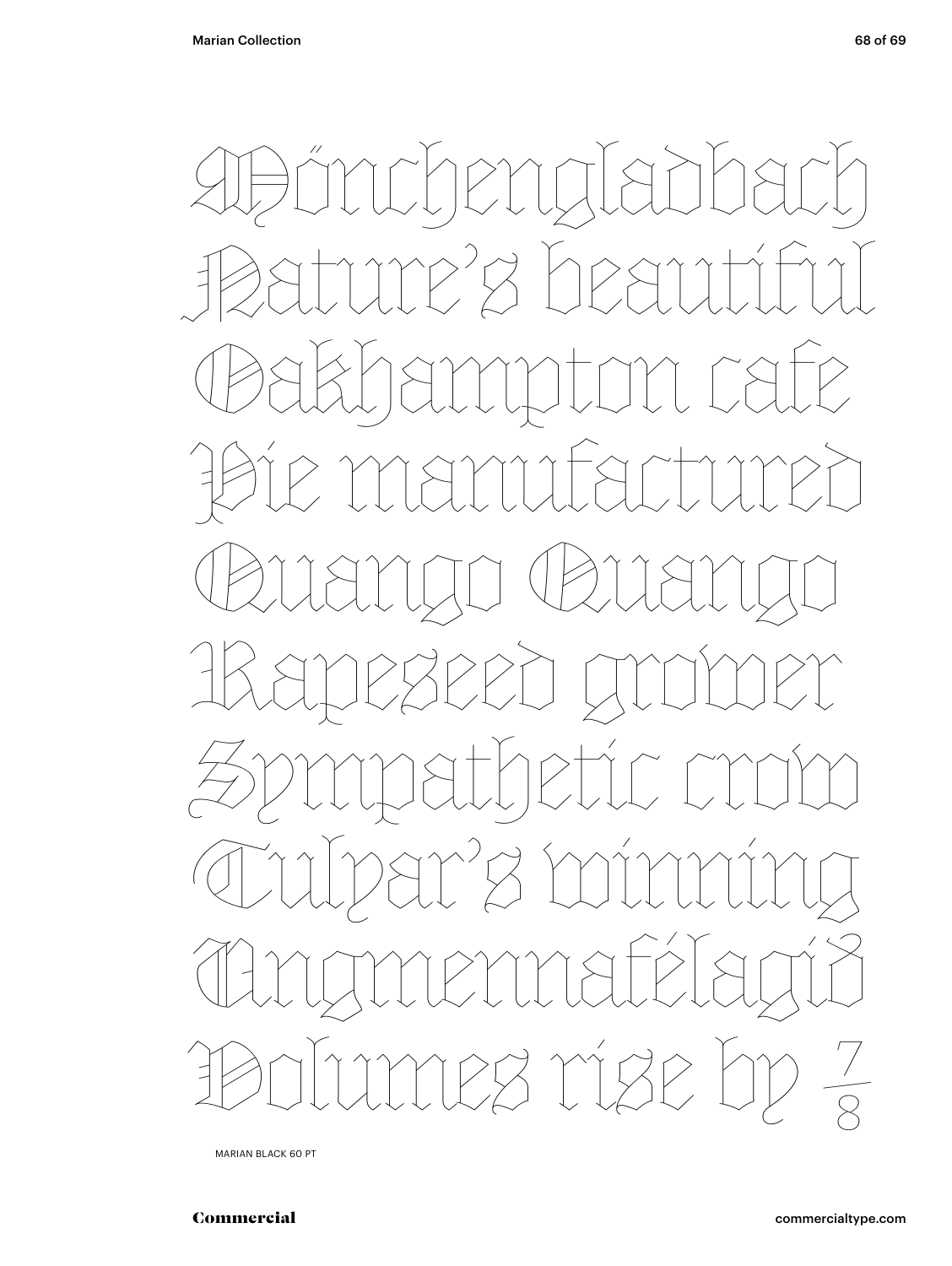

MARIAN BLACK 60 PT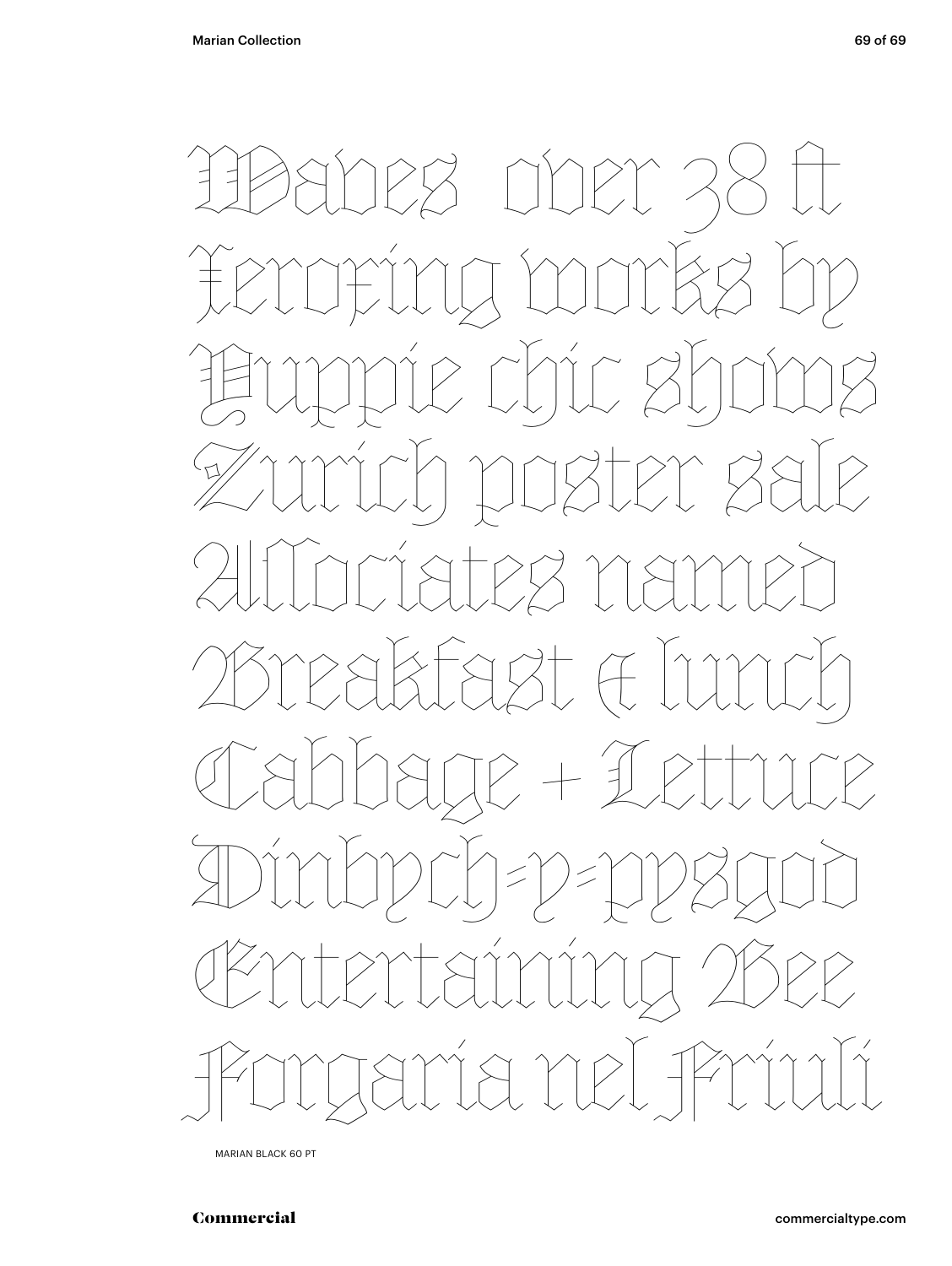# Marian Text Black

MARIAN TEXT BLACK, 14/17 PT

THE SPANISH WAR, which began in 1739, and the French war which soon followed it occasioned further increase of the debt, which, on the 31st of December 1748, after it had been concluded by the Treaty of Aix-la-Chapelle, amounted to £78,293,313. The most profound peace of the seventeen years of continuance had taken no more than £8,328,354 from it. A war of less than nine years' continuance added £31,338,689 to it (Refer to James Postlethwaite's History of the Public Revenue). During the administration of Mr. Pelham, the interest of the public debt was reduced from 4% to 3%; or at least measures were taken for reducing it, from four to three per cent; the sinking fund was increased, and some part of the public debt was paid off. In 1755, before the breaking out of the late war, the funded debt of Great Britain amounted to £72,289,673. On the 5th of January 1763, at the conclusion of the peace, the funded debt amounted to £122,603,336. The unfunded debt has been stated at £13,927,589. But the expense occasioned by the war did not end with the conclusion of the peace, so that though, on the 5th of January 1764, the funded debt was increased (partly by a new loan, and partly by funding a part of the unfunded debt) to £129,586,782, there still remained (according to the very well informed author of Considerations on the Trade and Finances of Great Britain) an unfunded debt which was brought to account in that and the following year of £975,017; revenues far exceeded this, however.

In 1764, therefore, the public debt of Great Britain, funded and unfunded together, amounted, according to this author, to £139,516,807. The annuities for lives,

BLACK

PROPORTIONAL OLDSTYLE FIGURES

PROPORTIONAL LINING FIGURES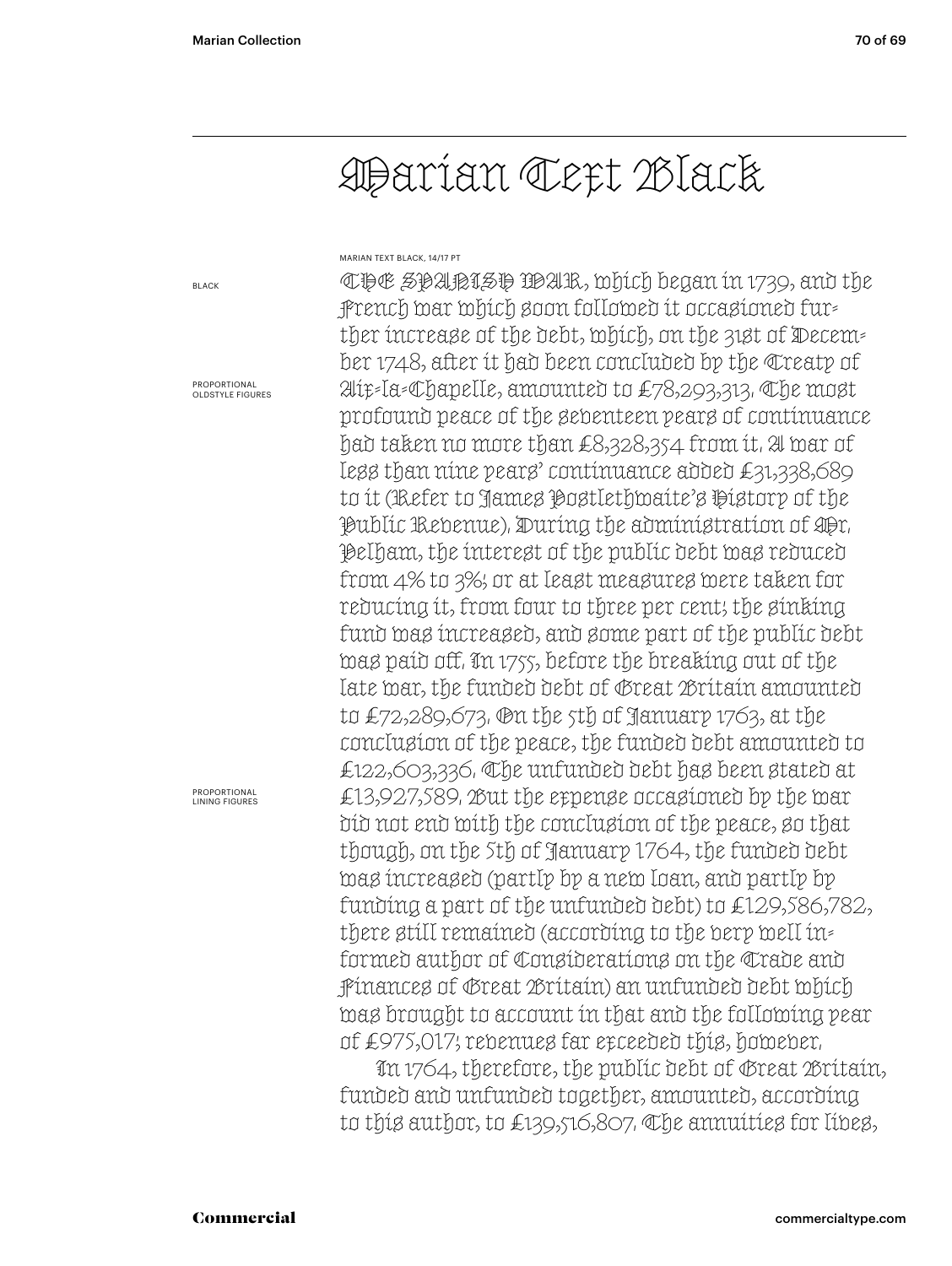QUEEN ELIZABETH established and granted a Royal Charter to the old English East India Company in 1600. In the first twelve voyages in which they fitted out for India, they appear to have traded mainly in cotton, silk, indigo dye, salt, saltpetre, tea & opium. In 1612, they united into a joint stock. Their charter was exclusive, and though not confirmed by Act of Parliament, was in those days supposed to convey a real exclusive privilege.

For many years, therefore, they were not much disturbed by interlopers. Their capital, which never exceeded £744,000, and of which £50 was a share, was not so exorbitant, nor their dealings that extensive, as to afford either a pretext for gross negligence and profusion, or a cover to gross malversation. Notwithstanding some extraordinary losses, occasioned partly by the malice of the Dutch East India Company, and partly by other accidents, they carried on for many years a successful trade. But in process of time, when the principles of liberty were better understood, it became every day more and more doubtful how far a Royal Charter, not confirmed by Act of Parliament, could convey an exclusive privilege.

Upon all these questions the decisions of the courts of justice were not uniform, but varied with the authority of government and the humours of the times. Interlopers multiplied upon them, and towards the end of the reign of Charles II, through the whole of that of James II and during a part of that of William III, reduced them to great distress. In 1698, a proposal was made to Parliament of advancing two mil-

MARIAN TEXT BLACK, 12/14 PT **MARIAN TEXT BLACK, 12/14 PT** MARIAN TEXT BLACK, 12/14 PT

Queen Elizabeth Established and Granted a Royal Charter to the Old English East India Company in 1600. In the First Twelve Voyages in Which They Fitted out for India, They Appear to Have Traded Mainly in Cotton, Silk, Indigo Dye, Salt, Saltpetre, Tea & Opium. In 1612, They United into a Joint Stock. Their Charter Was Exclusive, and Though Not Confirmed by Act of Parliament, Was in Those Days Supposed to Convey a Real Exclusive Privilege.

For Many Years, Therefore, They Were Not Much Disturbed by Interlopers. Their Capital, Which Never Exceeded £744,000, and of Which £50 Was a Share, Was Not so Exorbitant, nor Their Dealings That Extensive, as to Afford Either a Pretext for Gross Negligence and Profusion, or a Cover to Grogg Apalbergation, Potwithstanding Some Extraordinary Losses, Occasioned Partly by the Malice of the Dutch East India Company, and Partly by Other Accidents, They Carried on for Many Years a Successful Trade. But in Process of Time, When the Principles of Liberty Were Better Understood, It Became Every Day More and More Doubtful How Far a Royal Charter, Not Confirmed by Act of Parliament, Could Convey an Exclusive Privilege.

Upon All These Questions the Decisions of the Courts of Justice Were Not Uniform, but Varied with the Authority of Government and the Humours of the Times. Interlopers Multiplied upon Them, and towards the End of the Reign of Charles II, through the Whole of Chat of James II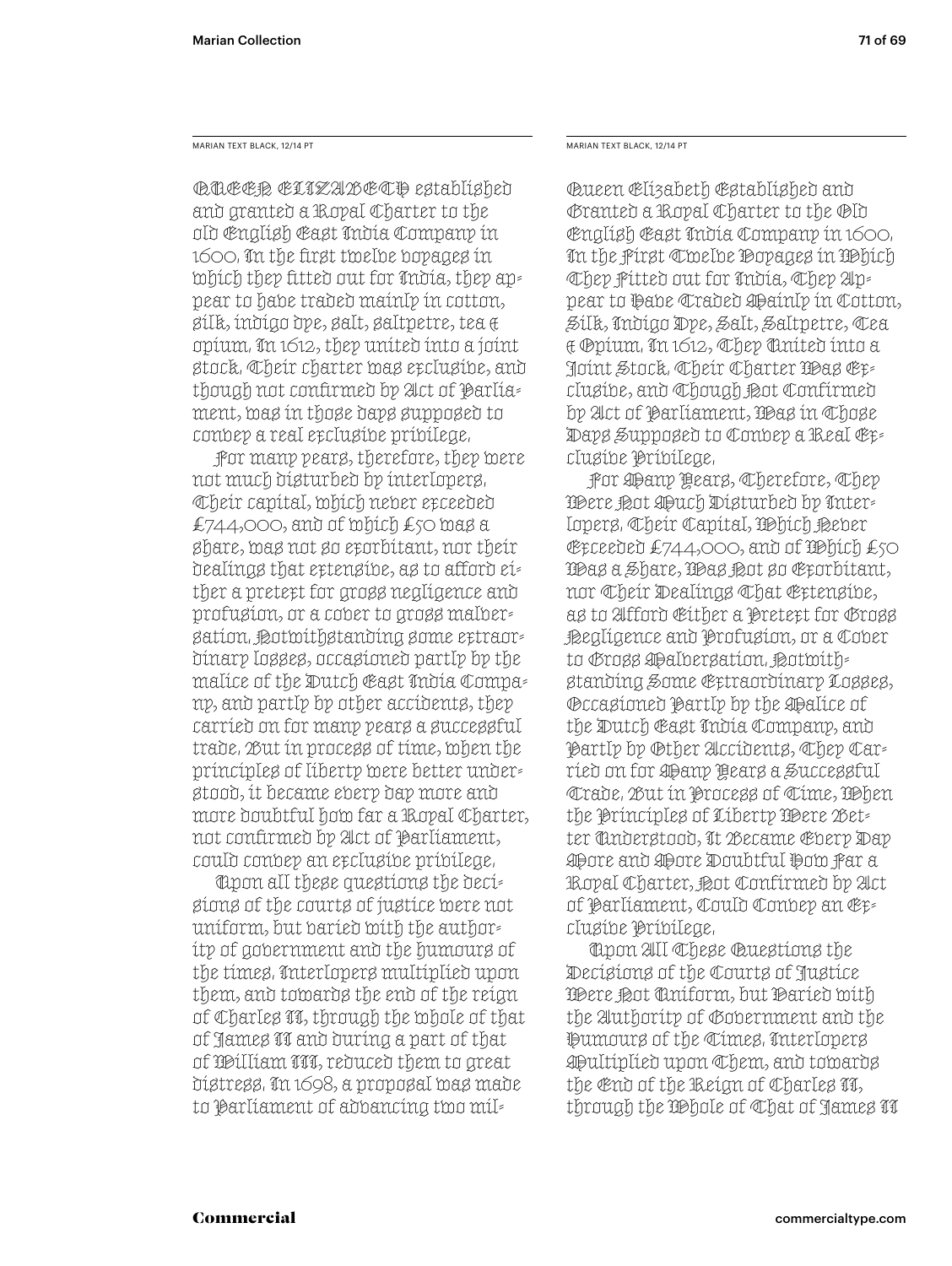MARIAN TEXT BLACK, 10/12 PT **MARIAN TEXT BLACK, 10/12 PT** MARIAN TEXT BLACK, 10/12 PT

QUEEN ELIZABETH established and granted a Royal Charter to the old English East India Company in 1600. In the first twelve voyages in which they fitted out for India, they appear to have traded mainly in cot-  $\,$ ton, silk, indigo dye, salt, saltpetre, tea & opium. In 1612, they united into a joint stock. Their charter was exclusive, and though not confirmed by Act of Parliament, was in those days supposed to convey a real exclusive privilege.

For many years, therefore, they were not much disturbed by interlopers. Their capital, which never exceeded £744,000, and of which £50 was a share, was not so exorbitant, nor their dealings that extensive, as to afford either a pretext for gross negligence and profusion, or a cover to gross malversation. Notwithstanding some extraordinary losses, occasioned partly by the malice of the Dutch East India Company, and partly by other accidents, they carried on for many years a successful trade. But in process of time, when the principles of liberty were better understood, it became every day more and more doubtful how far a Royal Charter, not confirmed by Act of Parliament, could convey an exclusive privilege.

Upon all these questions the decisions of the courts of justice were not uniform, but varied with the authority of government and the humours of the times. Interlopers multiplied upon them, and towards the end of the reign of Charles II, through the whole of that of James II and during a part of that of William III, reduced them to great distress. In 1698, a proposal was made to Parliament of advancing two millions to government at eight per cent, provided the subscribers were erected into a new East India Company with exclusive privileges. The old East India Company offered seven hundred thousand pounds, nearly the amount of their capital, at four per cent upon the same conditions. But such was at that time the state of public credit, that it was more convenient for government to borrow two millions at eight per cent than seven hundred thousand pounds at four.

The proposal of the new subscribers was accepted, and a new East India Company established in consequence. The old East India

Queen Elizabeth Established and Granted a Royal Charter to the Old English East India Company in 1600. In the first Cwelve Boy= ages in Which They Fitted out for India, They Appear to Have Traded Mainly in Cotton, Silk, Indigo Dye, Salt, Saltpetre, Tea & Opium. In 1612, They United into a Joint Stock. Their Charter Was Exclusive, and Though Not Confirmed by Act of Parliament, Was in Those Days Supposed to Convey a Real Exclusive Privilege.

For Many Years, Therefore, They Were Not Much Disturbed by Interlopers. Their Capital, Which Never Exceeded £744,000, and of Which £50 Was a Share, Was Not so Exorbitant, nor Their Dealings That Extensive, as to Afford Either a Pretext for Gross Negligence and Profusion, or a Cover to Gross Malversation. Notwithstanding Some Extraordinary Losses, Occasioned Partly by the Malice of the Dutch East India Company, and Partly by Other Accidents, They Carried on for Many Years a Successful Trade. But in Process of Time, When the Principles of Liberty Were Better Understood, It Became Every Day More and More Doubtful How Far a Royal Charter, Not Confirmed by Act of Parliament, Could Convey an Exclusive Privilege.

Upon All These Questions the Decisions of the Courts of Justice Were Not Uniform, but Varied with the Authority of Government and the Humours of the Times. Interlopers Multiplied upon Them, and towards the End of the Reign of Charles II, through the Whole of That of James II and during a Part of That of William III, Reduced Them to Great Distress. In 1698, a Proposal Was Made to Parliament of Advancing Two Millions to Government at Eight per Cent, Provided the Subscribers Obere Erected into a Pet East India Company with Exclusive Privileges. The Old East India Company Offered Seven Hundred Thousand Pounds, Nearly the Amount of Their Capital, at Four per Cent upon the Same Conditions. But Such Was at That Time the State of Public Credit, That It Was More Convenient for Government to Borrow Two Millions at Eight per Cent than Seven Hundred Thousand Pounds at Four.